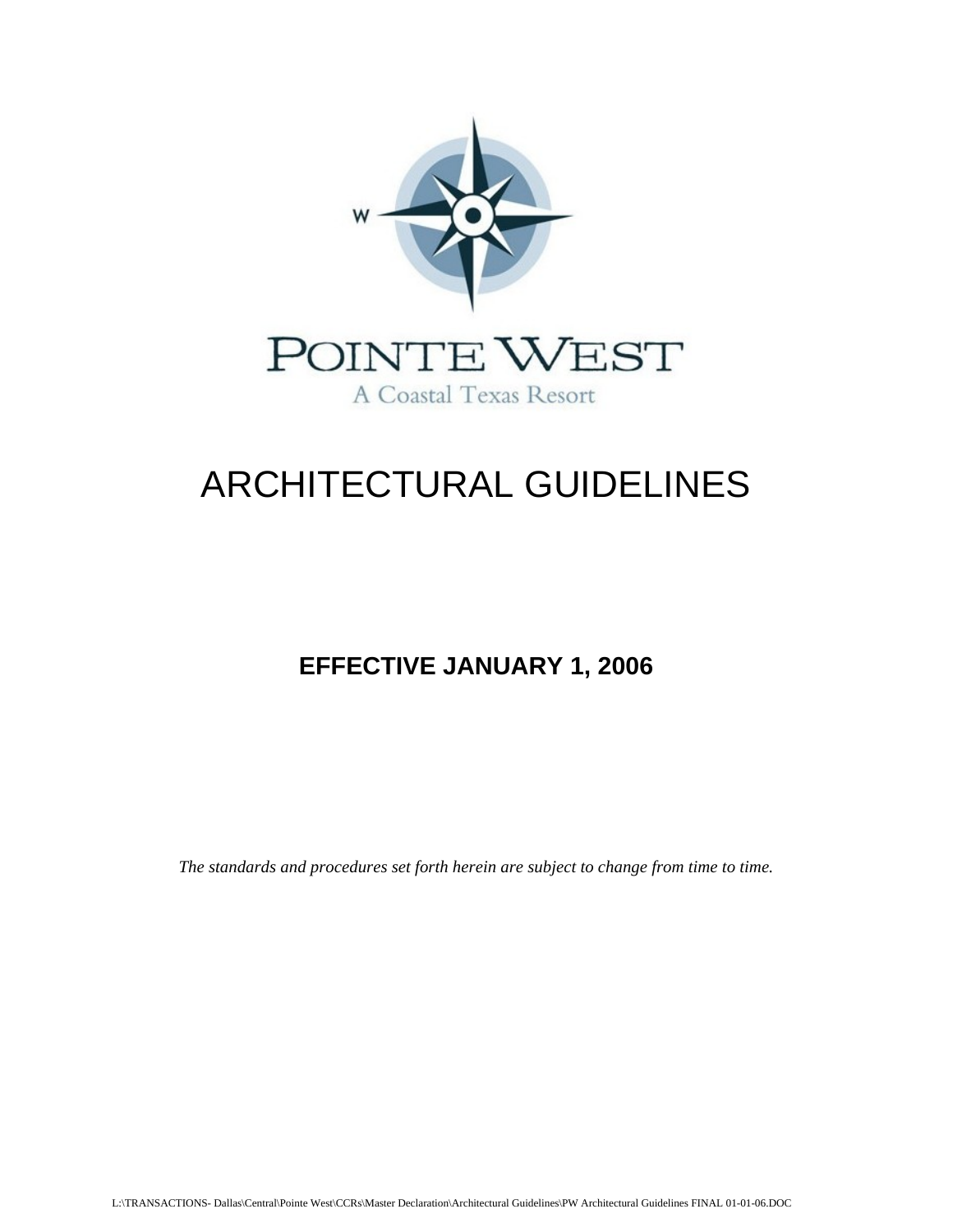# **Table of Contents**

| 1.0 |      |  |
|-----|------|--|
|     | 1.01 |  |
|     | 1.02 |  |
|     | 1.03 |  |
|     | 1.04 |  |
|     | 1.05 |  |
|     |      |  |
| 2.0 |      |  |
|     | 2.01 |  |
|     | 2.02 |  |
|     | 2.03 |  |
|     | 2.04 |  |
| 3.0 |      |  |
|     | 3.01 |  |
|     | 3.02 |  |
|     | 3.03 |  |
|     |      |  |
|     | 3.04 |  |
|     | 3.05 |  |
|     | 3.06 |  |
|     | 3.07 |  |
|     | 3.08 |  |
|     | 3.09 |  |
|     | 3.10 |  |
|     | 3.11 |  |
|     | 3.12 |  |
|     | 3.13 |  |
|     | 3.14 |  |
|     | 3.15 |  |
|     | 3.16 |  |
|     | 3.17 |  |
|     |      |  |
| 4.0 |      |  |
|     | 4.01 |  |
|     | 4.02 |  |
|     | 4.03 |  |
|     | 4.04 |  |
|     | 4.05 |  |
|     | 4.06 |  |
|     | 4.07 |  |
|     | 4.08 |  |
|     | 4.09 |  |
|     | 4.10 |  |
|     | 4.11 |  |
|     | 4.12 |  |
|     | 4.13 |  |
|     | 4.14 |  |
|     | 4.15 |  |
|     | 4.16 |  |
|     | 4.17 |  |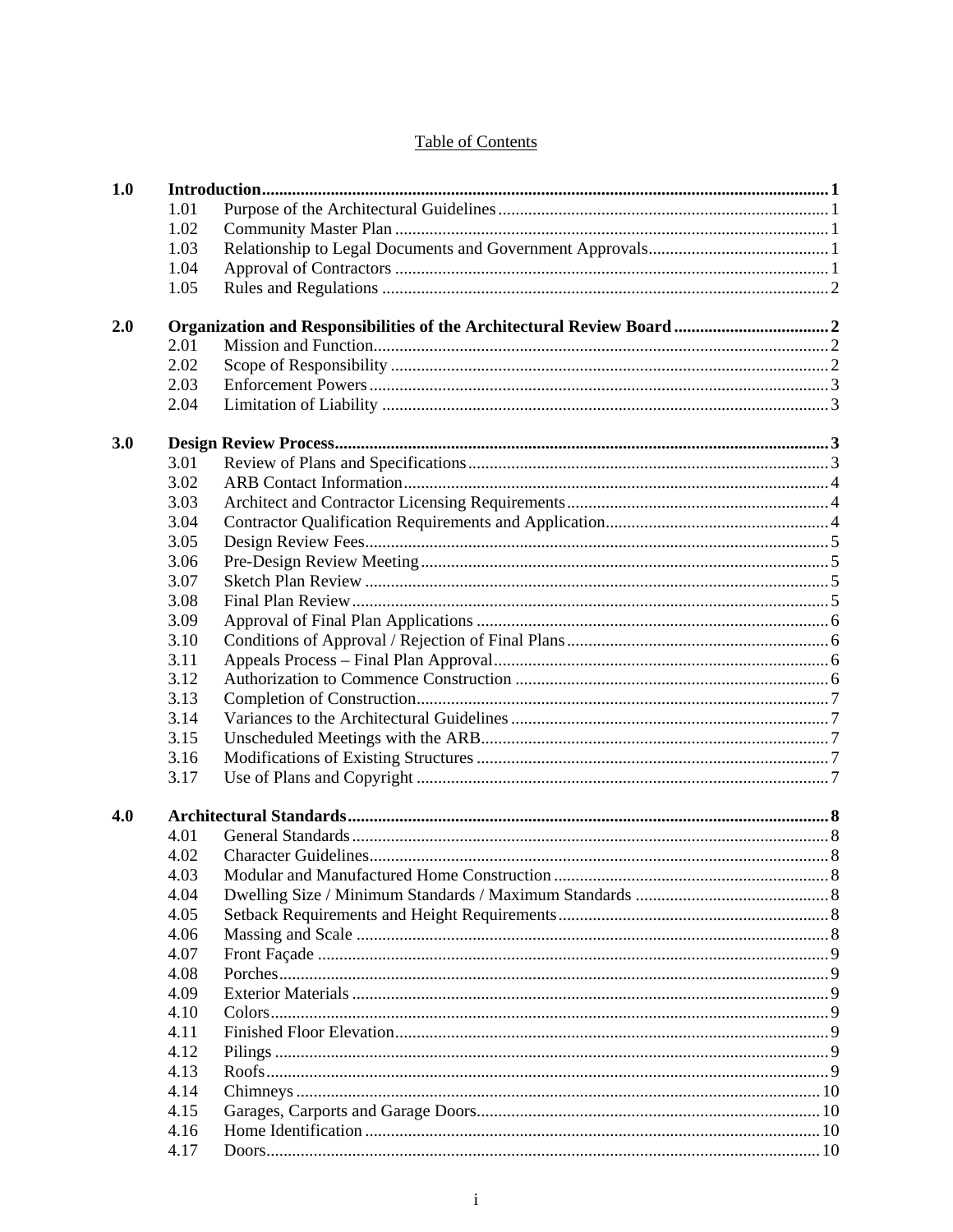| 12.0        |              | Minimum Building Square Footage, Maximum Building Square Footage, Maximum           |  |
|-------------|--------------|-------------------------------------------------------------------------------------|--|
| <b>11.0</b> |              |                                                                                     |  |
|             | 10.04        |                                                                                     |  |
|             | 10.03        |                                                                                     |  |
|             | 10.02        |                                                                                     |  |
|             | 10.01        |                                                                                     |  |
| <b>10.0</b> |              |                                                                                     |  |
|             | 9.04         |                                                                                     |  |
|             | 9.03         |                                                                                     |  |
|             | 9.02         |                                                                                     |  |
|             | 9.01         |                                                                                     |  |
| 9.0         |              |                                                                                     |  |
|             | 8.02         |                                                                                     |  |
|             | 8.01         |                                                                                     |  |
| 8.0         | 7.03         |                                                                                     |  |
|             | 7.02         |                                                                                     |  |
|             | 7.01         |                                                                                     |  |
|             |              |                                                                                     |  |
| 7.0         |              | Site Requirements: Lot Fill Materials, Grading, Erosion Control and Drainage, Storm |  |
|             | 6.08         |                                                                                     |  |
|             | 6.07         |                                                                                     |  |
|             | 6.06         |                                                                                     |  |
|             | 6.05         |                                                                                     |  |
|             | 6.03<br>6.04 |                                                                                     |  |
|             | 6.02         |                                                                                     |  |
|             | 6.01         |                                                                                     |  |
| 6.0         |              |                                                                                     |  |
|             | 5.03         |                                                                                     |  |
|             | 5.02         |                                                                                     |  |
|             | 5.01         |                                                                                     |  |
| 5.0         |              |                                                                                     |  |
|             | 4.20         |                                                                                     |  |
|             | 4.19         |                                                                                     |  |
|             | 4.18         |                                                                                     |  |
|             |              |                                                                                     |  |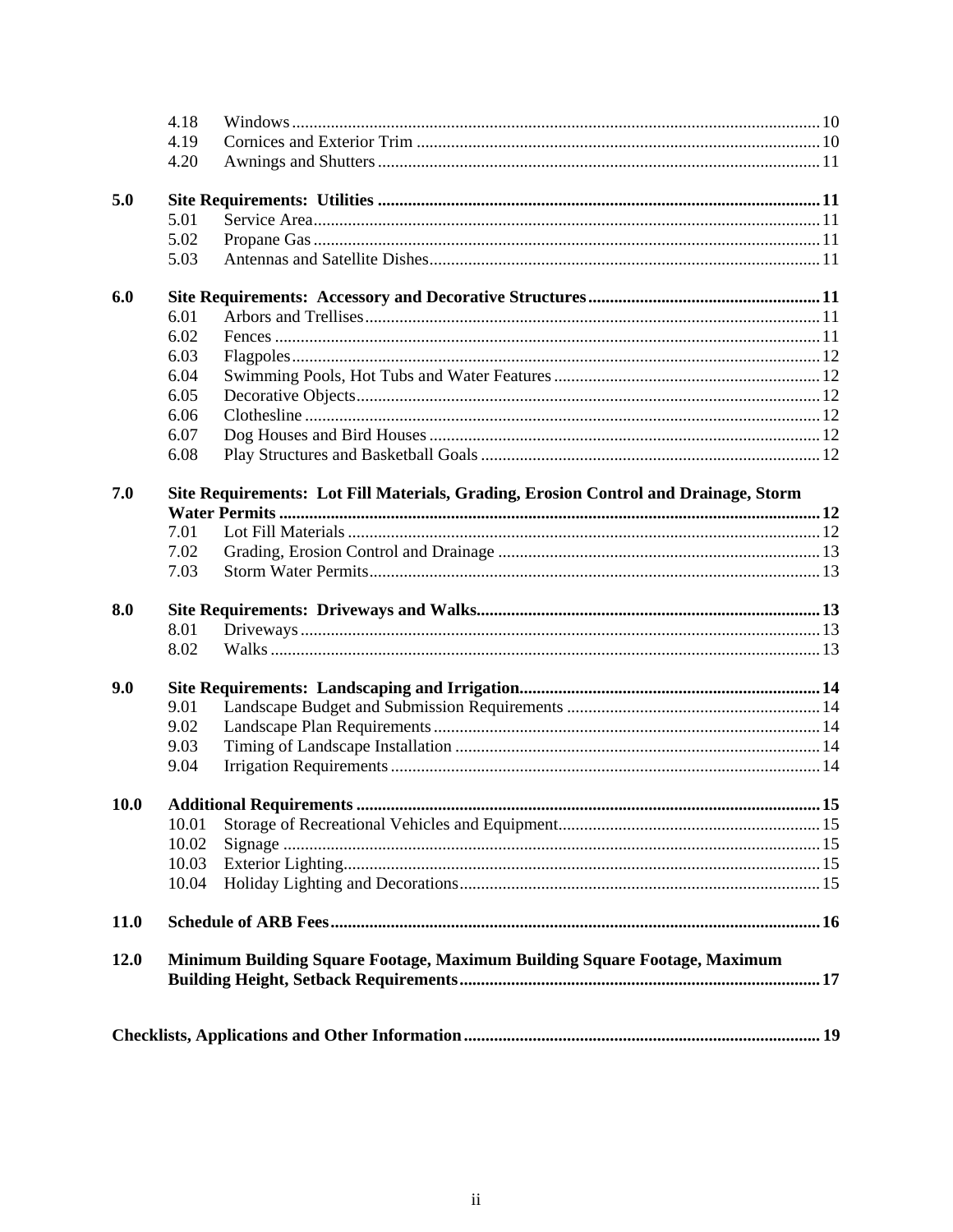#### <span id="page-3-0"></span>**1.0 Introduction**

#### **1.01 Purpose of the Architectural Guidelines**

These Architectural Guidelines have been prepared by Centex Homes d/b/a Centex Destination Properties (the "Declarant") for the purpose of promoting the development of a community known as Pointe West (the "Development"). The standards of design expressed in these Architectural Guidelines are intended to describe Declarant's "vision" of the Development through procedures that are clearly outlined and informative. Declarant's intent is to encourage a cooperative approach to planning, design and construction within Pointe West.

#### **1.02 Community Master Plan**

Pointe West is a coastal master planned community located between the Gulf of Mexico and Galveston Bay. It is the intent of Declarant to protect the natural features of Pointe West throughout the course of development. Declarant reserves the right to revise and update these Architectural Guidelines as well as performance and quality standards to respond to future changes. Such changes shall be prospective and will not affect plans for improvements already approved by the ARB in accordance with these Architectural Guidelines.

These Architectural Guidelines contain general provisions applicable to all of the Development as well as specific provisions that may vary according to, among other factors, product type, location within the Development, and proximity to or visibility from a lagoon, the beach or a private amenity.

#### **1.03 Relationship to Legal Documents and Government Approvals**

These Architectural Guidelines are supplementary to the Declaration of Covenants, Conditions and Restrictions for Pointe West (the "Covenants") recorded in the Galveston County, Texas public records. The criteria are intended to complement the Covenants and should a conflict arise, the Covenants shall prevail. In addition, Owners shall be responsible for obtaining all permits and approvals from the City, County and other Governmental Authorities. In the event of a conflict between the Architectural Guidelines and such governmental approvals, the most restrictive requirement shall control. The Development is subject to the General Land Use Plan Southside and General Land Use Plan Northside, and the regulations set forth therein are incorporated into these Architectural Guidelines. Unless otherwise specified, all capitalized terms shall have the meaning set forth in the Covenants.

#### **1.04 Approval of Contractors**

In order to ensure that appropriate standards of construction are maintained throughout the Development, all general contractors must be approved by the Architectural Review Board ("ARB") prior to engaging in any construction activities within the Development. The ARB has implemented an approval process that requires the submission of a written application for approval and sets forth qualifications that contractors must meet. Both the qualification requirements and the application form are subject to change in the sole discretion of the ARB. Approval of contractors may not be construed as a recommendation of a specific contractor by the ARB or Declarant or any Declarant Affiliate, nor a guarantee or endorsement of the work of such contractor. The requirements established by the ARB for approval of contractors are solely for Declarant's and Declarant's Affiliates' protection and benefit and are not intended to provide the Owner with any form of guarantee with respect to any approved contractor. Owner's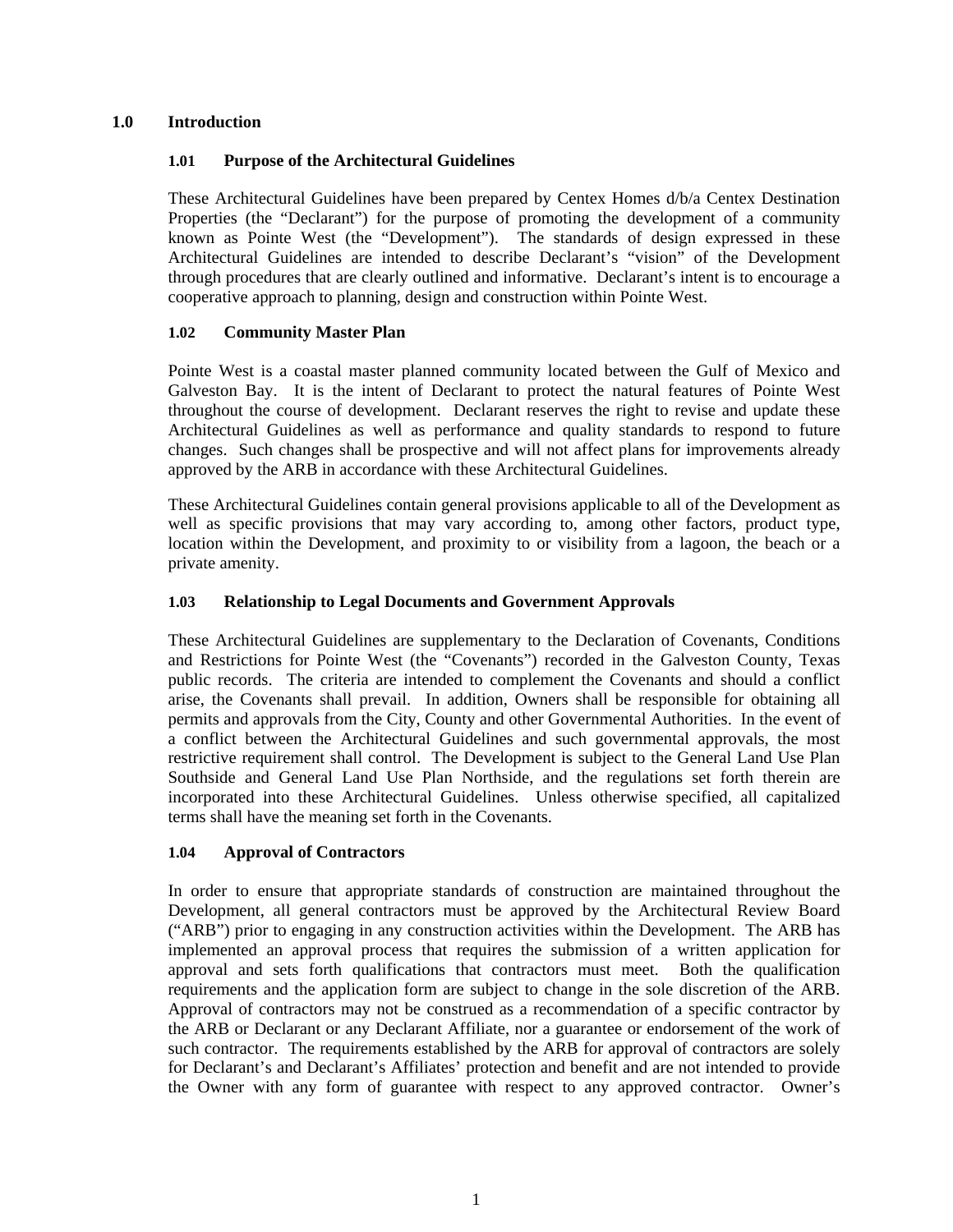<span id="page-4-0"></span>selection of a contractor shall be conclusive evidence that the Owner is independently satisfied with any and all concerns Owner may have about the qualifications of such contractor.

#### **1.05 Rules and Regulations**

The Pointe West Construction Rules and Regulations ("Rules and Regulations") are a supplement to these Architectural Guidelines and contain additional information and forms for use by Owners and their contractors during the construction process. Owners are responsible for obtaining the latest Rules and Regulations from the ARB.

#### **2.0 Organization and Responsibilities of the Architectural Review Board**

#### **2.01 Mission and Function**

The Covenants state that no structure is to be erected upon any Lot and no improvements of any kind or other work shall take place within the Development without being approved by the ARB pursuant to Article IV of the Covenants. These Architectural Guidelines are utilized by the ARB for the evaluation of projects submitted to them but are not the exclusive basis for the ARB's decisions. The final decision of the ARB may be based on purely aesthetic considerations. It is important to note that these opinions are subjective and may vary as ARB members change over time.

The ARB is comprised of one or more members appointed by the Declarant. The right to appoint members to the ARB shall be retained by Declarant until 5 years after the Development and Sale Period unless Declarant earlier terminates its rights in a recorded instrument. At such time, the Board of Directors of the Property Owners Association of Pointe West, Inc. (the "Association") shall appoint the members of the ARB in accordance with Article IV of the Covenants.

#### **2.02 Scope of Responsibility**

The ARB has the following responsibilities:

- 1. Reviewing all new construction plans submitted by an Owner for adherence to these Architectural Guidelines and compatibility of the design with the adjoining sites and Common Areas.
- 2. Reviewing all modifications to existing structures, including, but not limited to, walls, fences, exterior painting, material replacements, window tinting, shutters, louvers, additions, play structures, and landscaping.
- 3. Monitoring the design and construction process in order to ensure compliance with the Covenants, these Architectural Guidelines and the Rules and Regulations.
- 4. Enforcing these Architectural Guidelines and the Rules and Regulations through special assessments, self-help, fines, or other measures as described in the Covenants and the Rules and Regulations.
- 5. Interpreting the Covenants, these Architectural Guidelines and the Rules and Regulations at the request of the Owners or Owner's contractor.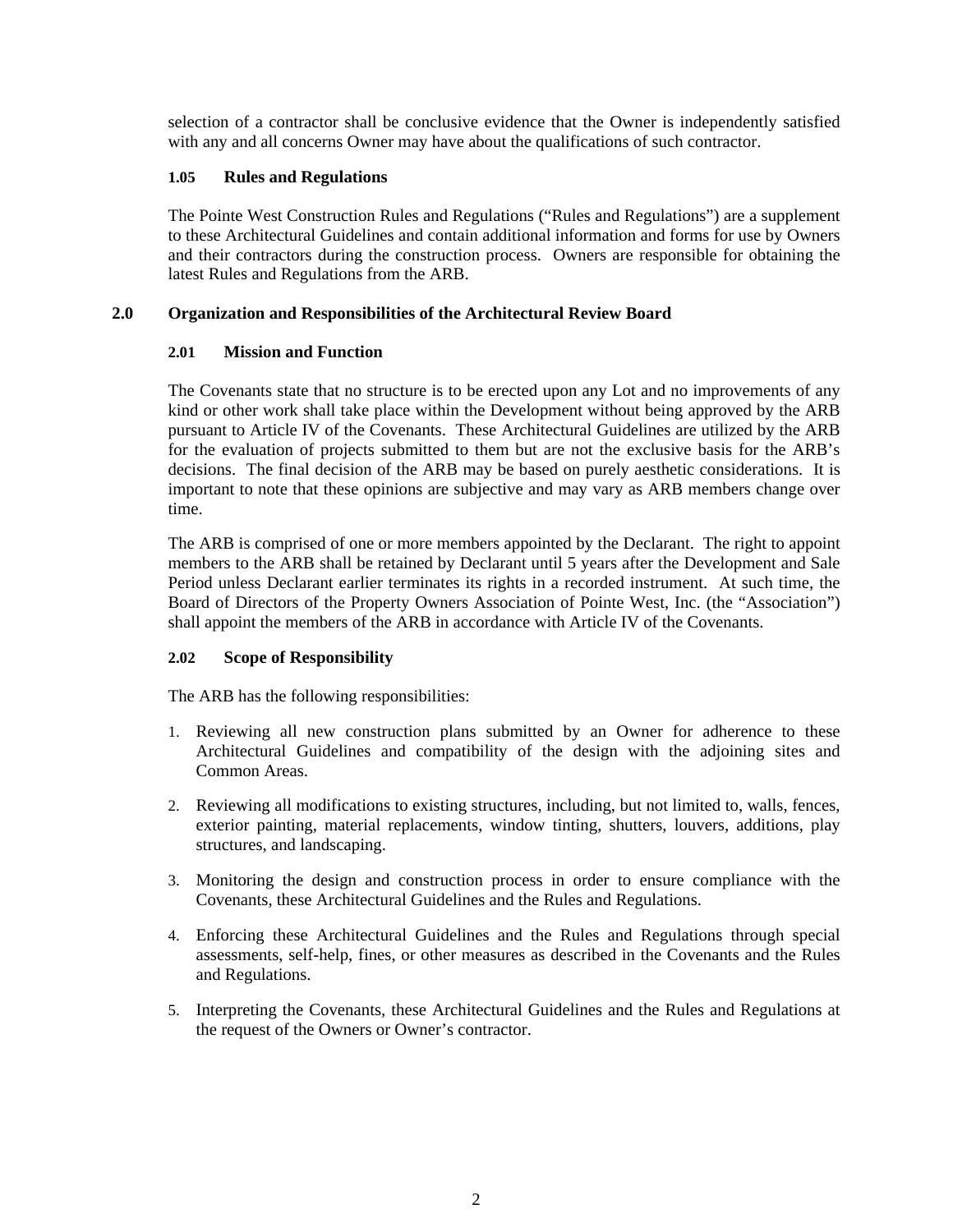#### <span id="page-5-0"></span>**2.03 Enforcement Powers**

Any structure or improvement that is placed on a Lot in the Development without ARB approval shall be in violation of these Architectural Guidelines and the Covenants. The ARB has the power to request that the non-conforming structure or any other exterior improvements, including, without limitation, landscaping, be brought into compliance at the Owner's expense. Should the Owner fail to comply with the request of the ARB, the ARB has the right to act in accordance with Article VII of the Covenants to bring the non-conforming item into compliance.

#### **2.04 Limitation of Liability**

Approval by the ARB does not constitute a representation of warranty as to the quality, fitness, or suitability of the design or materials specified in the plans. Owners should work with their architect and/or contractor to determine whether the design and materials are appropriate for the intended use. In addition, approval by the ARB does not assure approval by any governmental agencies that require permits for construction. Owners are responsible for obtaining or ensuring that their architect and/or contractor obtains all required permits before commencement of construction. The Declarant, the Association, the Board of Directors of the Association (the "Board"), any committee, or member of any of the foregoing shall not be liable or responsible for any injury, damages, or loss arising out of the manner or quality of approved construction on, or modifications to, any Lot. In all matters, the committees and their members shall be defended and indemnified by the Association as provided in Article IV of the Covenants.

#### **3.0 Design Review Process**

#### **3.01 Review of Plans and Specifications**

The design review process is divided into 3 steps:

| Step One:   | Pre-Design Review (optional) |
|-------------|------------------------------|
| Step Two:   | <b>Sketch Plan Review</b>    |
| Step Three: | Final Plan Review            |

The ARB will review design submissions at each step during scheduled ARB meetings. Submission requirements for each step are described in these Architectural Guidelines. Incomplete submissions will not be reviewed. Submissions are due 7 calendar days before each meeting, which meetings are held once a month on the  $2<sup>nd</sup>$  Tuesday of each month. The Owner must contact the ARB no less than 7 days prior to the monthly meeting to schedule a review appointment with the ARB. After the ARB receives all requests for review appointments, the ARB will prepare an agenda of meeting times for distribution to each Owner that requested a meeting. If no submissions or meeting requests are made for a particular review meeting, then the ARB may cancel that review meeting. The ARB may, in its sole discretion, increase the frequency of review meetings to the  $2<sup>nd</sup>$  and  $4<sup>th</sup>$  Tuesday of each month to meet Owner's requests.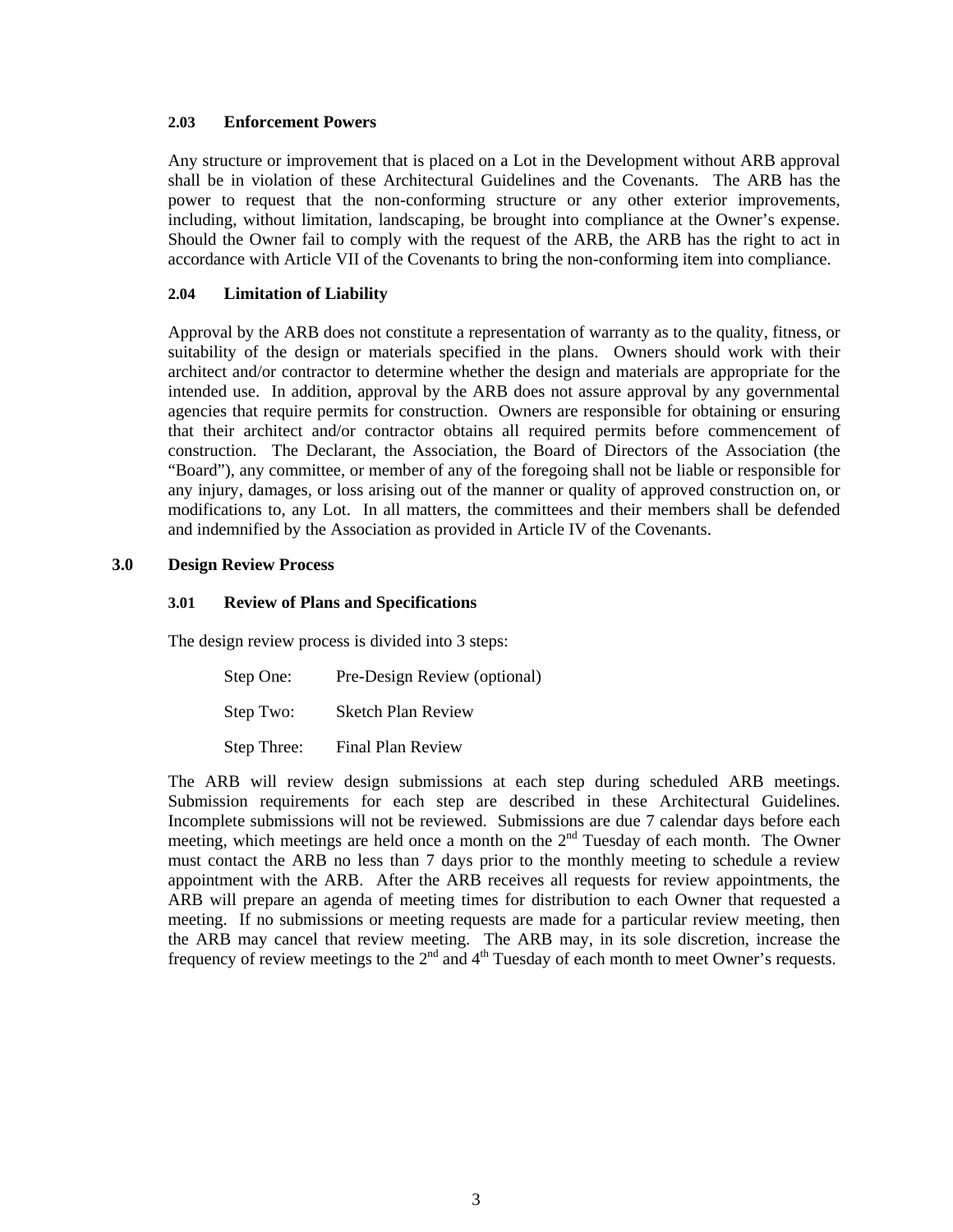#### <span id="page-6-0"></span>**3.02 ARB Contact Information**

All requests for appointments and information and submissions of applications for design review, modifications or variances should be directed to the ARB at:

> Principal Management Group Attn: Pointe West Architectural Review Board 11000 Corporate Center Drive Houston, Texas 77041-5179 Phone: 713-329-7100

#### **3.03 Architect and Contractor Licensing Requirements**

All plans for the construction of dwellings and other buildings or significant structures on Lots in the Development must be designed and drawn by an architect who is registered and licensed in the State of Texas. All construction work must be completed by a contractor licensed in the State of Texas and approved by the ARB.

#### **3.04 Contractor Qualification Requirements and Application**

An Owner's contractor must meet the following minimum qualifications prior to submitting a Builder Application to the ARB for approval:

- 1. Minimum of 5 years of home building experience
- 2. Satisfactory references from at least 5 homeowners
- 3. Satisfactory references from at least 3 subcontractors
- 4. Satisfactory financial references
- 5. Financial statements reflecting positive cash flow
- 6. Written home warranty
- 7. Evidence of commercial general liability insurance, worker's compensation, builder's risk, and any other coverage deemed necessary by Declarant in such amounts and form as determined by Declarant. Contractors shall be required to name Centex Homes d/b/a Centex Destination Properties and the Property Owners Association of Pointe West, Inc. as additional insureds.

If the above qualifications are met, the Owner's contractor must submit a Builder Application, in the form attached to these Architectural Guidelines, and be approved by the ARB prior to the Owner submitting an Application for Final Plan Review. A Compliance Deposit (as defined and more particularly described in the Rules and Regulations) in an amount set forth in Section 11.0 must be paid by the Owner's contractor or Owner to the Association upon submission of the Application for Final Plan Review. Approval of a contractor may not be construed as a recommendation of a specific contractor by the ARB or Declarant or any Declarant Affiliate, nor a guarantee or endorsement of the work of such contractor. The ARB, in its sole discretion, may allow a contractor approved by the ARB to be deemed approved for construction on additional Lots as long as such contractor is in compliance with the Covenants, these Architectural Guidelines and the Rules and Regulations. A Compliance Deposit must be posted for each Lot upon which the contractor is constructing improvements.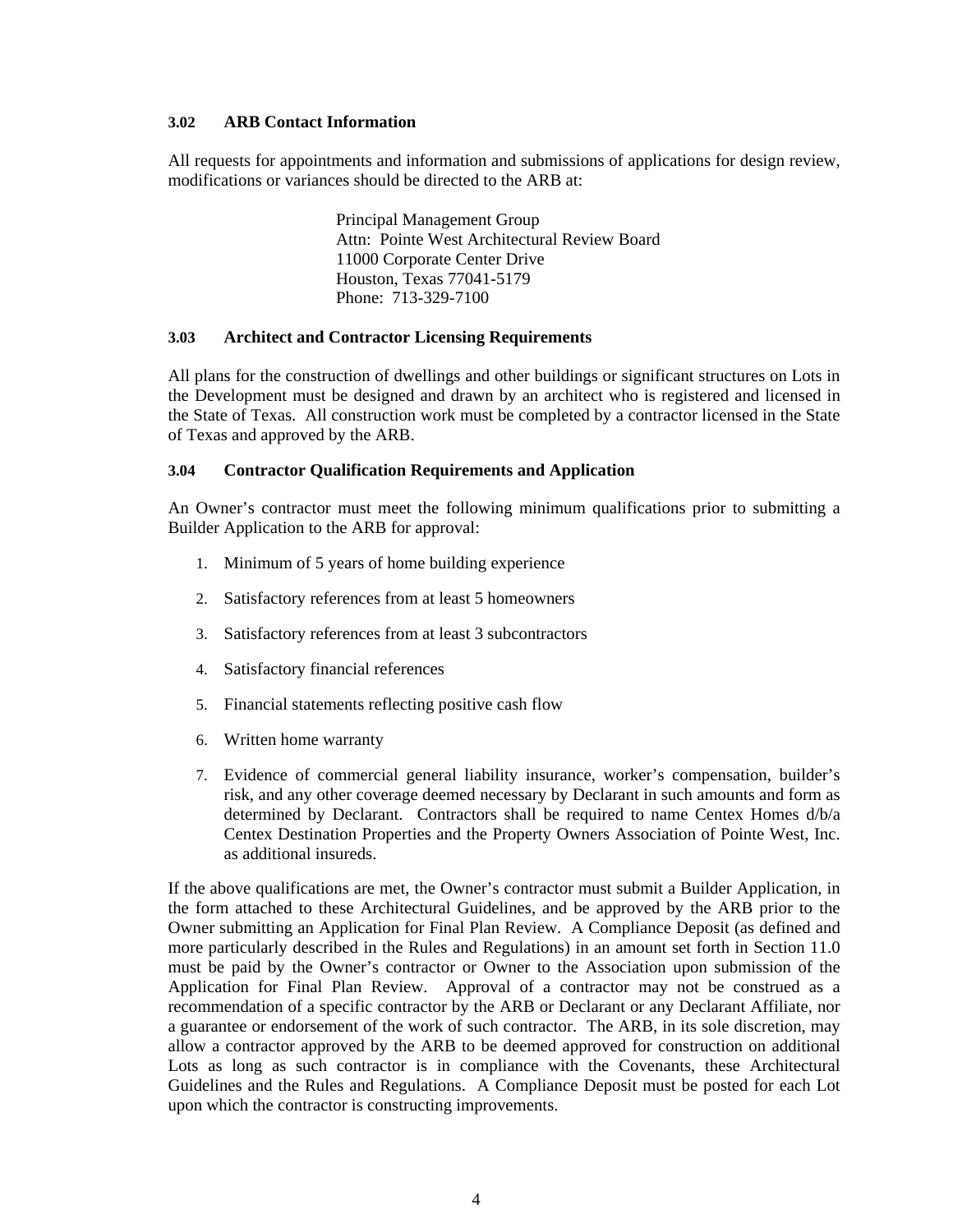#### <span id="page-7-0"></span>**3.05 Design Review Fees**

ARB fees for new construction, modifications and variances are set forth in Section 11.0 of these Architectural Guidelines and are paid to the Association. The purpose of these fees is to cover all expenses related to the processing of applications for construction or modification and architect review of plans and specifications. The ARB reserves the right to change or waive these fees from time to time without prior notice. The design review fees must be submitted with the applicable design review applications. Applications received without the design review fee will be considered incomplete and returned to the Owner.

#### **3.06 Pre-Design Review Meeting**

The purpose of the pre-design review meeting is for the Owner and ARB to review and discuss these Architectural Guidelines and the Owner's intended design of improvements. This meeting is not mandatory; however, it is strongly recommended that the Owner and the Owner's design team schedule this meeting prior to sketch plan review to ensure that the intended design of improvements will be in accordance with these Architectural Guidelines. An Owner may choose to combine the pre-design review meeting with sketch plan review. In such event, both of the applicable review fees shall be paid. Attached to these Architectural Guidelines is a Pre-Design Review Checklist of Materials, which describes all of the materials and information that Owners should bring to the meeting. In addition, a pre-design review fee must be submitted to the ARB at the time of the meeting. In order to schedule a pre-design review meeting, an Owner must contact the ARB to set up an appointment as set forth in Section 3.01.

#### **3.07 Sketch Plan Review**

The purpose of sketch plan review is for the ARB to review the initial design of all improvements including landscaping. This is a mandatory step in the ARB review process. For sketch plan review, an Owner must submit an Application for Sketch Plan Review and all materials and information described on the Sketch Plan Review Checklist, which application and checklist is attached to these Architectural Guidelines. In addition, a sketch plan review fee must be submitted to the ARB with the application. In order to schedule a sketch plan review meeting, an Owner must contact the ARB to set up an appointment as set forth in Section 3.01. If an Owner chooses to combine pre-design review with sketch plan review, the Owner must notify the ARB at the time of scheduling the meeting to allow enough time to be scheduled. The ARB will make every effort to provide its comments to the Owner during the sketch plan review meeting or within 10 calendar days after the meeting.

#### **3.08 Final Plan Review**

Prior to obtaining a building permit from the City of Galveston and commencing construction, all plans and specifications for improvements, including landscaping, shall be approved by the ARB. For final plan review, an Owner must submit an Application for Final Plan Review and all materials and information on the Final Plan Review Checklist, which application and checklist is attached to these Architectural Guidelines. The materials and information submitted must address conditions imposed by the ARB during the sketch plan review. The name of the contractor approved by the ARB must be shown on the application. A final plan review fee and the Compliance Deposit must be submitted to the ARB with the application.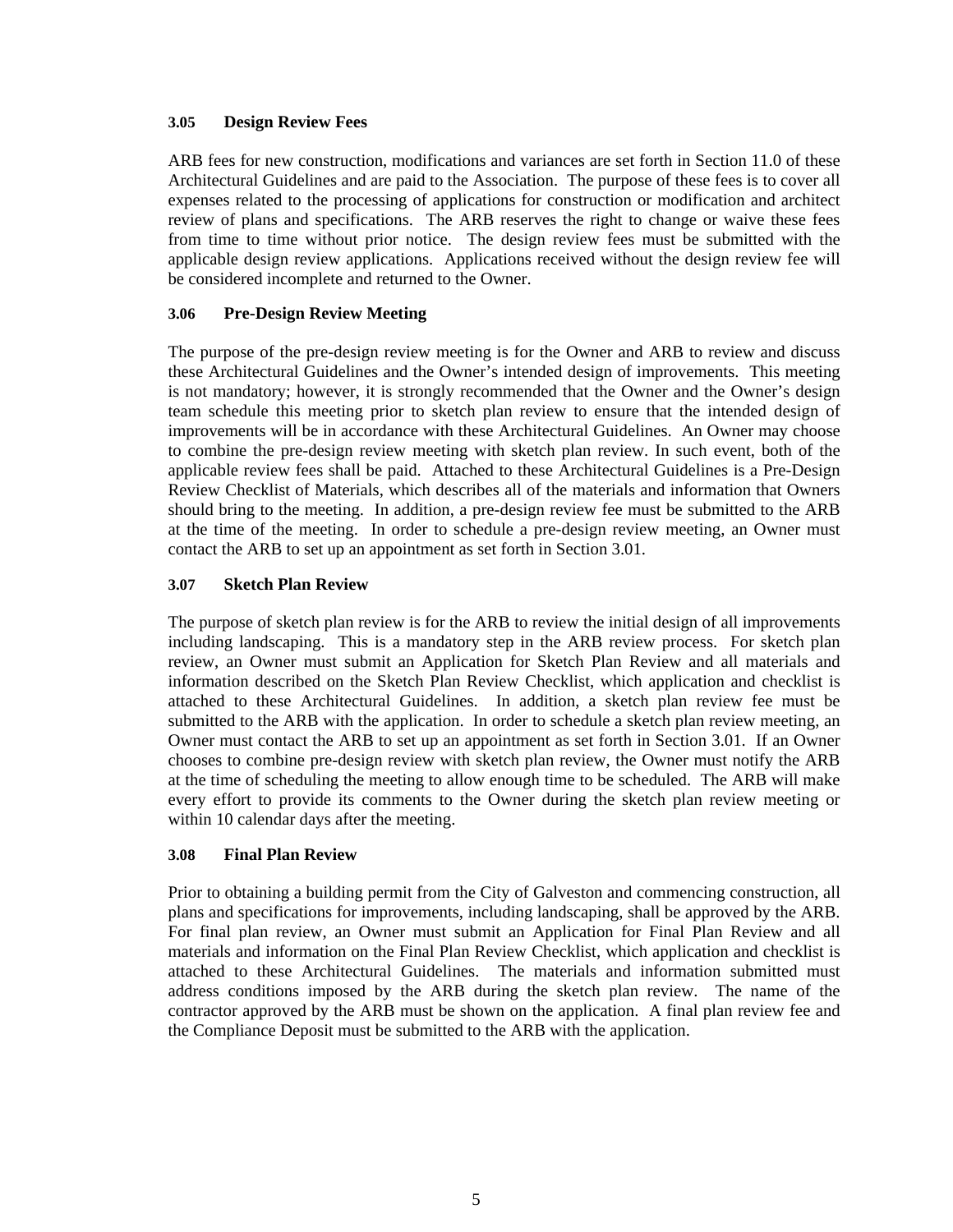#### <span id="page-8-0"></span>**3.09 Approval of Final Plan Applications**

In accordance with Article IV of the Covenants, the ARB shall make a determination on each application for final plan review within 45 calendar days after receipt of a complete application, the review fee, Compliance Deposit, and all materials and information required as set forth in these Architectural Guidelines; provided, however, that the ARB will make every effort to make a determination on each application within 14 calendar days.

After the initial 45-day period has elapsed, if the Owner has not received notice of the ARB's determination, the Owner may make a second written request for approval of the plans previously submitted which shall be marked "Second Request." If the ARB fails to respond within 7 business days from receipt of the Second Request, approval shall be deemed given. However, no approval (or improvement governed by such approval), whether expressly granted or deemed granted, shall be inconsistent with these Architectural Guidelines or the Covenants unless a written variance has been granted pursuant to Section 3.14 of these Architectural Guidelines.

Notwithstanding anything to the contrary in the Declaration or the By-Laws, Owners shall send any such "Second Request" via the U. S. Postal Service, certified mail, return receipt requested, or by commercial overnight carrier that obtains a signed receipt upon delivery. A Second Request shall be deemed made, and the 7 business day time period shall commence running, on the date of the ARB's actual receipt of the Second Request, as evidenced by its signature on the return receipt provided by the U. S. Postal Service or in the records of the overnight carrier, as applicable.

#### **3.10 Conditions of Approval / Rejection of Final Plans**

Approval by the ARB shall in no way relieve the Owner of responsibility and liability for the adherence to any applicable ordinances and codes. Plans submitted for review or any portion thereof, may be disapproved upon any grounds, which are consistent with the purpose and objectives of the ARB, including purely aesthetic considerations.

#### **3.11 Appeals Process – Final Plan Approval**

If an application for final plan approval is denied or conditions are imposed by the ARB, the Owner or Owner's authorized agent may request the ARB to reconsider its decision by providing additional supporting information (such request herein referred to as the "appeal"). The ARB must receive the written request for appeal not more than 15 calendar days following the date of the original decision of the ARB. Within 15 calendar days following receipt of the written request for appeal, the ARB shall reconsider the application and render its written decision. The failure of the ARB to render a decision within the 15-day period shall be deemed a decision against the Owner. The decision of the ARB shall be binding and final.

#### **3.12 Authorization to Commence Construction**

After an Owner receives final plan approval and prior to commencement of construction, the Owner and contractor shall sign a Construction Compliance Agreement and receive a completed Construction Authorization form from the ARB in the forms attached to these Architectural Guidelines. All requirements set forth in these Architectural Guidelines and the Rules and Regulations, as they pertain to construction site conditions, must be satisfied, and the Lot inspected by the ARB, prior to issuance of a completed Construction Authorization form.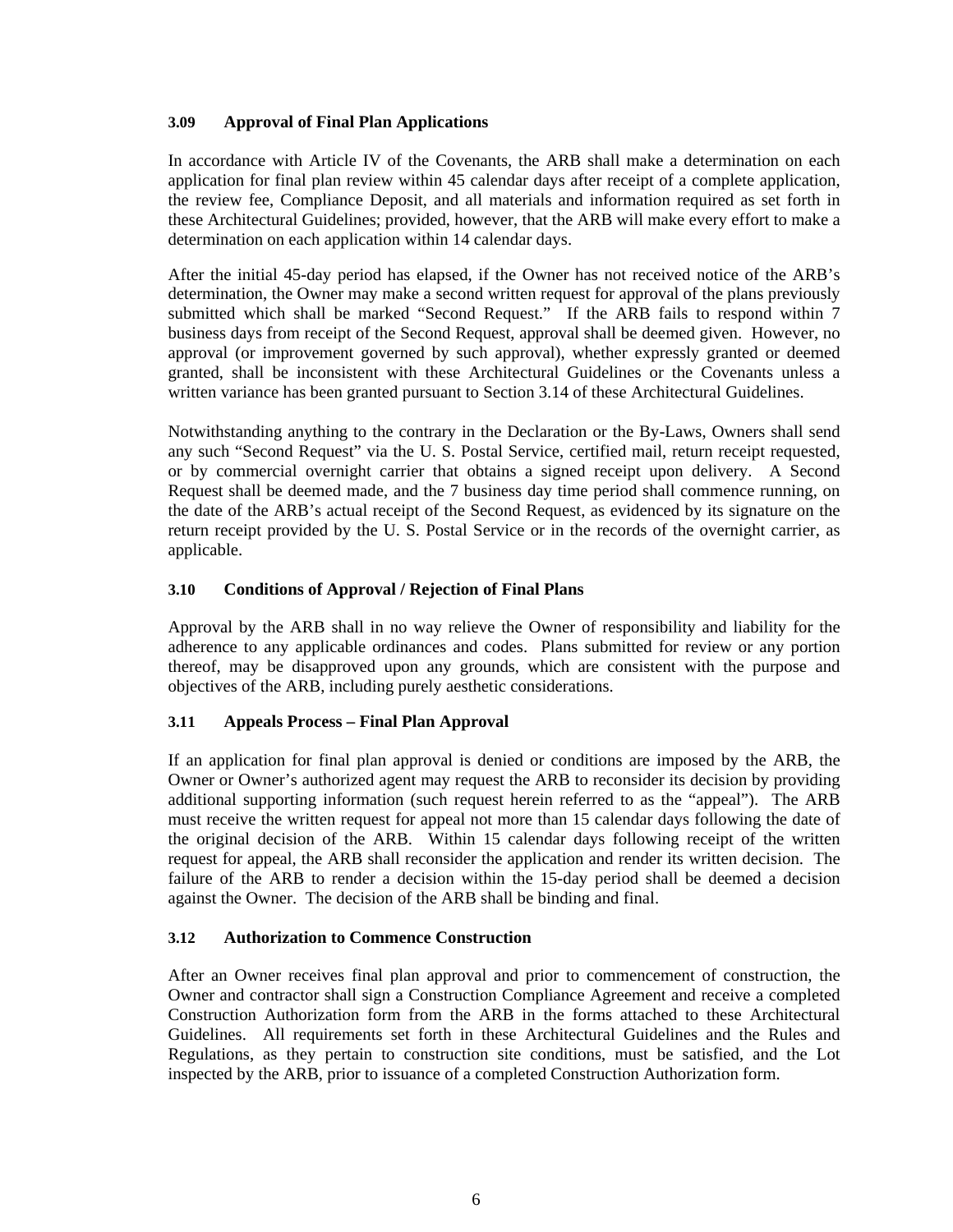#### <span id="page-9-0"></span>**3.13 Completion of Construction**

Upon completion of construction and installation of landscaping, Owner or Owner's authorized agent must submit a request for ARB inspection using the form attached to the Rules and Regulations. Upon passing inspection, a Certificate of Compliance, in the form attached to the Rules and Regulations, will be issued to the Owner.

#### **3.14 Variances to the Architectural Guidelines**

From time to time, the Architectural Guidelines or existing site conditions may impose an undue hardship that may inhibit construction on a particular Lot. In such case, the Owner must submit to the ARB a Variance Application, in the form attached to these Architectural Guidelines, in addition to the Application for Final Construction Approval or Modifications Approval, as the case may be. All variance requests shall be submitted to, and approved by, the ARB prior to submission to the appropriate Governmental Authorities, if such variance is subject to governmental approval. The ARB will grant or deny the variance request in writing within 15 calendar days of receipt of the request. No variances are allowed unless the Owner has received a written notice of approval from the ARB. Any variance granted is unique and does not set any precedent for future decisions of the ARB. During the Development and Sale Period, a variance requires Declarant's written consent.

# **3.15 Unscheduled Meetings with the ARB**

Unscheduled reviews will be considered on a case-by-case basis for modifications not requiring major engineering or site development changes. The ARB reserves the right to refuse an unscheduled review for any reason.

# **3.16 Modifications of Existing Structures**

All modifications of existing structures and exterior improvements, including, without limitation, landscaping, must be approved by the ARB. The Owner or Owner's authorized agent shall submit plans showing the nature of the work to be performed and an Application for Modifications Approval. A review fee and a Compliance Deposit may be required by the ARB as set forth in Section 11.0 of these Architectural Guidelines. The Compliance Deposit, if any, shall be returned in accordance with the Rules and Regulations.

# **3.17 Use of Plans and Copyright**

Each application to the ARB shall be deemed to contain a representation and warranty by the Owner that use of the plans submitted does not violate any copyright or other intellectual property right associated with the plans. Neither the submission of the plans to the ARB, nor the distribution and review of the plans by the ARB shall be construed as publication in violation of the designer's copyright, if any. Each Owner submitting plans to the ARB shall hold the members of the ARB, the Association and the Declarant harmless and shall indemnify said parties against any and all damages, liabilities, and expenses incurred in connection with the review process.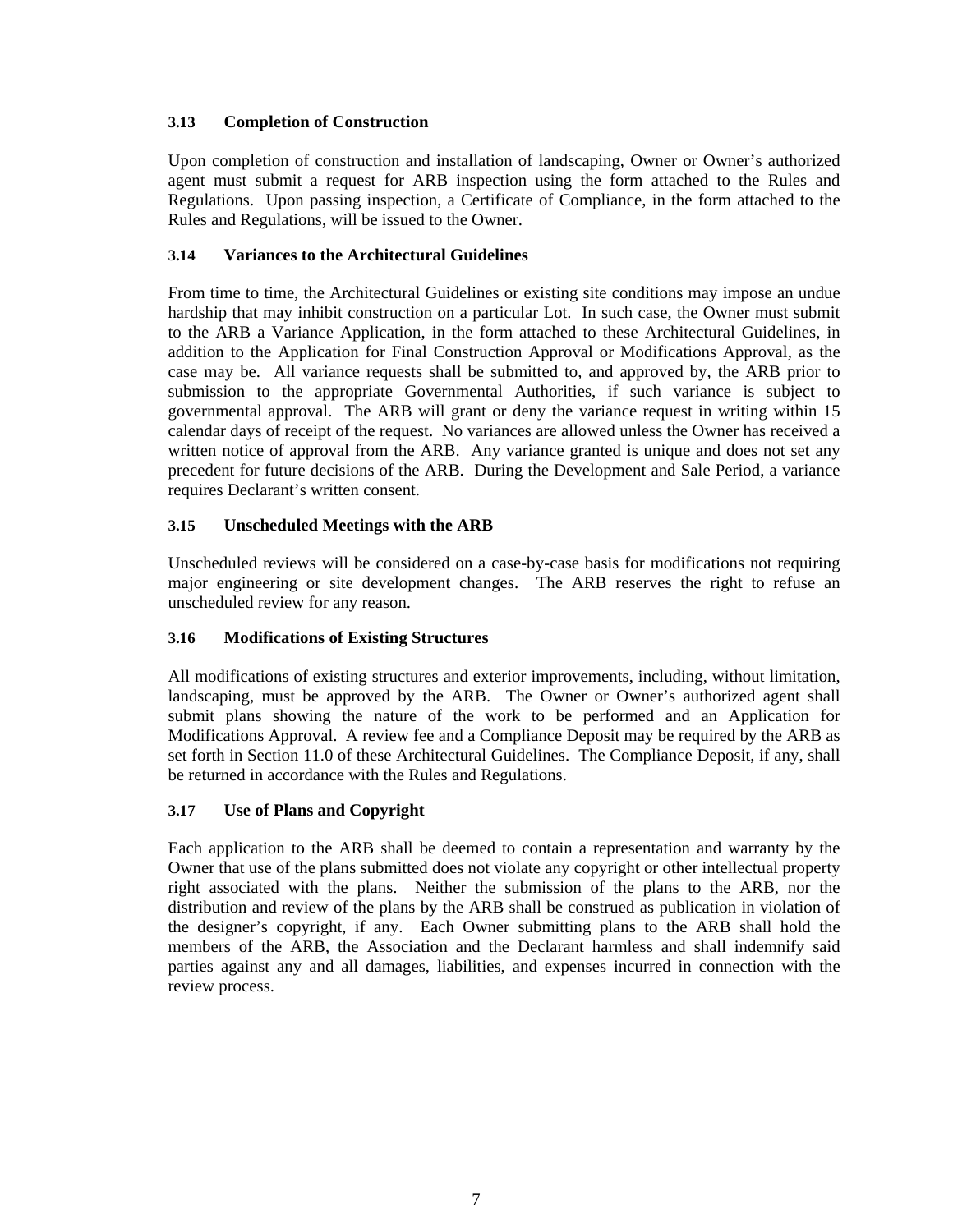#### <span id="page-10-0"></span>**4.0 Architectural Standards**

#### **4.01 General Standards**

Homes must be designed in conformity with the standards, requirements and guidelines set forth in the Covenants and these Architectural Guidelines. All permanent improvements must be sited within the setbacks. Plans submitted for review, or any portion thereof, may be disapproved upon any grounds that are inconsistent with the purpose and objectives of the ARB, including purely aesthetic considerations.

Pointe West draws its design influence from coastal cottage vernacular. While allowing diversity, the ARB will make a conscious effort to create a neighborhood of identifiable character.

#### **4.02 Character Guidelines**

To assist Owners in interpreting these Architectural Guidelines, Declarant has provided a set of Character Guidelines with visual illustrations of the type and design of homes and landscaping to be constructed in the Development. Owners are encouraged to refer to the Character Guidelines in conjunction with these Architectural Guidelines in the design process.

#### **4.03 Modular and Manufactured Home Construction**

Modular homes are permitted only if approved by the ARB. Modular homes shall include any prefabricated or pre-built dwelling which consists of one or more transportable sections or components. The placement of prefabricated and transportable sections shall be installed onto a permanent foundation and inspected by the City of Galveston building inspector. No manufactured homes shall be placed, erected, constructed, or permitted within the Development. Prefabricated accessory structures, such as sheds and gazebos, must be reviewed and approved in strict accordance with Article IV of the Covenants.

# **4.04 Dwelling Size / Minimum Standards / Maximum Standards**

Minimum and maximum square footages shall be defined as heated floor space. Heated floor space does not include garages, carports, covered walks, or porches. Variances from minimum dwelling sizes may be granted if the site conditions present a hardship. Variances may also be granted if, in the ARB's sole discretion, the resulting appearance of such residential dwelling will preserve and conform to the existing architectural aesthetics. The minimum and maximum building sizes are set forth in Section 12.0.

#### **4.05 Setback Requirements and Height Requirements**

 Setback requirements and height requirements are set forth in Section 12.0. No permanent improvements may be constructed within any setback area. The installation and construction of a boardwalk or any similar structure providing access from the Lot to the beach is strictly prohibited and will not be considered by the ARB.

#### **4.06 Massing and Scale**

Residential scale of all structures shall be promoted and maintained in the Development. Larger volume massings shall be broken down by secondary, simple, traditional forms. While variety is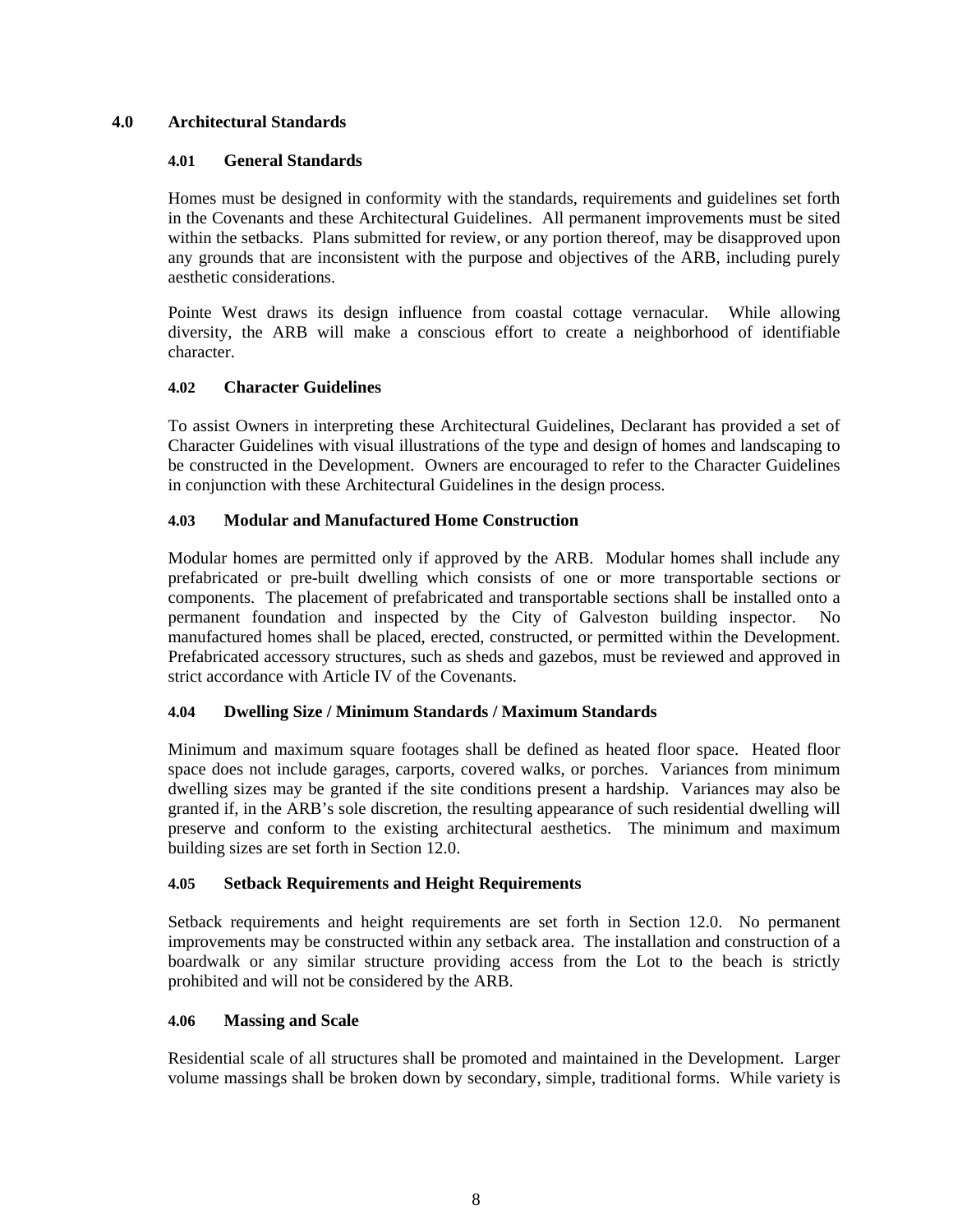<span id="page-11-0"></span>encouraged, a strong emphasis should be placed on following coastal cottage style in building massing and detailing. Detailing, massing and materials are to be consistent on all elevations.

#### **4.07 Front Façade**

The main entry on the front elevation must clearly be defined. The composition of the façade must be balanced and in proportion to reflect the simple geometries of coastal cottages. Foremost wall of front elevations must be planned in accordance with the existing structures on the street to present a balanced streetscape.

#### **4.08 Porches**

Porches have traditionally served as entry defining features and should serve the same function in the Development and be designed to serve as an extension of the home. Detailing of all porches must be architecturally compatible with the home. Porches are required on the street side and beach side elevations. Corner lots should have a porch that follows the street wall around the corner and contain trellises. The minimum depth of a porch is 8 feet. Porches used for ingress/egress purposes may be smaller with ARB approval. Porch screen colors must be submitted to the ARB for approval. Railing design must be simple and terminate at posts or columns. Porch ceilings shall be high to maximize views and light.

#### **4.09 Exterior Materials**

Hardiplank or other fiber cement board and wood siding (clapboard, lap, vertical), vinyl siding, and vinyl shake are permitted. Brick, masonry, stone, and reflective glass are prohibited. Lattice screen wall may be used between piles or columns and beneath exterior stairs. Exterior materials shall be used consistently on the front, side, and rear elevations of the home.

#### **4.10 Colors**

The predominant colors and tones of all structures must be selected from the attached color palette. The use of primary and brighter colors may be considered by the ARB.

#### **4.11 Finished Floor Elevation**

The Development is located within the VE flood zone and minimum elevation requirements exist for all habitable spaces; therefore, the Federal Emergency Management Act (FEMA) requires elevated construction. Piles or posts must be 8 inches minimum thickness and must comply with all applicable codes. Any ground level enclosures must be constructed with breakaway walls per the local building code.

#### **4.12 Pilings**

Exposed pilings on front and sides of homes are prohibited. Pilings must be screened from view.

#### **4.13 Roofs**

The main roof pitch should be 5-8:12. Pitches for porches, breezeways and other secondary structures may have a flatter pitch of 3-6:12, provided they are approved by the ARB. Mansard, parapets, flat, and A-frame roofs are not permitted. Roof overhangs are limited to a maximum size of 24 inches. All roof penetrations (gas flues, exhaust vents, plumbing vents, skylights, etc.) shall be located on the rear roof slopes, if possible, so they are not visible from the street. Roof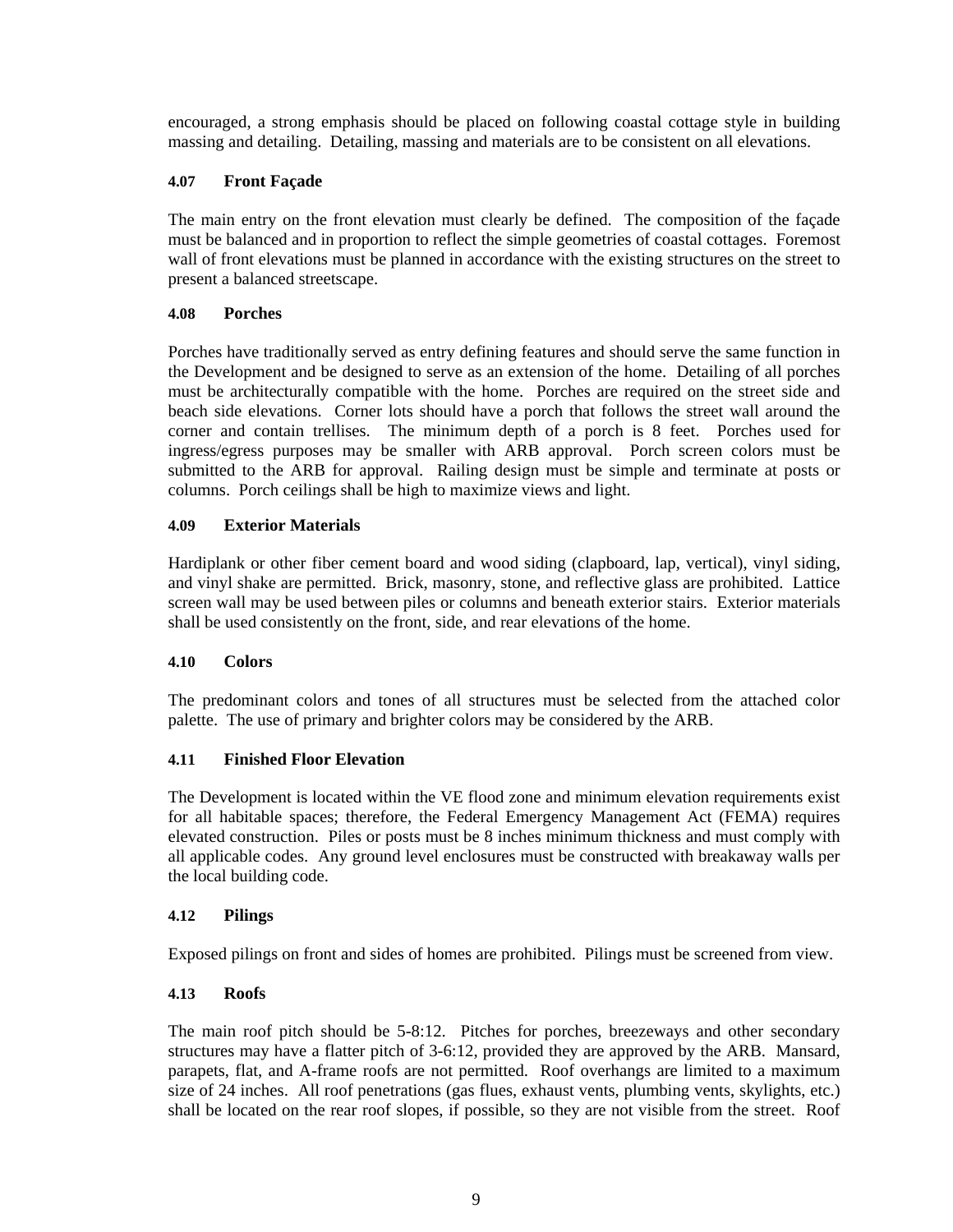<span id="page-12-0"></span>penetrations must be painted a color that is compatible with the roof color. Failure to paint roof penetrations may result in a deduction from the Compliance Deposit. Roof penetrations visible from the street must be approved in writing by the ARB.

Approved roof materials and colors are as follows:

- A. 30-year or better dimensional fiberglass shingles (brown, tan, grey)
- B. Metal: standing seam, galvanized, corrugated (brown, tan, grey, weathered galvanize, copper color, zinc color) (painted metal roofs are prohibited)
- C. Concrete tile (brown, tan, grey)

#### **4.14 Chimneys**

The materials used for chimney finishes shall be consistent with Section 4.09.

# **4.15 Garages, Carports and Garage Doors**

Front loaded garages or carports shall be set back a minimum of 2 feet from the front elevation of the home. All side loaded or courtyard garages must face away from the predominate flow of traffic as determined by the ARB. The street side elevation of a courtyard garage must incorporate windows, louvers, or shutters as necessary to provide variety. Garages or carports on corner lots shall not face the street side elevation. A raised panel garage door is required for all garage doors. Front loading 2-car garages shall have a separate garage door for each car.

#### **4.16 Home Identification**

The ARB reserves the right to approve or deny the use of any home numbering that detracts from the appearance of the home. Home numbers shall be submitted with the plans and specifications during the final plan review.

#### **4.17 Doors**

Exterior entry doors shall be appropriate to the architectural theme and have glass or be paneled. Exterior sliding doors shall only be permitted on rear elevations. Storm and screen doors are not permitted unless they are of the appearance of a typical exterior door. All storm and screen doors shall be approved by the ARB.

#### **4.18 Windows**

Storm resistant windows are required. Windows must be wind loading and impact resistant. Use of glass block shall be reviewed on a case-by-case basis. Skylights and or roof windows will not be allowed on the street side elevations of the home. Dormer windows must be proportional in size and spacing with the geometry of the main residence.

#### **4.19 Cornices and Exterior Trim**

The use of traditional crown molding and detailing at cornices, as well as authentic detailing around window and door openings, is an important part of the overall appearance. Such detailing must be consistent on all elevations.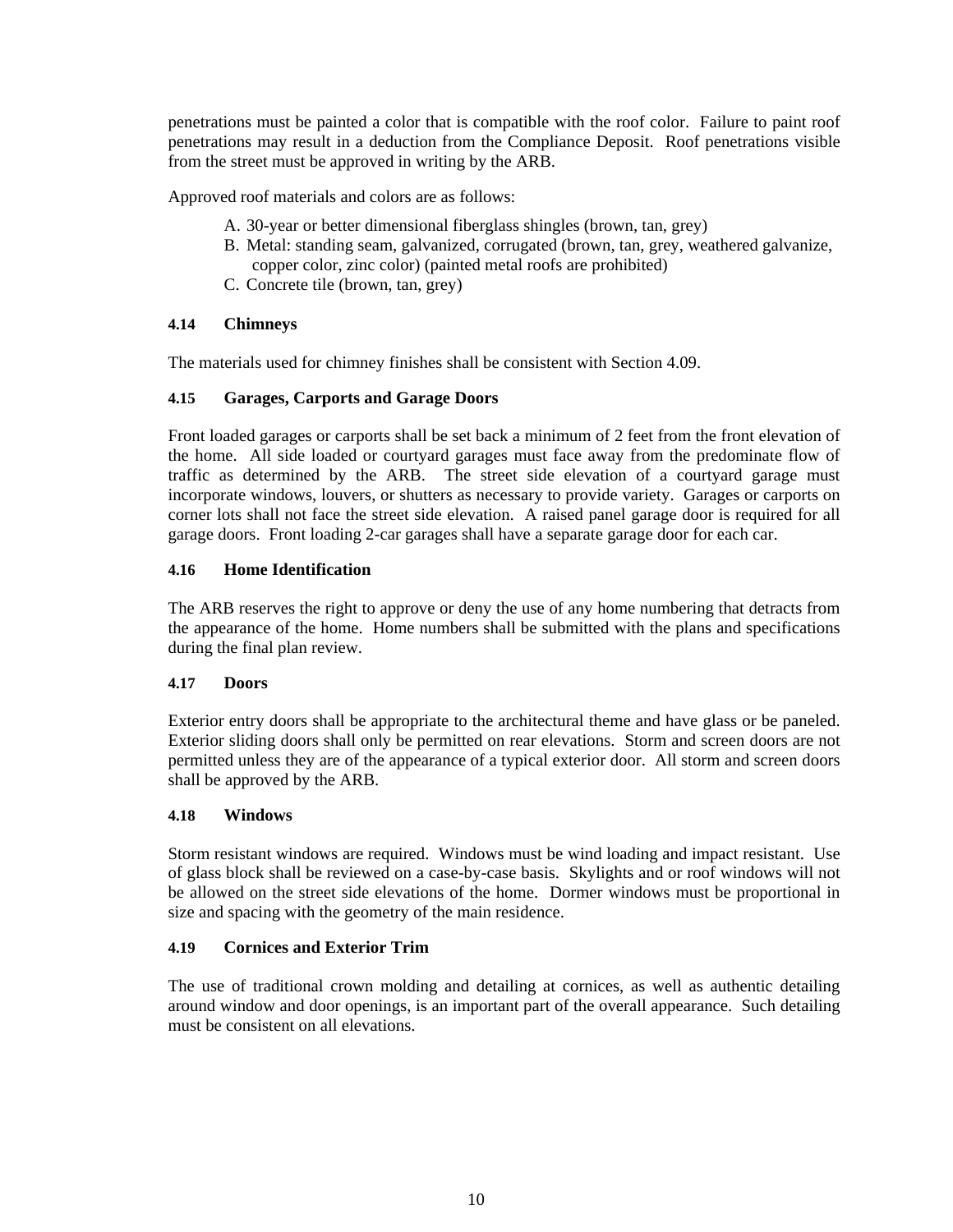#### <span id="page-13-0"></span>**4.20 Awnings and Shutters**

Awnings and canopies shall not be affixed to the exterior of the residence without written ARB approval.

#### **5.0 Site Requirements: Utilities**

#### **5.01 Service Area**

Each home is required to have an enclosed service area, which area shall contain and screen from view from the street and neighboring properties, all utility connections, HVAC units, trash bins, meters, and irrigation control boxes. The location of the service area shall be shown on the architectural and site drawings. The service area shall be screened with a wall that is architecturally compatible with the home. This screen wall shall be constructed of wood, cement siding (*i.e.*, Hardiplank) or vinyl lattice. In addition, the screen walls shall be planted with shrubs or blooming vines. The service area screen wall must be at least 4 inches higher than the units contained therein and serve as a noise buffer for adjacent properties.

#### **5.02 Propane Gas**

If an Owner chooses to use propane gas as a heating source for the home, tanks must be installed underground and only in the rear yard of the Lot. All underground propane tank support structures shall be designed by a professional engineer registered in the State of Texas. Tanks above ground are strictly prohibited.

#### **5.03 Antennas and Satellite Dishes**

Owners are prohibited from installing satellite dishes that are more than one meter (39.37 inches) in diameter and television antennas that are more than one meter in diameter or 12 feet above the roof line. Any permitted satellite dish or antenna shall be placed in the least visible location having clear reception. Landscaping, painting or screening may be required by the ARB to minimize visual impact. Other exterior satellite dishes, television and radio antennas are not permitted.

#### **6.0 Site Requirements: Accessory and Decorative Structures**

#### **6.01 Arbors and Trellises**

Arbors and trellises are permitted. Location, elevations and finishes must be submitted to the ARB for approval prior to beginning construction. Structural elements must be treated wood.

#### **6.02 Fences**

Fences and walls must harmonize in character and color with the home. All fences shall be 48 inches in height. Fence materials shall be PVC, fiberglass or vinyl with standard vertical pickets and rail, and white in color. Fencing of the entire Lot is not permitted. Fencing shall be restricted to the rear yard of the Lot. Wood, chain link and off-the-shelf metal picket fences are prohibited. The location and materials of all fences and walls shall be submitted on the site plan for approval. Fully-enclosed fencing is mandatory at the perimeter of swimming pools and hot tubs with a locking gate mechanism.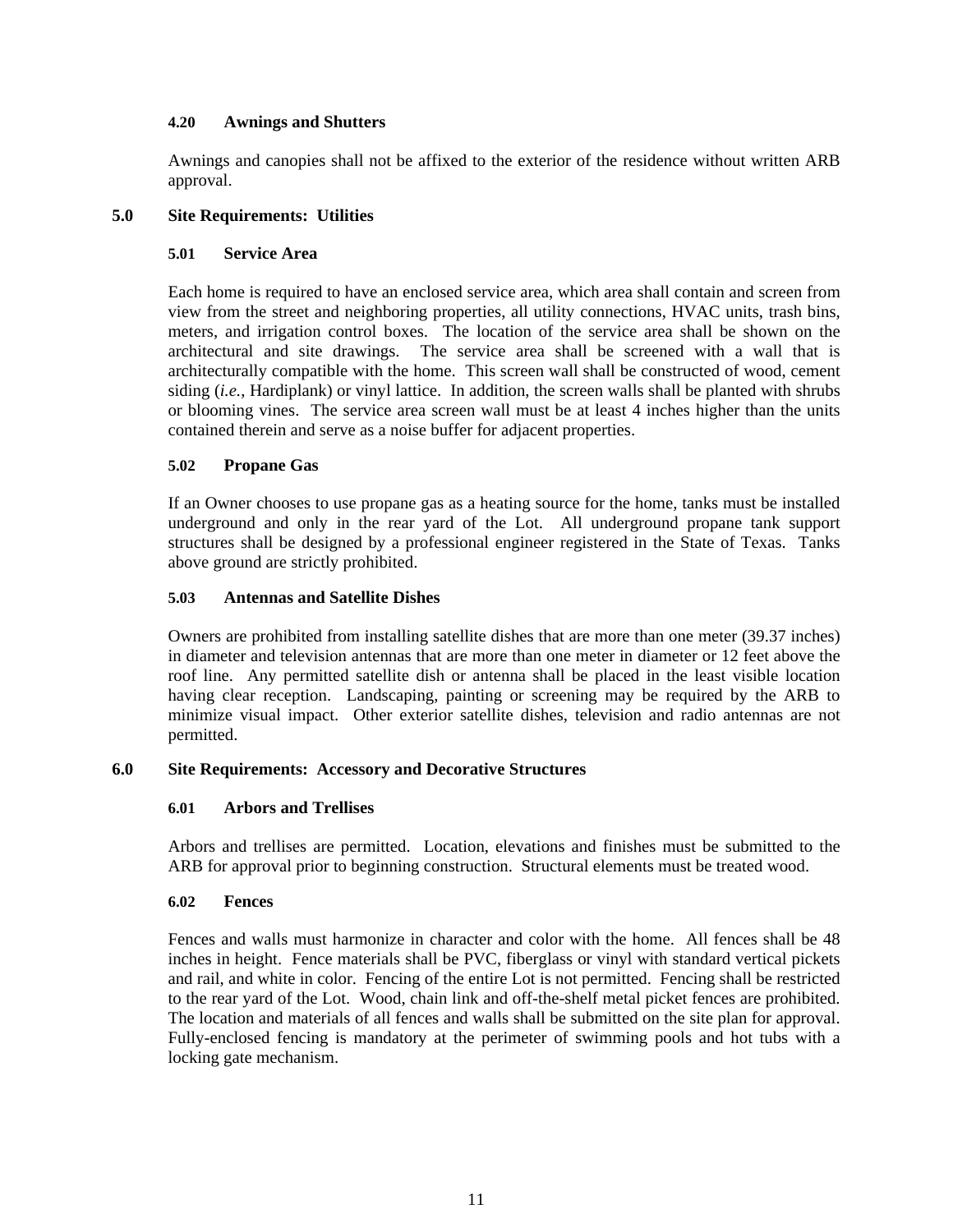#### <span id="page-14-0"></span>**6.03 Flagpoles**

No in-ground flagpoles will be allowed. One United States flag and one State of Texas flag, not exceeding 36 inches x 60 inches, may be mounted on the exterior façade of the home at a location approved by the ARB. Flags shall not be hung from trees, porch railings, or overhangs.

#### **6.04 Swimming Pools, Hot Tubs and Water Features**

Any and all proposed swimming pools, hot tubs, fountains, etc. must comply with Texas State law and FEMA guidelines in addition to these Architectural Guidelines. In-ground swimming pools located within 1,000 feet of the mean high tide line are prohibited by the City of Galveston. Above-ground swimming pools and bubble covers for in-ground swimming pools are prohibited. Pools may not be installed in the front or side yard of any Lot. All plans for swimming pools must be submitted to the ARB for approval. Outdoor hot tubs are subject to ARB approval. Location of a hot tub shall be shown on the site plan. Hot tubs shall not be installed in the front or side yard of any Lot. Hot tubs installed in the rear yard of Lots adjacent to other Lots may be subject to additional screening requirements as imposed by the ARB.

#### **6.05 Decorative Objects**

No decorative objects may be placed in the street side or side yard of any home without written approval by the ARB. This includes the following: sculptures, birdbaths, fountains, birdhouses, and lawn ornaments. All decorative objects placed on the Lot are subject to ARB approval. Decorative planters may be placed around the home; however, the size, number and type of planters are subject to ARB approval.

#### **6.06 Clothesline**

There shall be no outdoor clothesline on any Lot.

#### **6.07 Dog Houses and Bird Houses**

Dog houses must be screened from view. All pets shall be kept on a leash when outside. Birdhouses are allowed as long as they are not placed in the side or street side yard.

#### **6.08 Play Structures and Basketball Goals**

Swing sets and play structures are allowed under certain conditions. The structures must be made of wood or similar material with a natural finish. Plans showing the location and finish of all play structures must be submitted and approved prior to construction. Basketball goals are permitted, if the goal is a permanent structure and the backboard itself is not facing the street. The location and finish of basketball goals shall be submitted and approved prior to construction.

#### **7.0 Site Requirements: Lot Fill Materials, Grading, Erosion Control and Drainage, Storm Water Permits**

#### **7.01 Lot Fill Materials**

Declarant has reserved the right to place fill material on certain areas of the Development including Lots. Placement of the fill material will be done pursuant to Declarant's grading plans approved by the City of Galveston and the recommendations of Declarant's outside engineering consultant for each Lot. Declarant currently intends to conduct testing of each Lot to verify that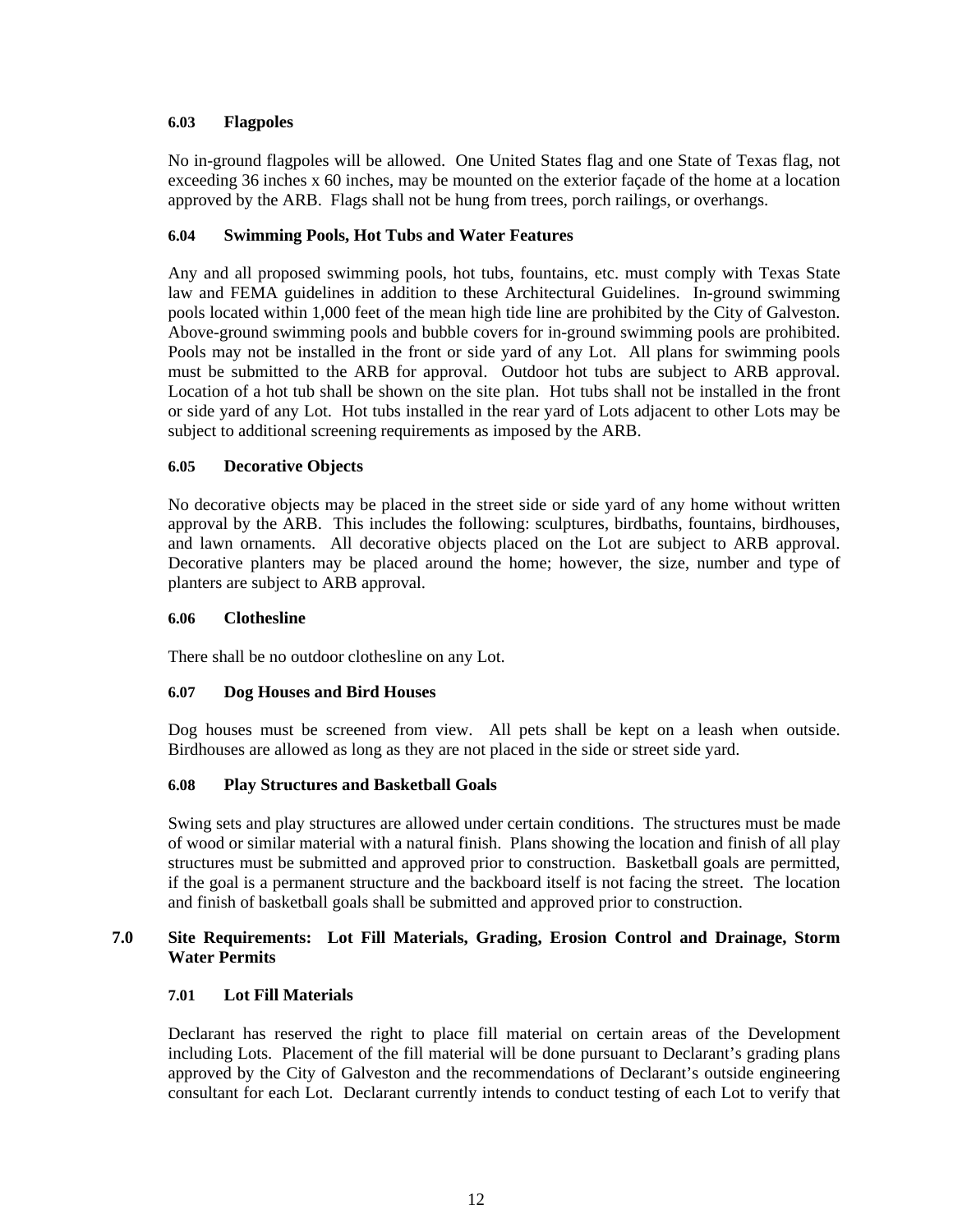<span id="page-15-0"></span>the fill has been compacted to a density of 95% of Standard Proctor (ASTM D698), and will provide Owners with compaction reports confirming that the fill has been compacted to this density. Owners and the Owner's contractor shall be responsible for ensuring that the piling system supporting the Owner's home is designed in accordance with soil conditions and home specifics. Owner is advised that Owner and/or Owner's contractor, or another professional engaged by Owner or Owner's contractor, should determine whether all of the soil conditions of the Lot, including the fill material, are adequate for the construction of a home on the Lot.

#### **7.02 Grading, Erosion Control and Drainage**

A proposed grading and drainage plan must be submitted in order to obtain ARB approval for construction. Drainage from the home site must flow in accordance with the flow patterns shown on the Pointe West engineered master drainage and grading plans. Drainage shall not flow onto adjacent Lots. Owners will be held responsible for the repair of any adverse effects (i.e. erosion) of improper or excessive storm water runoff. Erosion control measures, including silt fencing, shall be installed and maintained by the Owner's contractor during construction. Failure to construct and maintain erosion control measures and drainage systems shall result in fines in accordance with the Rules and Regulations.

#### **7.03 Storm Water Permits**

Prior to commencing any construction activity on a Lot, Owner's contractor shall obtain local and state storm water permits and comply with all required storm water control measures required by the Texas Commission on Environmental Quality and the City of Galveston.

#### **8.0 Site Requirements: Driveways and Walks**

#### **8.01 Driveways**

All driveways shall be constructed of brick or concrete pavers or concrete with a uniform pattern of scoring joints. Colored or stamped concrete must be submitted and approved by the ARB prior to installation. Driveways shall have a minimum width of 12 feet with adequate space for turnaround and or guest parking. Driveways shall be connected to the street using a standard concrete edge detail and a standard City of Galveston driveway detail as shown on an attachment to these Architectural Guidelines. Entry statements used in conjunction with the driveway are subject to ARB approval. The entry must be discrete and reflect the architectural details and materials of other site elements and the home. This element must be set back off the street behind the right-of-way line.

#### **8.02 Walks**

Walkways shall be constructed using materials consistent with the driveway or prominent architectural features of the home. All walks shall be a maximum of four feet in width. All material selections and location of walks shall be approved by the ARB.

Approved materials for walkways are as follows:

- A. Concrete/stamped concrete
- B. Brick/stone pavers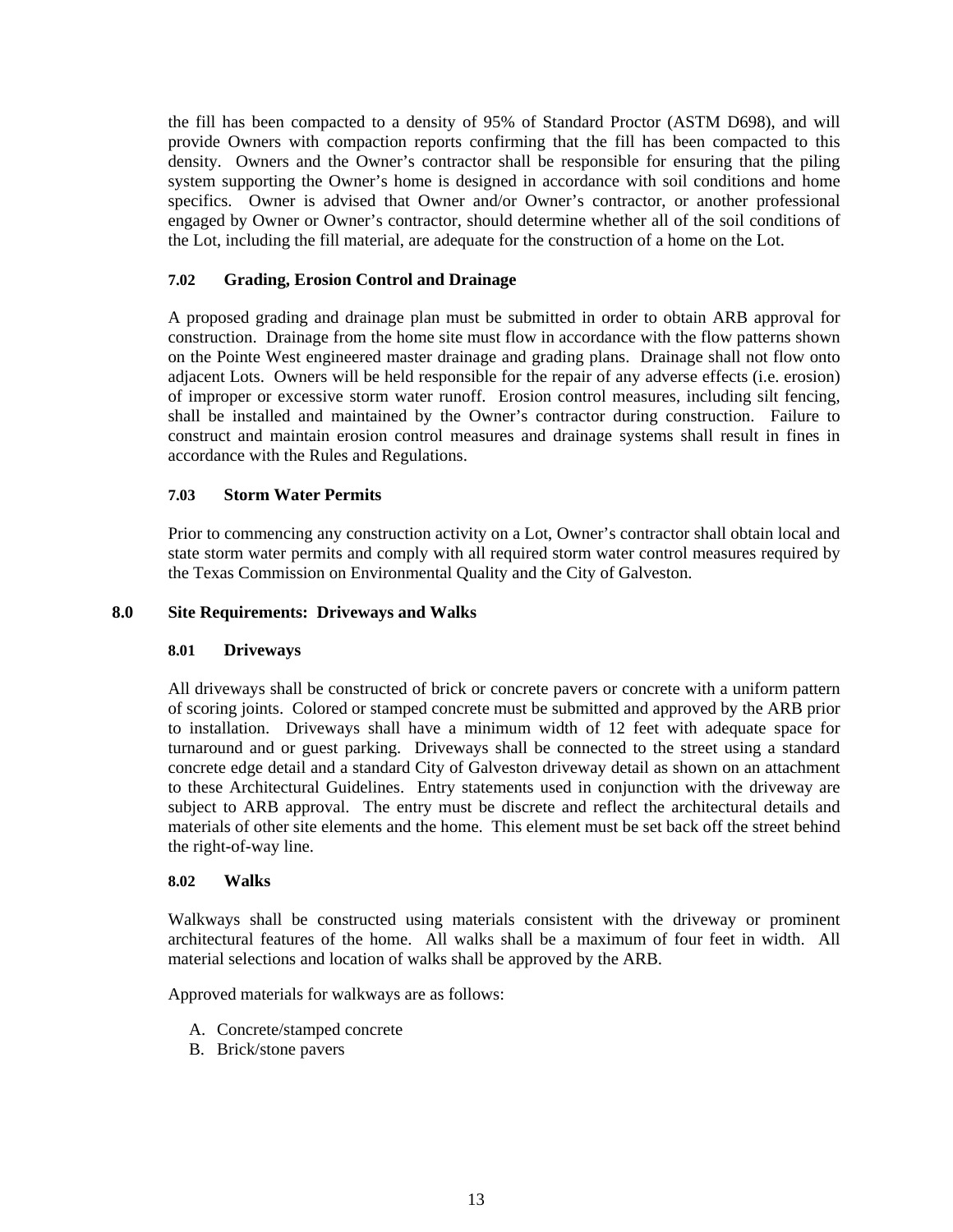#### <span id="page-16-0"></span>**9.0 Site Requirements: Landscaping and Irrigation**

#### **9.01 Landscape Budget and Submission Requirements**

Generally, the landscaping budget will be between 5% and 10% of the total construction budget. Submission requirements for landscape plans are described in the Design Review Checklist. Attached hereto is a list of suitable landscape plants for the Development.

#### **9.02 Landscape Plan Requirements**

At a minimum, the following landscaping will be required for all homes:

1. Four or more 3-inch caliper interior trees or palm trees with a minimum 8-foot clear trunk height shall be required on standard 60-foot lots with proportionately more trees on larger lots.

2. Blank areas of walls shall be landscaped with upright shrubs, small trees (4 feet minimum height) or trellises with blooming vines.

3. Sod is required in any grass areas. For the types of allowable sod, refer to the list of suitable plants and perimeter plantings attached to these Architectural Guidelines.

4. Bark mulch or approved equal shall be used in all plant beds and areas without grass. This shall be maintained in a weed-free condition.

- 5. Landscape plans for Lots with beach frontage require salt tolerant plants.
- 6. Any plantings by an Owner within the right-of-way shall require ARB approval.

7. In accordance with the Pointe West landscape plans, Declarant will install landscaping and associated irrigation within the rights-of-way along public roads. The landscaping may consist of street trees, bedding plants or shrubs. Where applicable, the landscaping in front of the Lots will be located on the left, as oriented facing the Lot from the right-of-way.

Refer to the list of suitable plants and perimeter plantings attached to these Architectural Guidelines when preparing a landscape plan. Substitutions must be approved by the ARB.

#### **9.03 Timing of Landscape Installation**

All landscape installation shall be completed within 45 calendar days of receiving a certificate of occupancy. Landscaping must be complete before an Owner may submit a Request for ARB Inspection and Compliance Deposit Refund. If the 45-day deadline cannot be met, the Owner may request an extension, in writing, from the ARB. Failure to meet this deadline will result in fines in accordance with the Rules and Regulations.

#### **9.04 Irrigation Requirements**

An automatic, underground irrigation system shall irrigate all landscape areas including separately zoned lawn areas and plant beds. Irrigation over-spray is not permitted. A drip irrigation system is highly recommended. Declarant will provide irrigation for all planting areas located in the right-of-way and other designated areas.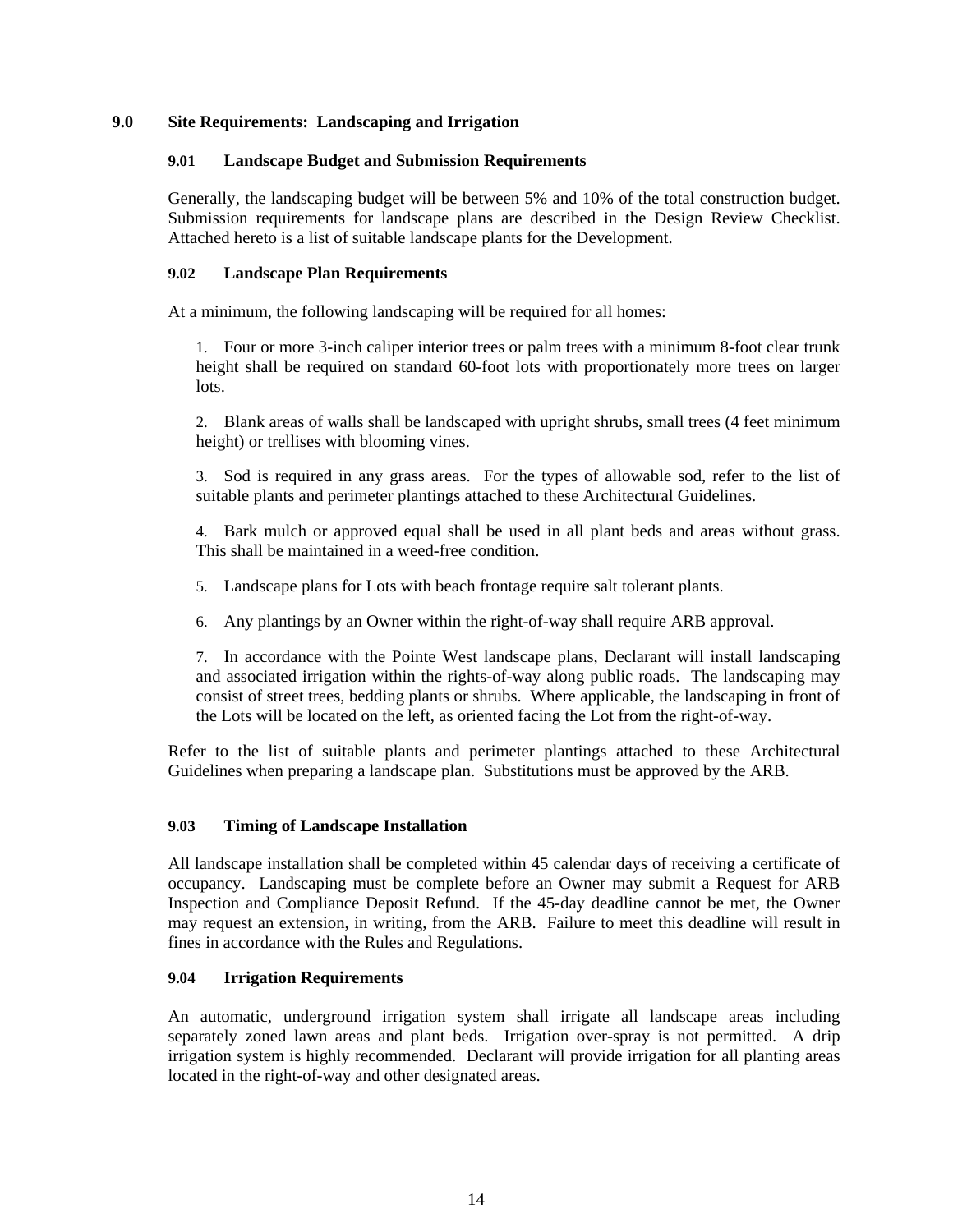#### <span id="page-17-0"></span>**10.0 Additional Requirements**

#### **10.01 Storage of Recreational Vehicles and Equipment**

All recreational vehicles (golf carts, boats, motor homes, and campers) shall be kept in a garage or carport. If recreational vehicles are stored in a carport, they must be screened from view on the side elevation. These and any other vehicles or equipment (trade vehicles, trailers) not stored in a garage or screened from view in a carport may be removed from the property by the Association at the Owner's expense.

#### **10.02 Signage**

For Sale/For Lease signs are prohibited. Only contractor/builder signs, as described in the Rules and Regulations, are allowed on the Lot during construction. No other signs, except those as provided in Article III of the Covenants and approved by the ARB shall be permitted on the Lot. Any additional signage or displays found on a Lot may be removed at any time without warning.

#### **10.03 Exterior Lighting**

All exterior lights shall consist of shielded fixtures that prevent light from escaping through the top and sides of the fixture. Down lighting is encouraged to reduce glare, to better light drives and paths, to protect neighboring properties from bright light sources, and to prevent interference with nesting turtles on the beach. Colored lights are prohibited. Amber lights are subject to ARB approval. Spotlights and floodlights will be considered on a case-by-case basis, depending on orientation and location. All path and landscape lighting must consist of low voltage lamps. Path and landscape lighting shall have a maximum height of 42 inches. All exterior lighting fixtures and locations must be approved by the ARB.

#### **10.04 Holiday Lighting and Decorations**

Holiday lighting and decorations may only be displayed on a Lot for up to 30 calendar days prior to a publicly observed holiday or religious observance and up to 15 calendar days thereafter without prior ARB approval, subject to the right of the Association or Declarant to require removal of any such decorations as set forth in Exhibit "C" of the Covenants. Any window with holiday lights must be tastefully done. Temporary ornamental sculptures or structures and all other exterior holiday lights are permitted only with the approval of the ARB, as per exterior lighting standards set by the Board.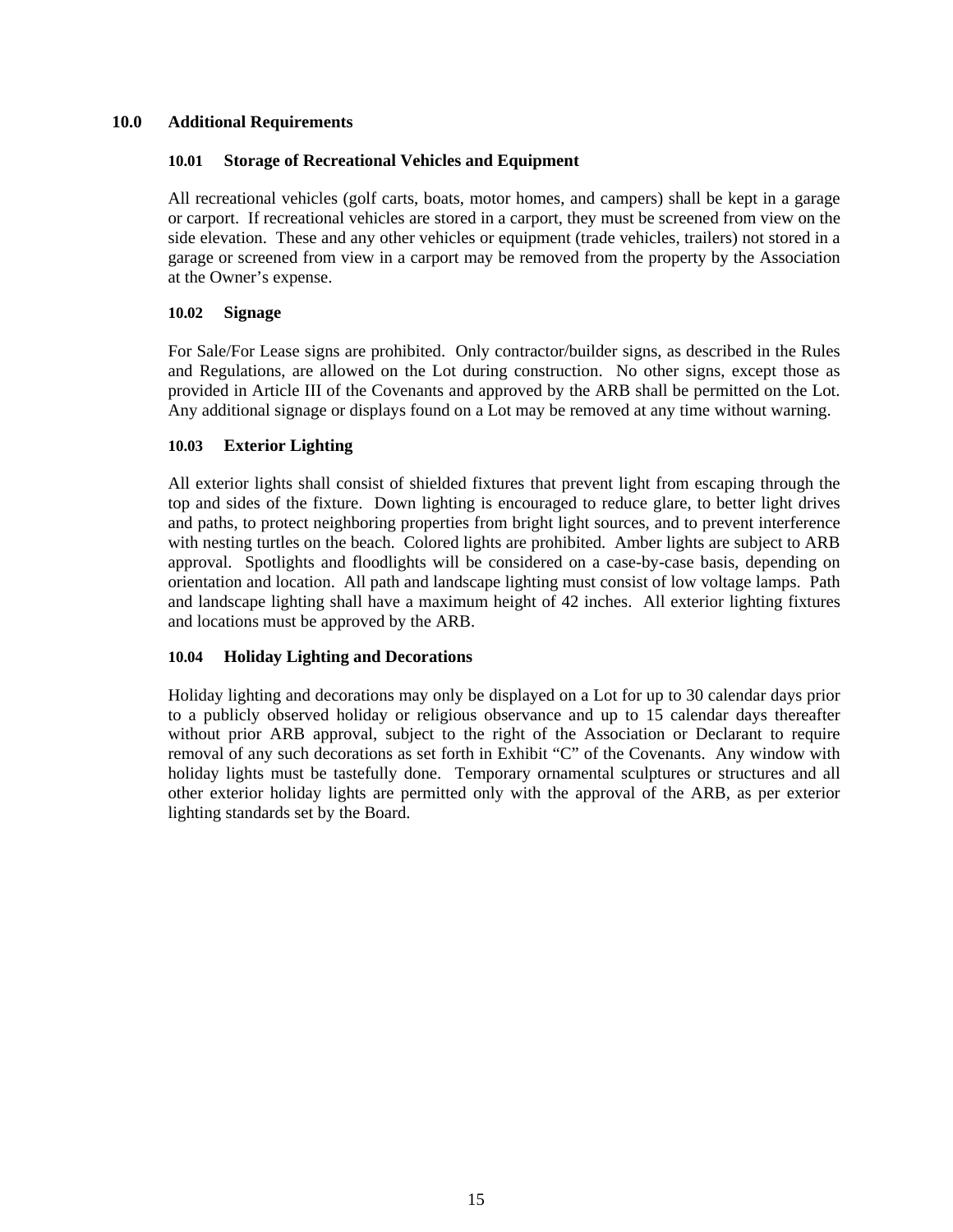#### <span id="page-18-0"></span>**11.0 Schedule of ARB Fees**

| Pre-Design Review Fee                             | \$200.00*  |
|---------------------------------------------------|------------|
| <b>Sketch Plan Review Fee</b>                     | \$500.00*  |
| Final Plan Review Fee                             | \$750.00*  |
| Design review fee for revisions to approved plans | \$100.00   |
| Variance Request                                  | \$100.00   |
| Modifications Review Fee**                        | \$250.00   |
| Compliance Deposit for new construction           | \$5,000.00 |
| Compliance Deposit for modifications**            | \$1,000.00 |

 \*The review fees are based upon the following hours of ARB, architect and landscape architect review and are subject to change:

| Pre-Design Review:         | 2 hours |
|----------------------------|---------|
| <b>Sketch Plan Review:</b> | 6 hours |
| Final Plan Review:         | 8 hours |

Any additional time spent on reviewing plans or meeting with an Owner shall be billed to the Owner at an hourly rate of \$125.00 per hour. No reduction in fees is allowed if less review time is required.

 \*\*The ARB shall determine, in its sole discretion, if a review fee and Compliance Deposit is required based upon the extent of the construction required in the modification.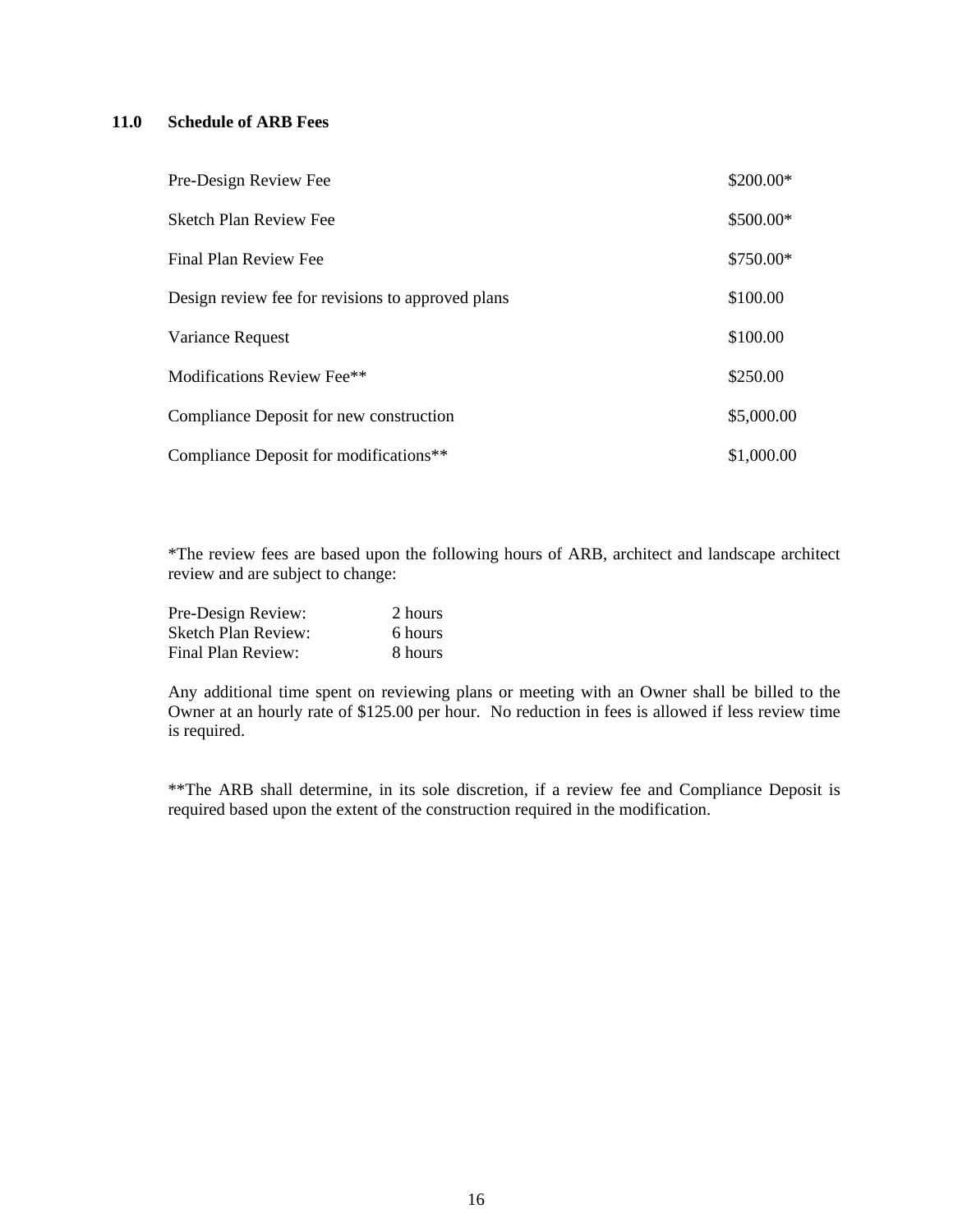#### <span id="page-19-0"></span>**12.0 Minimum Building Square Footage, Maximum Building Square Footage, Maximum Building Height, Setback Requirements**

# **Section One A (gulf side)**

#### **Block One**

| Lots      | <b>Minimum</b><br>Footage | <b>Maximum</b><br><b>Building Square Building Square</b><br>Footage | <b>Maximum</b><br><b>Building</b><br>Height | Rear<br><b>Setback</b> | Front<br><b>Setback</b> | <b>Side</b><br><b>Setback</b> | Corner<br><b>Setback</b> |
|-----------|---------------------------|---------------------------------------------------------------------|---------------------------------------------|------------------------|-------------------------|-------------------------------|--------------------------|
|           | 2,500                     | 8,000                                                               |                                             | 20 feet                | 20 feet                 | 10 feet                       | 10 feet                  |
| $2 - 19$  | 2,500                     | 8,000                                                               |                                             | 20 feet                | 20 feet                 | 10 feet                       | N/A                      |
| $20 - 22$ | 1,800                     | 5,000                                                               | 45 feet above                               | 15 feet                | 20 feet                 | $7.5$ feet                    | N/A                      |
| 23-39     | 1,800                     | 5,000                                                               | the minimum                                 | 20 feet                | 20 feet                 | $7.5$ feet                    | N/A                      |
| 40-48     | 1,800                     | 5,000                                                               | base flood                                  | 15 feet                | 20 feet                 | $7.5$ feet                    | N/A                      |
| 49        | 1,800                     | 5,000                                                               | elevation                                   | 15 feet                | 20 feet                 | $7.5$ feet                    | 10 feet                  |
| 50        | *see below                | *see below                                                          |                                             | 10 feet                | 20 feet                 | 5 feet                        | 10 feet                  |
| 51-81     | * see below               | *see below                                                          |                                             | 10 feet                | 20 feet                 | 5 feet                        | N/A                      |

#### **Block Two**

| Lots            | <b>Minimum</b><br>Footage | <b>Maximum</b><br><b>Building Square Building Square</b><br>Footage | <b>Maximum</b><br><b>Building</b><br>Height | Rear<br><b>Setback</b> | <b>Front</b><br><b>Setback</b> | <b>Side</b><br><b>Setback</b> | Corner<br><b>Setback</b> |
|-----------------|---------------------------|---------------------------------------------------------------------|---------------------------------------------|------------------------|--------------------------------|-------------------------------|--------------------------|
| $1-13$<br>16-25 | * see below               | * see below                                                         | 45 feet above<br>the minimum                | 10 feet                | 20 feet                        | 5 feet                        | N/A                      |
| 14, 15          | * see below               | * see below                                                         | base flood<br>elevation                     | 10 feet                | 20 feet                        | 5 feet                        | 10 feet                  |

#### **Block Three**

| Lots                   | <b>Minimum</b><br>Footage | <b>Maximum</b><br><b>Building Square Building Square</b><br>Footage | <b>Maximum</b><br><b>Building</b><br>Height | Rear<br><b>Setback</b> | Front<br><b>Setback</b> | <b>Side</b><br><b>Setback</b> | Corner<br><b>Setback</b> |
|------------------------|---------------------------|---------------------------------------------------------------------|---------------------------------------------|------------------------|-------------------------|-------------------------------|--------------------------|
| $1, 2, 4-8$<br>$10-21$ | 1,800                     | 5,000                                                               | 45 feet above<br>the minimum                | 15 feet                | 20 feet                 | $7.5$ feet                    | N/A                      |
| 3, 9                   | 1,800                     | 5,000                                                               | base flood<br>elevation                     | 15 feet                | 20 feet                 | $7.5$ feet                    | 10 feet                  |

\*Minimum Building Square Footage and Maximum Building Square Footage of cottages is determined by the floor plan for that particular Lot.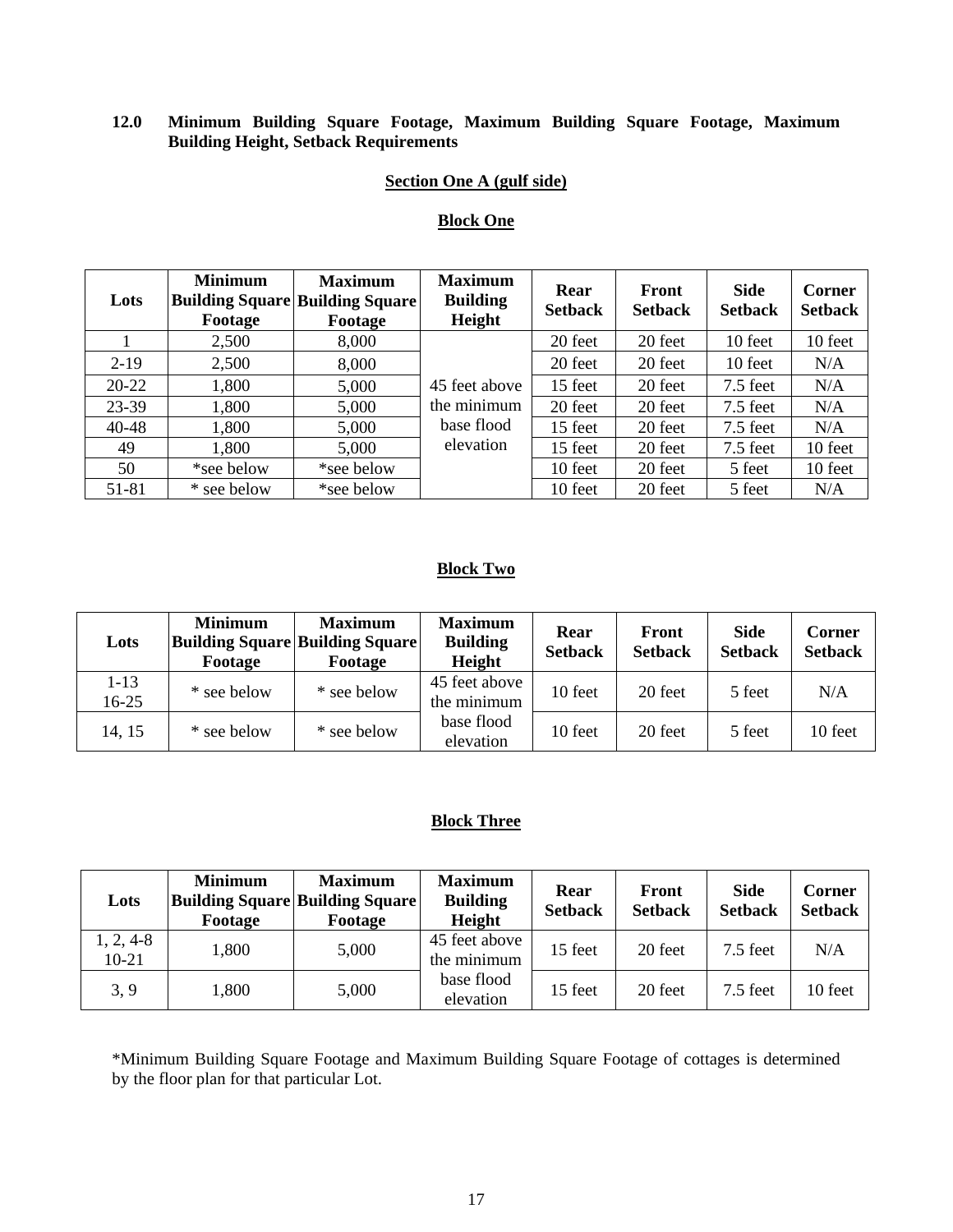# **Block Four**

| Lots                  | <b>Minimum</b><br><b>Building</b><br><b>Square</b><br>Footage | <b>Maximum</b><br><b>Building Square</b><br>Footage | <b>Maximum</b><br><b>Building</b><br>Height | Rear<br><b>Setback</b> | Front<br><b>Setback</b> | <b>Side</b><br><b>Setback</b> | Corner<br><b>Setback</b> |
|-----------------------|---------------------------------------------------------------|-----------------------------------------------------|---------------------------------------------|------------------------|-------------------------|-------------------------------|--------------------------|
| $1 - 12$<br>$15 - 27$ | 1,800                                                         | 5,000                                               | 45 feet above<br>the minimum                | 15 feet                | 20 feet                 | $7.5$ feet                    | N/A                      |
| 13, 14                | 1,800                                                         | 5,000                                               | base flood<br>elevation                     | 15 feet                | 20 feet                 | $7.5$ feet                    | 10 feet                  |

# **Block Five**

| Lots                | <b>Minimum</b><br><b>Building</b><br><b>Square</b><br>Footage | <b>Maximum</b><br><b>Building Square</b><br>Footage | <b>Maximum</b><br><b>Building</b><br>Height | Rear<br><b>Setback</b> | <b>Front</b><br><b>Setback</b> | <b>Side</b><br><b>Setback</b> | Corner<br><b>Setback</b> |
|---------------------|---------------------------------------------------------------|-----------------------------------------------------|---------------------------------------------|------------------------|--------------------------------|-------------------------------|--------------------------|
| 1, 2                | ,800                                                          | 5,000                                               | 45 feet above                               | 15 feet                | 20 feet                        | $7.5$ feet                    | 10 feet                  |
| 6                   | 2,500                                                         | 8,000                                               | the minimum                                 | 20 feet                | 20 feet                        | 10 feet                       | 10 feet                  |
| $3 - 5$<br>$7 - 14$ | 2,500                                                         | 8,000                                               | base flood<br>elevation                     | 20 feet                | 20 feet                        | 10 feet                       | N/A                      |

# **Block Six**

| Lots     | <b>Minimum</b><br><b>Building</b><br><b>Square</b><br>Footage | <b>Maximum</b><br><b>Building Square</b><br>Footage | <b>Maximum</b><br><b>Building</b><br>Height | Rear<br><b>Setback</b> | Front<br><b>Setback</b> | <b>Side</b><br><b>Setback</b> | Corner<br><b>Setback</b> |
|----------|---------------------------------------------------------------|-----------------------------------------------------|---------------------------------------------|------------------------|-------------------------|-------------------------------|--------------------------|
|          | 2,500                                                         | 8,000                                               | 45 feet above                               | 20 feet                | 20 feet                 | 10 feet                       | 10 feet                  |
| 8        | 2,500                                                         | 8,000                                               | the minimum                                 | 20 feet                | 20 feet                 | 10 feet                       | 20 feet                  |
| $2-7, 9$ | 2,500                                                         | 8,000                                               | base flood<br>elevation                     | 20 feet                | 20 feet                 | 10 feet                       | N/A                      |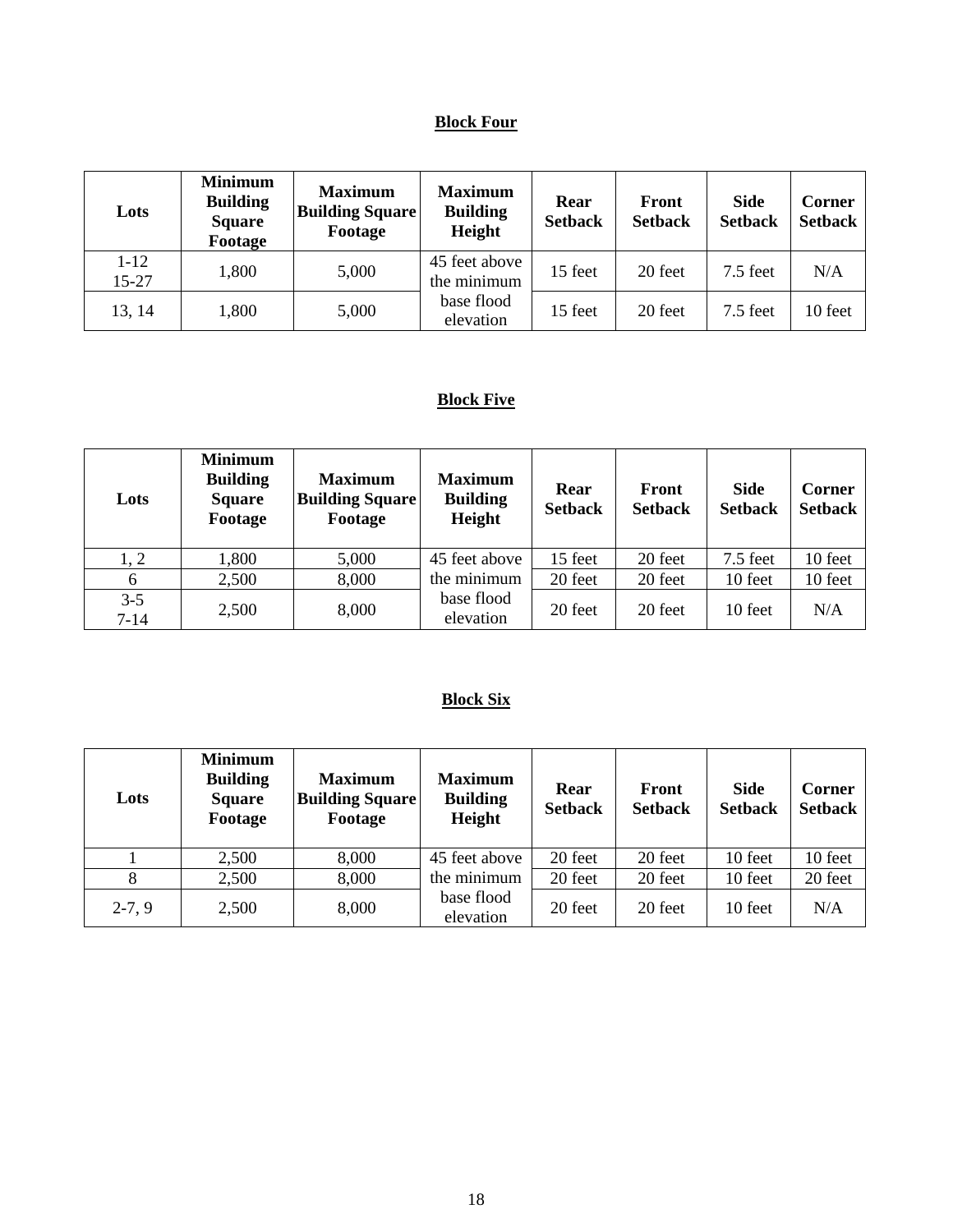# **Section 4B (bay side)**

# **Block One**

| Lots     | <b>Minimum</b><br>Footage | <b>Maximum</b><br><b>Building Square Building Square</b><br>Footage | <b>Maximum</b><br><b>Building</b><br>Height | Rear<br><b>Setback</b> | Front<br><b>Setback</b> | <b>Side</b><br><b>Setback</b> | Corner<br><b>Setback</b> |
|----------|---------------------------|---------------------------------------------------------------------|---------------------------------------------|------------------------|-------------------------|-------------------------------|--------------------------|
| $1 - 35$ | 1,250                     | 3,000                                                               | 45 feet above<br>the minimum                | 10 feet                | 20 feet                 | 5 feet                        | 10 feet                  |
| 36-61    | 1,800                     | 5,000                                                               | base flood<br>elevation                     | 15 feet                | 20 feet                 | $7.5$ feet                    | N/A                      |

# **Block Two**

| Lots | <b>Minimum</b><br>Footage | <b>Maximum</b><br><b>Building Square Building Square</b><br>Footage | <b>Maximum</b><br><b>Building</b><br>Height             | Rear<br><b>Setback</b> | <b>Front</b><br><b>Setback</b> | <b>Side</b><br><b>Setback</b> | Corner<br><b>Setback</b> |
|------|---------------------------|---------------------------------------------------------------------|---------------------------------------------------------|------------------------|--------------------------------|-------------------------------|--------------------------|
| 1-6  | 1,800                     | 5,000                                                               | 45 feet above<br>the minimum<br>base flood<br>elevation | 15 feet                | 20 feet                        | $7.5$ feet                    | N/A                      |

# **Block Three**

| Lots | <b>Minimum</b><br>Footage | <b>Maximum</b><br><b>Building Square Building Square</b><br>Footage | <b>Maximum</b><br><b>Building</b><br>Height             | Rear<br><b>Setback</b> | Front<br><b>Setback</b> | <b>Side</b><br><b>Setback</b> | <b>Corner</b><br><b>Setback</b> |
|------|---------------------------|---------------------------------------------------------------------|---------------------------------------------------------|------------------------|-------------------------|-------------------------------|---------------------------------|
| 1-38 | 1,800                     | 5,000                                                               | 45 feet above<br>the minimum<br>base flood<br>elevation | 15 feet                | 20 feet                 | $7.5$ feet                    | N/A                             |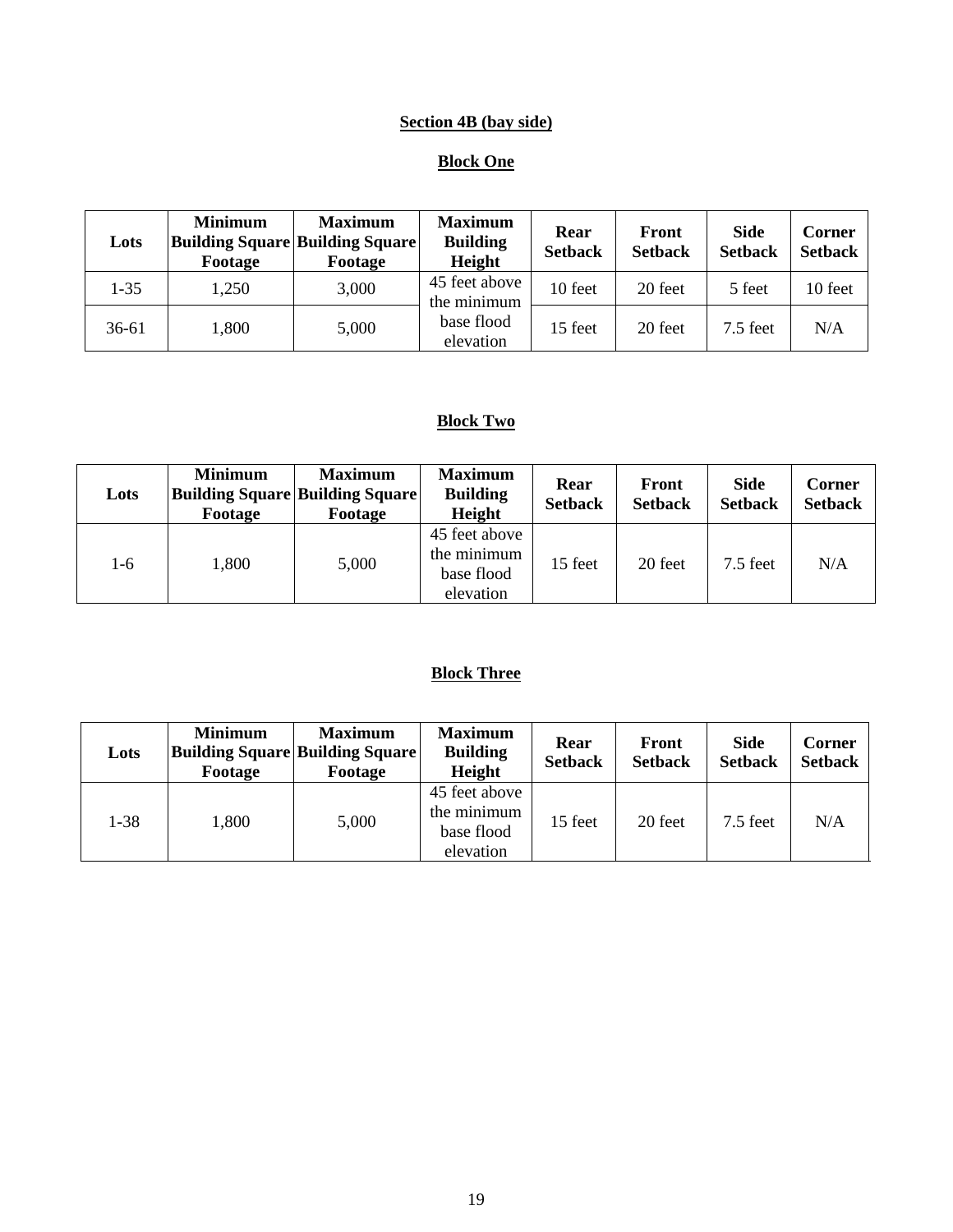# **CHECKLISTS, APPLICATIONS AND OTHER INFORMATION**

**Pre-Design Review Checklist of Materials** 

**Application for Sketch Plan Review** 

**Sketch Plan Review Checklist of Materials** 

**Color Palette** 

**Suitable Landscape Plants and Perimeter Plantings** 

**Standard Concrete Edge Detail & the City of Galveston Driveway Detail** 

**Builder Application** 

**Application for Final Plan Review** 

**Final Plan Review Checklist of Materials** 

**Construction Compliance Agreement** 

**Construction Authorization** 

**Variance Application** 

**Application for Modifications Approval**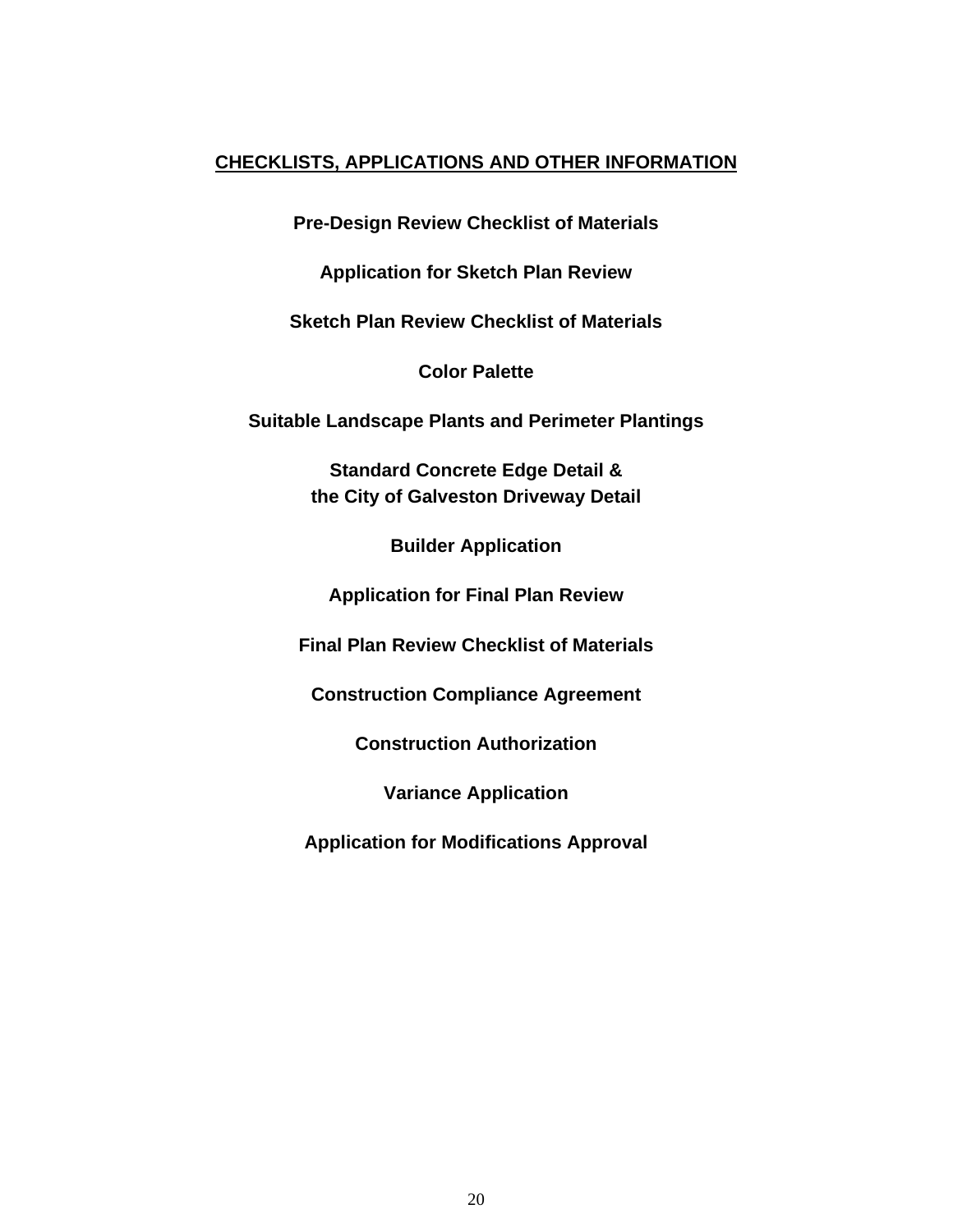# **PRE-DESIGN REVIEW CHECKLIST OF MATERIALS**

Owners are encouraged to bring their architect/design team and the following materials to the pre-design review meeting:

#### **Rough Site Plan showing:**

- Proposed house/building locations
- Driveway and parking area locations
- Any/all other major site improvement locations
- Both existing contours and proposed new final grading contours
- Property boundary locations
- Required setback locations
- Site drainage locations: Intended drainage outfall locations from the lot showing how the drainage plans tie into the drainage plan for the Development
- Utility easements, right-of-way lines, and all other adjacent easement locations
- Utility line locations
- Significant natural features such as adjacent beach dune complex and dune vegetation, adjacent lagoon amenities, adjacent common area amenities, etc.

#### **Rough Floor Plans**

- **Rough Front and Rear Building Elevations** (to indicate the architectural character, proposed design concept, and architectural design theme of the home)
- **Photos of the Site** (include adjacent common areas and adjacent lots and homes, if any)
- **Any other relevant information** that the design team would like to show the ARB at this stage if you so desire (e.g. colors, exterior materials, etc.).

#### **At the pre-design review meeting, the ARB would like to cover the following items with you:**

- $\Box$  Purpose of the pre-design review meeting
- $\Box$  Design review process and steps
- $\Box$  Construction process, steps, inspections, and the Rules & Regulations
- Payment of design review fees and the Compliance Deposit
- $\Box$  Fines for violations of the Architectural Guidelines, Rules and Regulations and the Covenants
- $\Box$  Overview of the architectural design theme for Pointe West
- Owner's proposed preliminary design concepts, architectural design theme, site planning issues, and landscaping design theme
- Lot and site-specific characteristics, adjacency to common areas and amenities, and associated design opportunities
- Any other relevant design considerations and regulations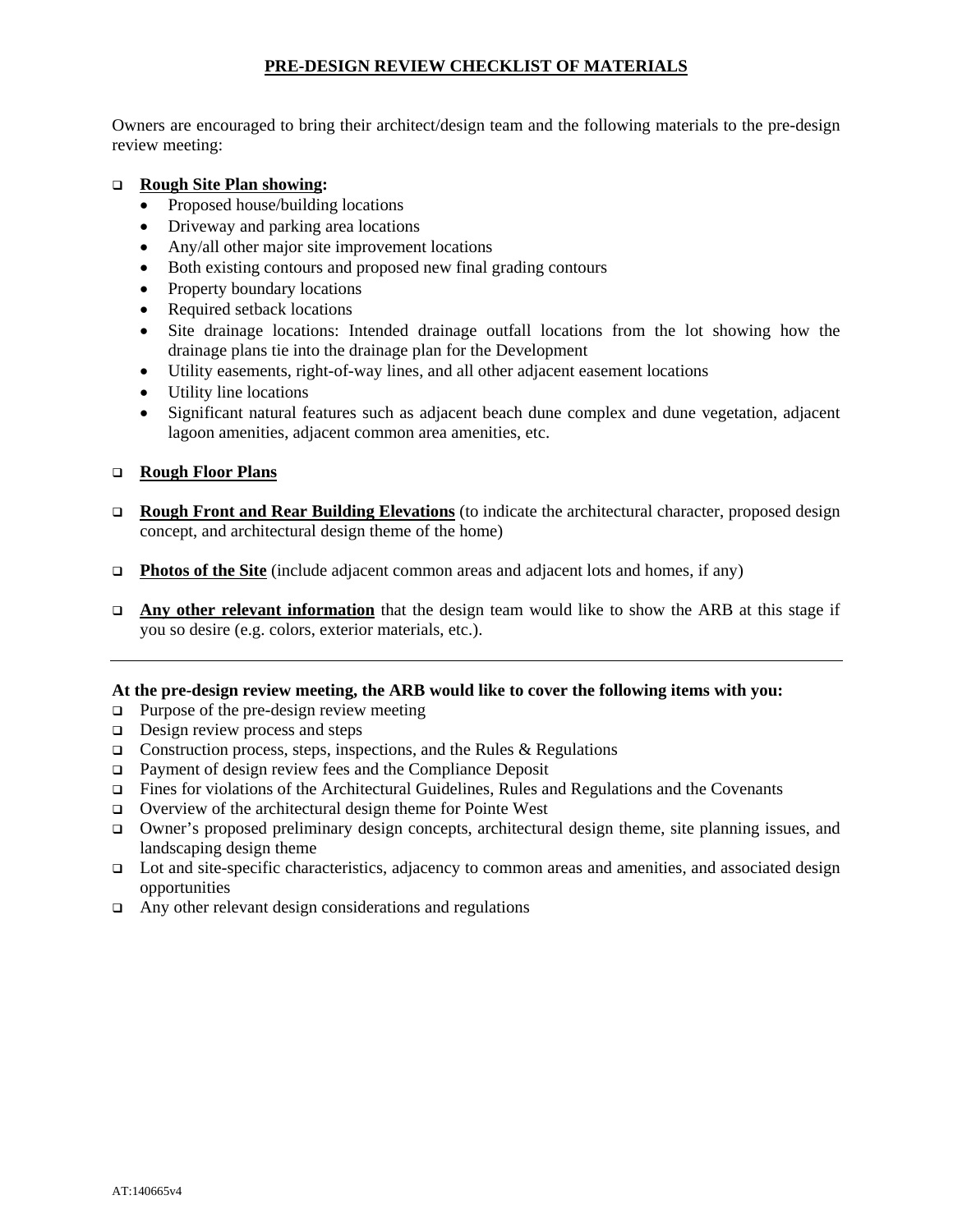#### **APPLICATION FOR SKETCH PLAN REVIEW**

| DATE:                  | HOME SITE (Block/Lot): |  |
|------------------------|------------------------|--|
| <b>PROPERTY OWNER:</b> |                        |  |
| <b>ADDRESS:</b>        |                        |  |
| CITY, STATE, ZIP:      |                        |  |
| TELEPHONE:             | FAX:                   |  |
| <b>EMAIL ADDRESS:</b>  |                        |  |

Include with this application all materials and information described on the Sketch Plan Review Checklist of Materials attached to these Architectural Guidelines.

ARB Comments (incorporate into the Final Plan Review)

**ARB** Representative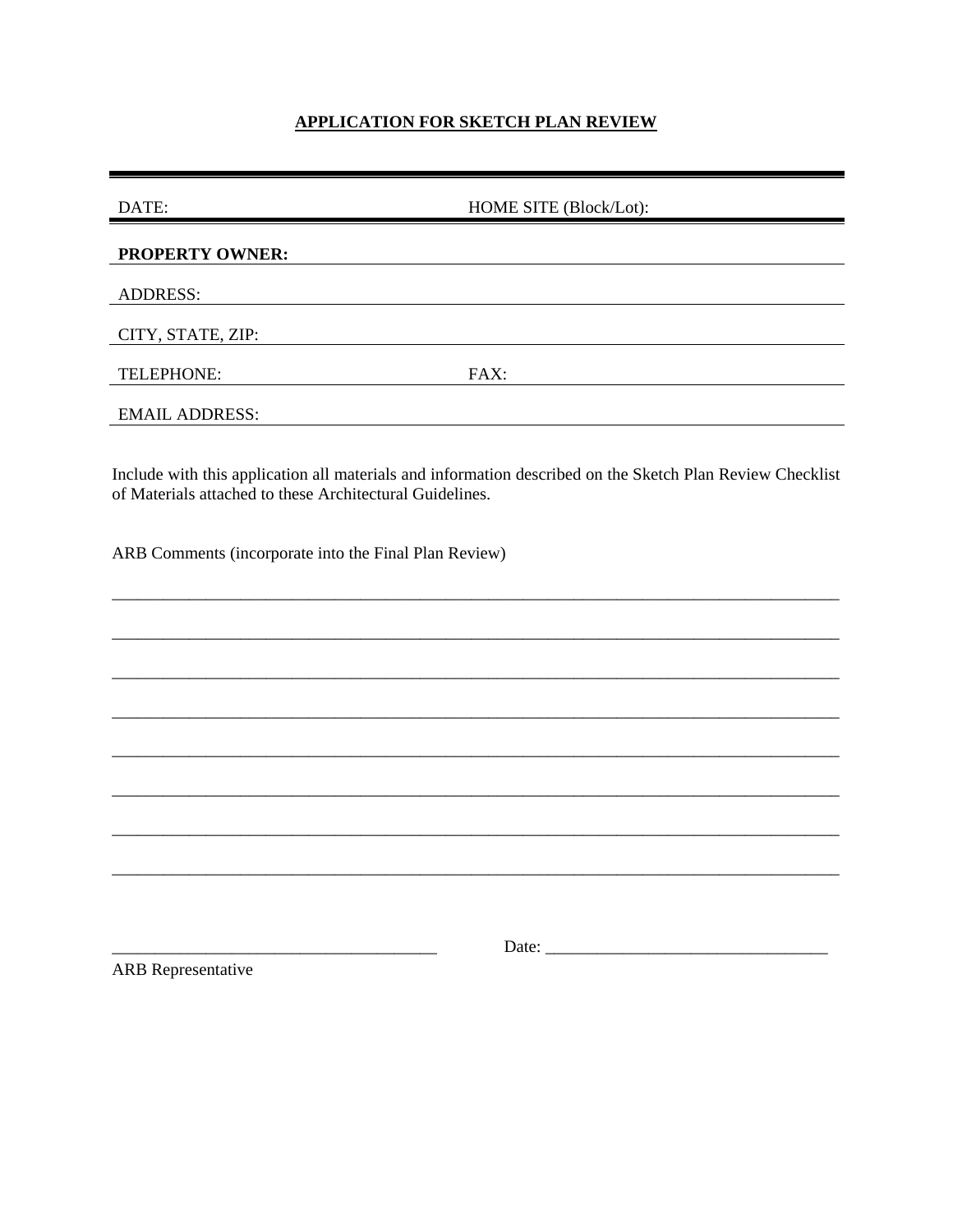# **SKETCH PLAN REVIEW CHECKLIST OF MATERIALS**

Owners are encouraged to bring their architect to the sketch plan review meeting. The following materials shall be submitted to the ARB no less than 7 calendar days prior to the sketch plan review meeting. All plans shall be prepared by a licensed architect, with the exception of the landscape plan, which shall be prepared by a licensed landscape architect.

- **Existing Conditions Survey**: Minimum scale:  $1'' = 20'$ . Must include the following information:
	- o Owner's name, address, telephone and fax numbers
	- o Architect's name, address, telephone and fax numbers
	- o North arrow and scale
	- o Lot lines with dimensions and bearings
	- o Setback lines
	- o Easement lines
	- o Adjacent streets
	- o Existing utility structures
	- o Outline of building footprints and driveways on directly adjacent lots (if applicable)
- **Site Plan**: Minimum scale:  $1'' = 20'$ . Must include the following information:
	- Proposed house/ building locations
	- Proposed driveway, parking area and walkway locations
	- Dimensions from corner of foundation to adjacent property lines
	- Proposed fences and retaining walls (may be incorporated with landscaping plans as below)
	- Proposed pool or spa location
	- Location, materials, and finishes of all outdoor living spaces (patios, decks, terraces, etc.)
	- Proposed accessory structures (play structures, out buildings, etc.)
	- Any/all other major site improvement locations
	- Both existing contours and proposed new final grading contours. Indicate both existing and final grading elevations
	- Finished floor elevation (FFE) of first level and garage/carport
	- Proposed spot elevations on corners of driveways and walkways (with flow arrows showing drainage)
	- Property boundary locations
	- Required setback lines
	- Site drainage locations: Intended drainage outfall locations from the lot showing how the drainage plans tie into the drainage plan for the Development (drain locations, sizes, flow direction, invert elevations, and inverts of day lighted drainpipe)
	- Utility easements, right-of-way lines, and all other adjacent easement locations
	- Utility line locations
	- Significant natural features such as adjacent beach dune complex and dune vegetation, adjacent lagoon amenities, adjacent common area amenities, etc.

# **Floor Plans**:

Showing the general layout of all rooms, exterior decks and porches, window and door openings, the total square footage of enclosed space for each level, the total proposed square footage of enclosed space for the overall structure, and the heated square footage of structure. Minimum scale:  $\frac{1}{4}$ " = 1'- $0$ ".

# **Exterior Building Elevations**:

Front, rear, and two side elevations in sufficient detail to indicate the architectural character of the residence, fenestration, massing, exterior decks, porches, and terraces, and existing and proposed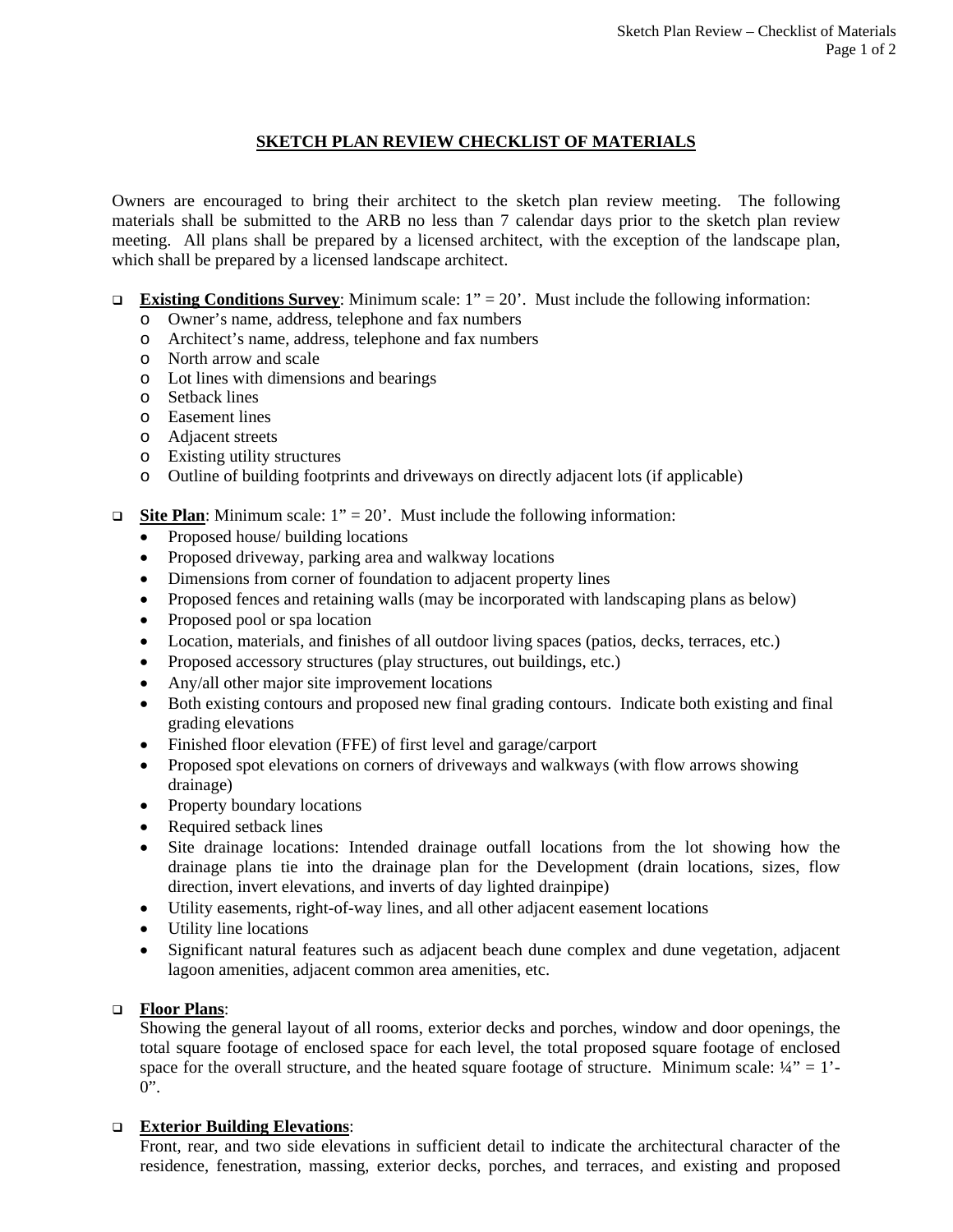finished grades. Elevations are also to show and include a description of all exterior materials and colors. Minimum scale:  $\frac{1}{4}$ " = 1'-0".

#### **Roof Plan**:

Indicating the proposed roof pitches, overhang lines and lengths, flue and roof vent locations, skylight locations, locations of major ridge, valley, and eave line, and proposed roof materials. Minimum scale:  $\frac{1}{4}$ " = 1'-0".

#### **Site/ Building Sections**:

Site and building section cuts showing building walls, floors and roof lines relative to the site grading, including retaining walls, and proposed major site improvements such as patios, decks, major landscaping features, etc. The purpose is to demonstrate the relationship between the exterior and interior of the residence. Minimum scale:  $\frac{1}{4}$ " = 1'-0".

- **Landscape Plan**: Minimum scale:  $1'' = 20'$ . Must include the following information:
	- Owner's name, address, telephone and fax numbers
	- Landscape architect's name, address, telephone and fax numbers
	- North arrow and scale
	- Lot lines with dimensions and bearings
	- Setback lines
	- Easement lines
	- Indicate all existing landscaping to remain and all existing landscaping to be removed (if any)
	- Lot lines with dimensions and bearings
	- The location and sizes of all proposed landscape materials
	- Locations of all lawn areas and planting bed lines
	- Locations of all proposed plant materials
	- Plant list with quantities, botanical names, common names, sizes, and specifications
	- Specifications for seeded areas including seed mix, mulch, and fertilizer type
	- Locations of all site improvements such as patios and decks, walkways, retaining walls, landscape walls, fences, etc.
	- Locations of additional drainage requirements and permanent erosion control measures not indicated on the submitted site plan
	- Location and specifications of all exterior lighting fixtures
	- Total area of irrigated lawn areas in square feet
	- Total area of irrigated lawn area as a percentage of the overall site/lot

#### **Sketch Plan Review Fee**

#### **Other materials as requested by the ARB at the Pre-Design Review Meeting**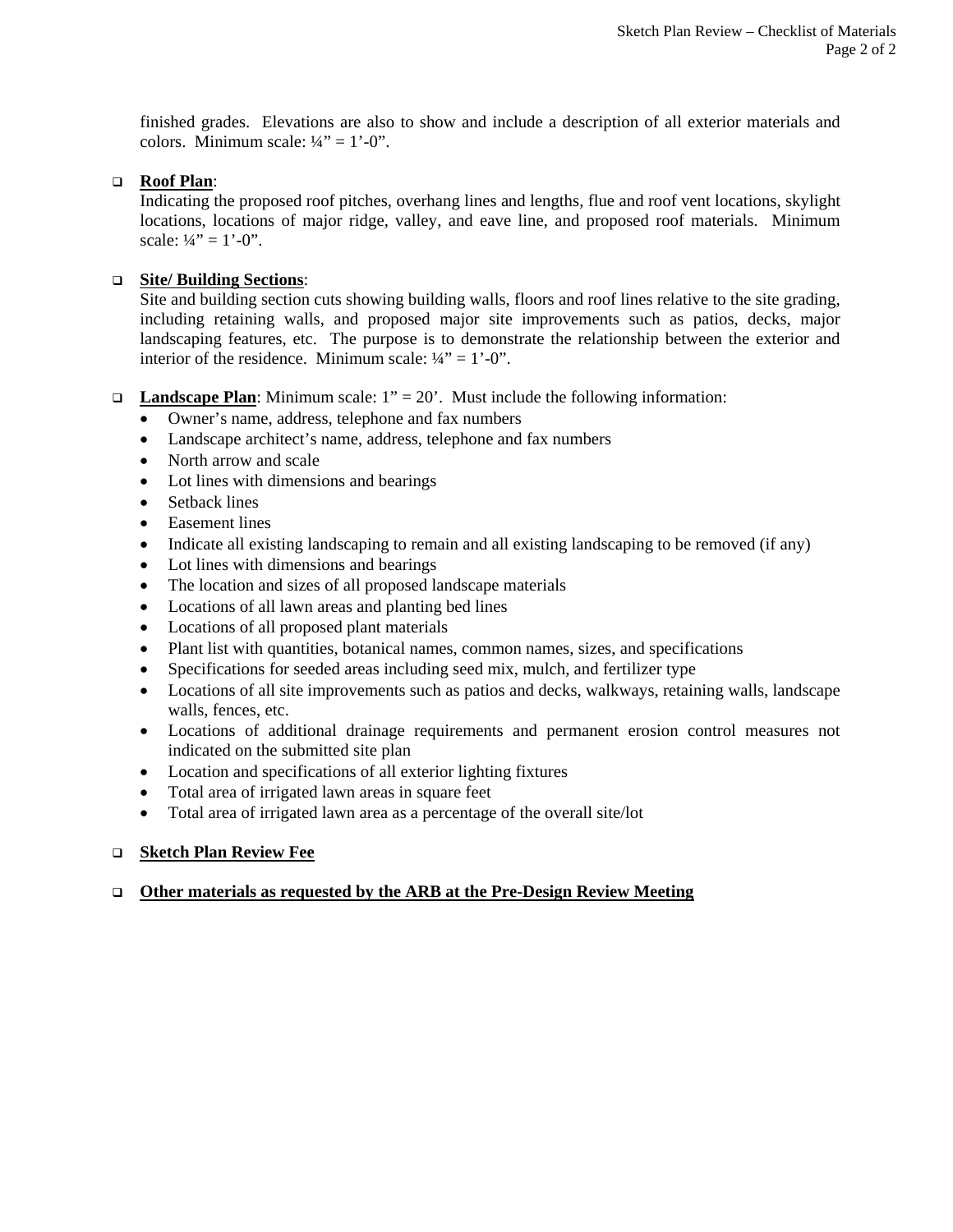# **COLOR PALETTE**

REFER TO THE PAINT COLOR SCHEMES ON THE FOLLOWING PAGES.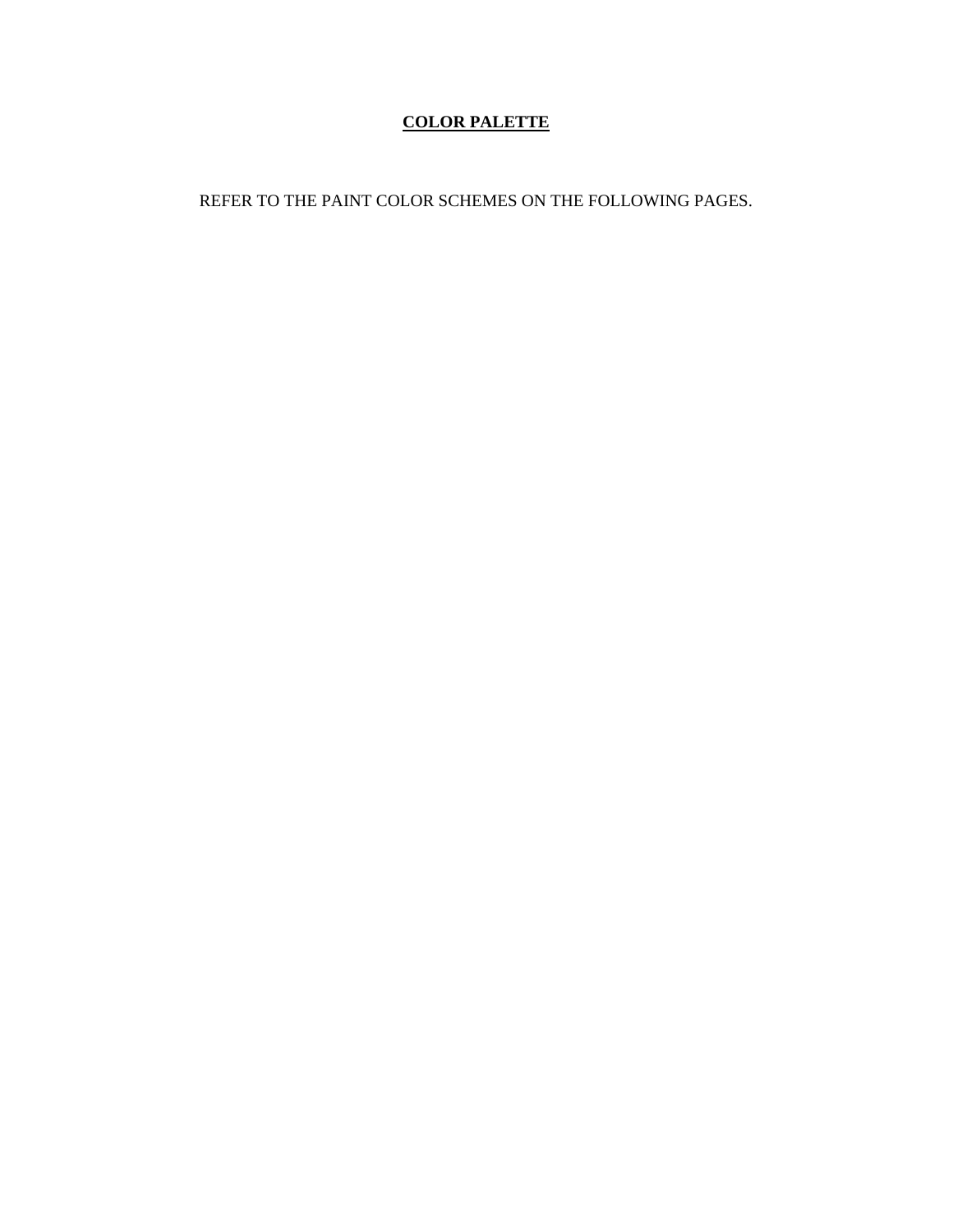# **SUITABLE LANDSCAPE PLANTS AND PERIMETER PLANTINGS**

**Ground** 

# **COMMON NAME SCIENTIFIC NAME**

| <b>Covers</b> |                                  |                                   |
|---------------|----------------------------------|-----------------------------------|
|               | Asparagus, Sprengeri fern        | Asparagus densiflorus 'Sprengeri' |
|               | <b>Trailing Lantana</b>          | Lantana montevidensis             |
|               | *Stonecrop                       | Sedum acre                        |
|               | Asiatic Jasmine                  | Trachelospermum asiaticum         |
|               | *Confederate Jasmine             | Trachelospermum jasminoides       |
|               | *Wedelia                         | Wedelia trilobata                 |
|               | *Shore, Blue Pacific Juniper     | Juniperus conferta                |
|               | Lily Turf, Liriope               | Liriope spicata, L. muscari       |
|               | Japanese, Purpleleaf Honeysuckle | Lonicera japonica                 |
|               | Mondo or Monkey Grass            | Ophiopogon japonicus              |
| <b>Vines</b>  |                                  |                                   |
|               | *Cape Honeysuckle                | Tecomaria capensis                |
|               | Bougainvillea                    | Bougainvillea spectabilis         |
|               | *Trumpet Vine                    | Campsis radicans                  |
|               | English Ivy                      | Hedera helix                      |
|               | *Coral Vine                      | Antigonon leptopus                |
|               | Fig Ivy, Creeping Fig            | Ficus pumila                      |
|               | Carolina Jessamine               | Gelsemium sempervirens            |
| <b>Shrubs</b> |                                  |                                   |
|               | *Century Plant                   | Agave americana                   |
|               | Pampas Grass                     | Cortaderia selloana               |
|               | *Rosemary                        | rosmarinus officinalis            |
|               | *Yucca (many varieties)          | Yucca spp.                        |
|               | Abelia                           | Abelia grandiflora                |
|               | *Agarito                         | Berberis trifoliolata             |
|               | *Natal Plum Tomlinson            | Carrissa grandiflora 'Tomlinson'  |
|               | American Beautyberry             | Callicarpa americana              |
|               | Sago Palm                        | Cycas revoluta                    |
|               | Coralbean                        | Erythrina herbacea                |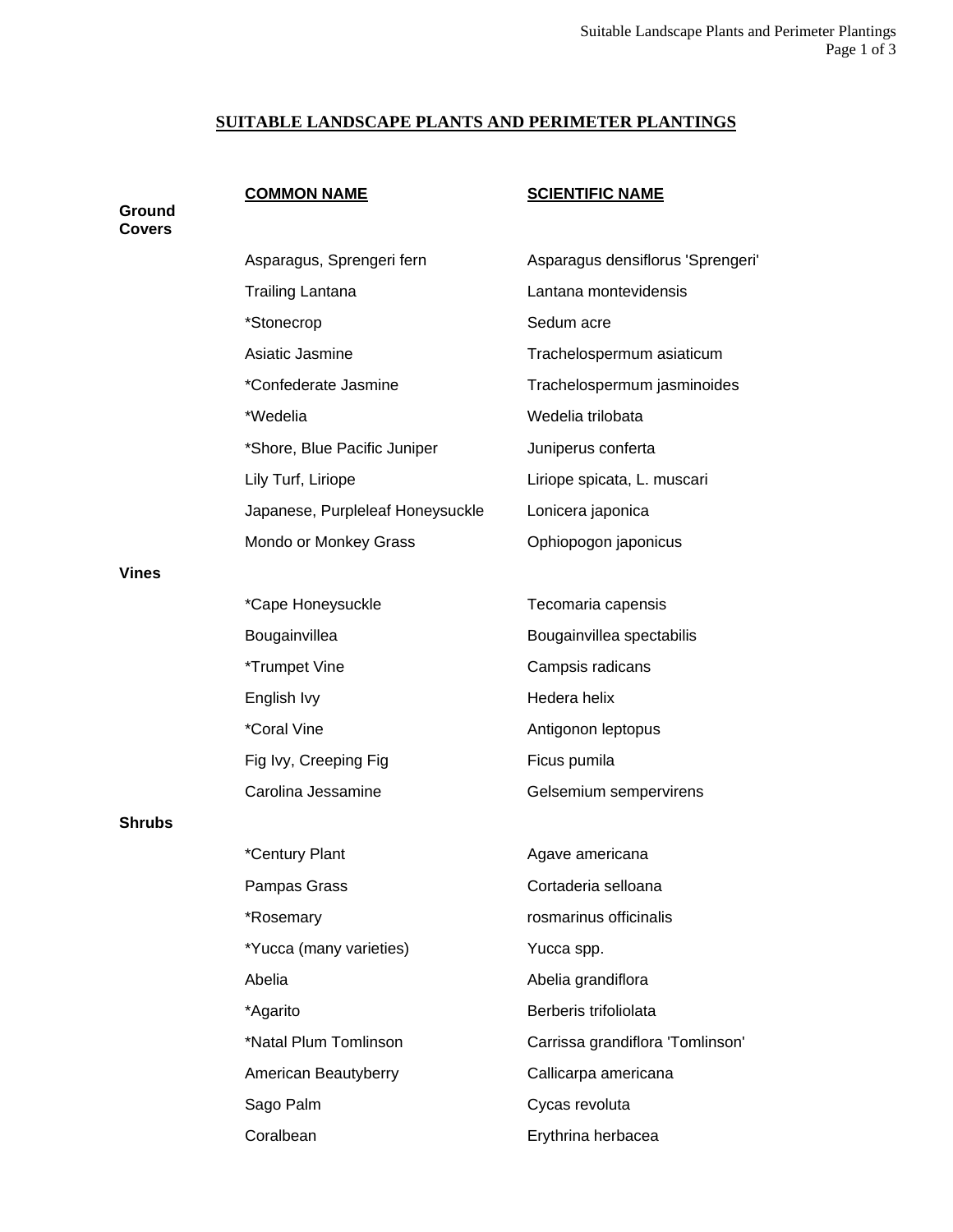Fatsia Fatsia japonica \*Red Yucca **Hesperaloe** parvifolia Juniper, many varieties **Juniperus chinensis cvs.** Indian Hawthorne **Raphiolepis** indica \*Elaeagnus Elaeagnus pungens \*Wax Myrtle **Myrica** cerifera \*Pittosporum **Pittosporum** tobira Bird of Paradise Bush Caesalpinia gilliesii Ligustrum, Glossy Privet Ligustrum lucidum Waxleaf Ligustrum **Ligustrum is a ligustrum** Ligustrum iaponicum \*Texas Sage, Ceniza Leucophyllum spp. \*Common Myrtle Myrtus communis Feijoa or Pineapple Guava Feijoa sellowiana Yaupon Holly **Ilex vomitoria** Japanese Yew **Podocarpus macrophylla** 

#### **COMMON NAME** SCIENTIFIC NAME

Dwarf Yaupon Holly **Ilex vomitoria 'Nana', 'Stokes Dwarf'** Hollywood Twisted Juniper **Juniperus chinensis 'Torulosa', 'Hollywood'** 

#### **Perimeter Planting**

| Abelia                     | Abelia grandiflora                    |
|----------------------------|---------------------------------------|
| *Agarito                   | Berberis trifoliolata                 |
| *Wax Myrtle                | Myrica cerifera, "Nana"               |
| *Elaeagnus                 | Elaeagnus pungens                     |
| *Feijoa or Pineapple Guava | Feijoa sellowiana                     |
| *Red Yucca                 | Hesperaloe parvifolia                 |
| Dwarf Yaupon Holly         | Ilex vomitoria 'Nana', 'Stokes Dwarf' |
| *Texas Sage, Ceniza        | Leucophyllum spp.                     |

#### **Trees**

| *Texas Persimmon             | Diospyros texana       |
|------------------------------|------------------------|
| Southern Golden Raintree     | Koelreuteria bipinnata |
| *Lavendar Chaste Tree, Vitex | Vitex agnus-castus     |
| Camphor Tree                 | Cinnamonum camphora    |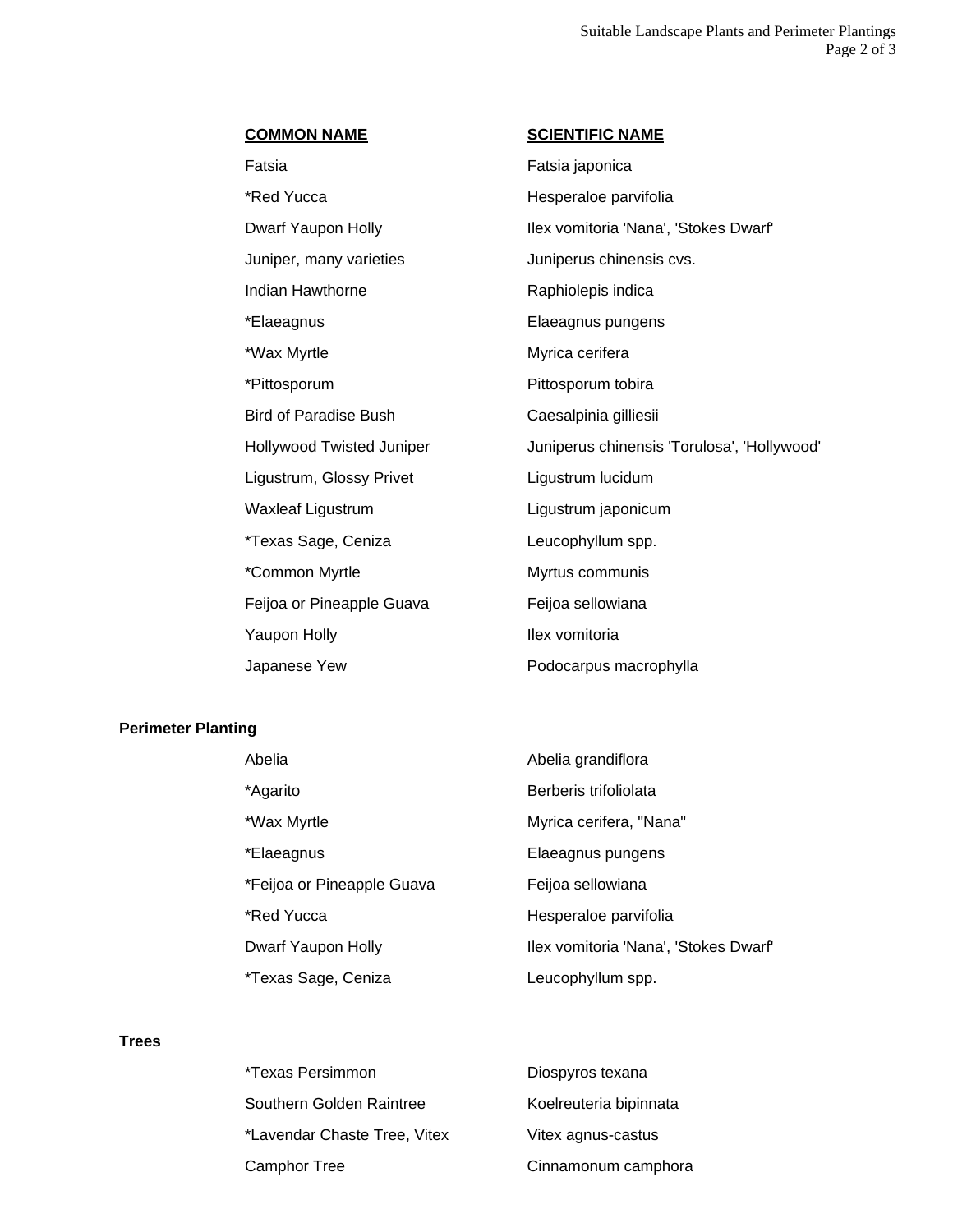|              | <b>COMMON NAME</b>                  | <b>SCIENTIFIC NAME</b>            |
|--------------|-------------------------------------|-----------------------------------|
|              | Citrus                              | Citrus spp.                       |
|              | Loquat                              | Eriobotrya japonica               |
|              | Retama                              | Parkinsonia aculeata              |
|              | Japanese Black Pine                 | Pinus thunbergia                  |
|              | *Arizona Cypress                    | Cupressus glabra                  |
|              | *Live Oak                           | Quercus virginiana                |
|              | Bald Cypress, Montezuma Cypress     | Taxodium distichum, T. mucronatum |
| <b>Palms</b> |                                     |                                   |
|              | Palmetto Palm                       | Sabal minor                       |
|              | <i><b>*Texas Palmetto</b></i>       | Sabal texana                      |
|              | *Cabbage or Florida Palmetto        | Sabal palmetto                    |
|              | *Washington Fan Palm                | Washingtonia filifera and hybrids |
|              | Pindo Palm                          | Butia capitata                    |
|              | European Fan Palm                   | Chamaerops humilis                |
|              | *Phoenix or Canary Island Date Palm | Phoenix canariensis               |
| Grasses      |                                     |                                   |
|              | Bermuda grass                       | Cynodon dactylon                  |
|              | Raleigh - St. Augustine             | Stenotaphrum Secundatum           |
|              | *Sea Coast Blue Stern               | Andropogon scoparius              |
|              | *Lindheimer's Muhly Grass           | Muhlenbergia Lindheimeri          |
|              | *Fountain Grass                     | Pennisetum sataceum               |
|              | *Giant Seaoats                      | Uniola paniculata                 |

\* Indicates plants that can be used along beach frontage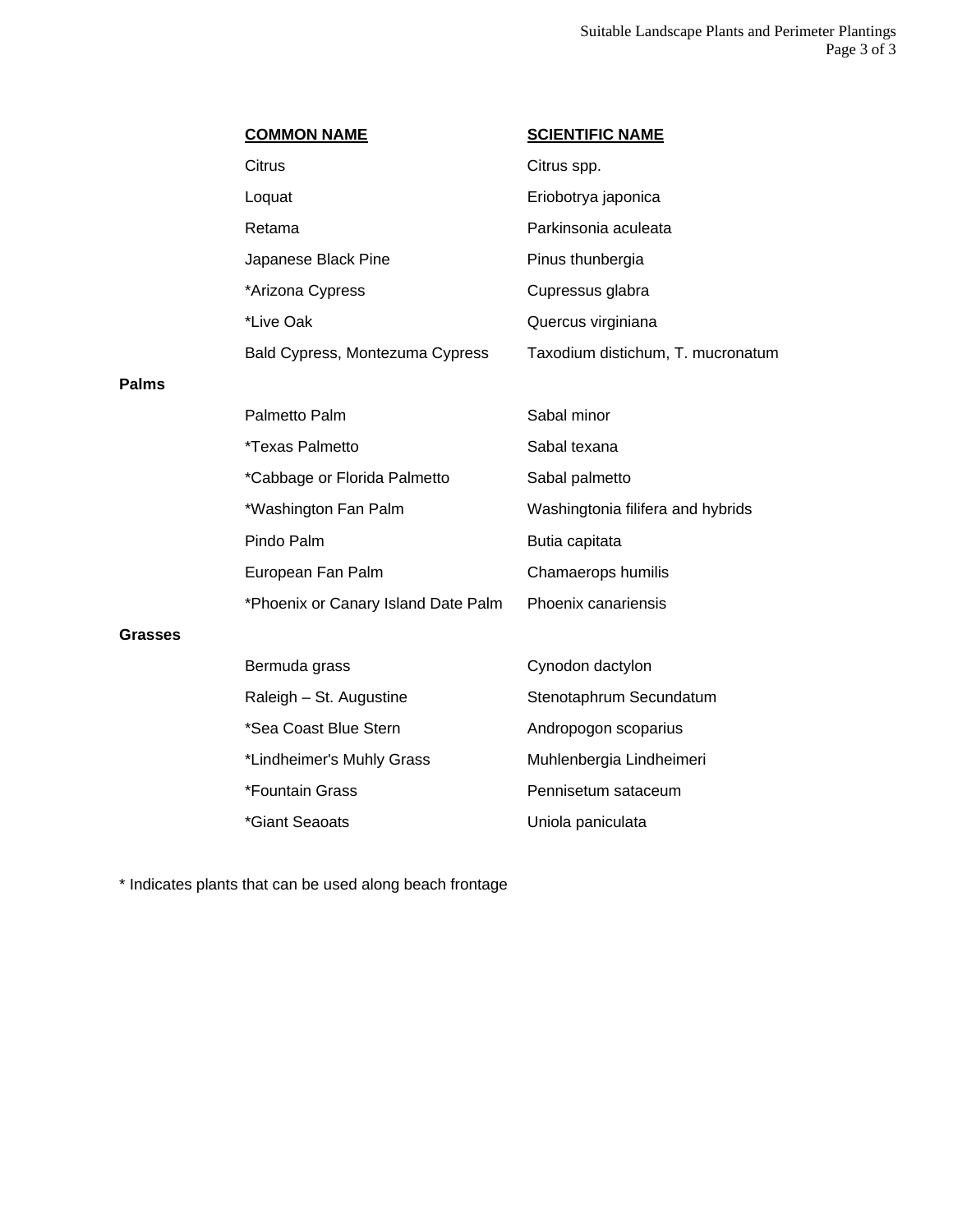

# **STANDARD CONCRETE EDGE DETAIL**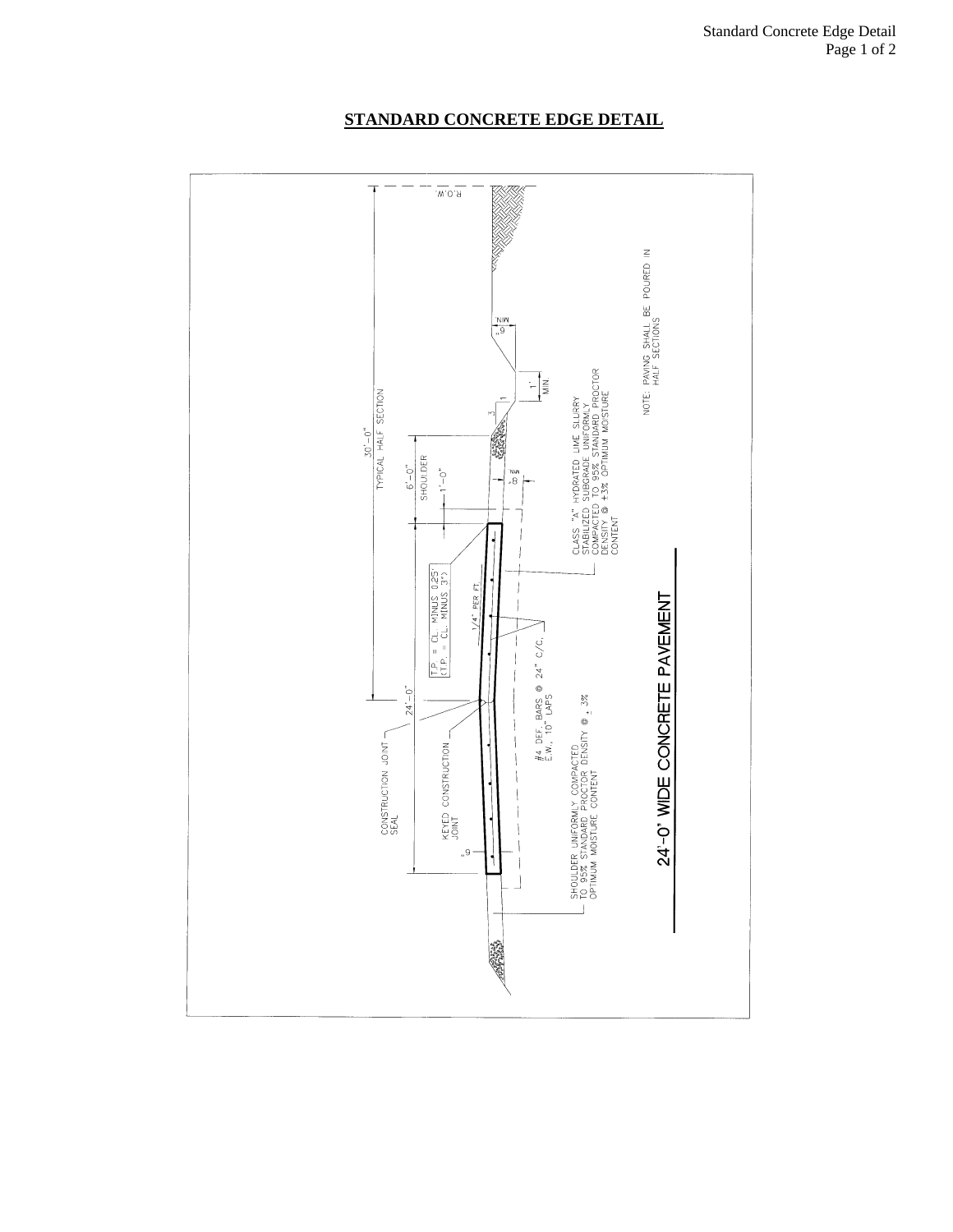

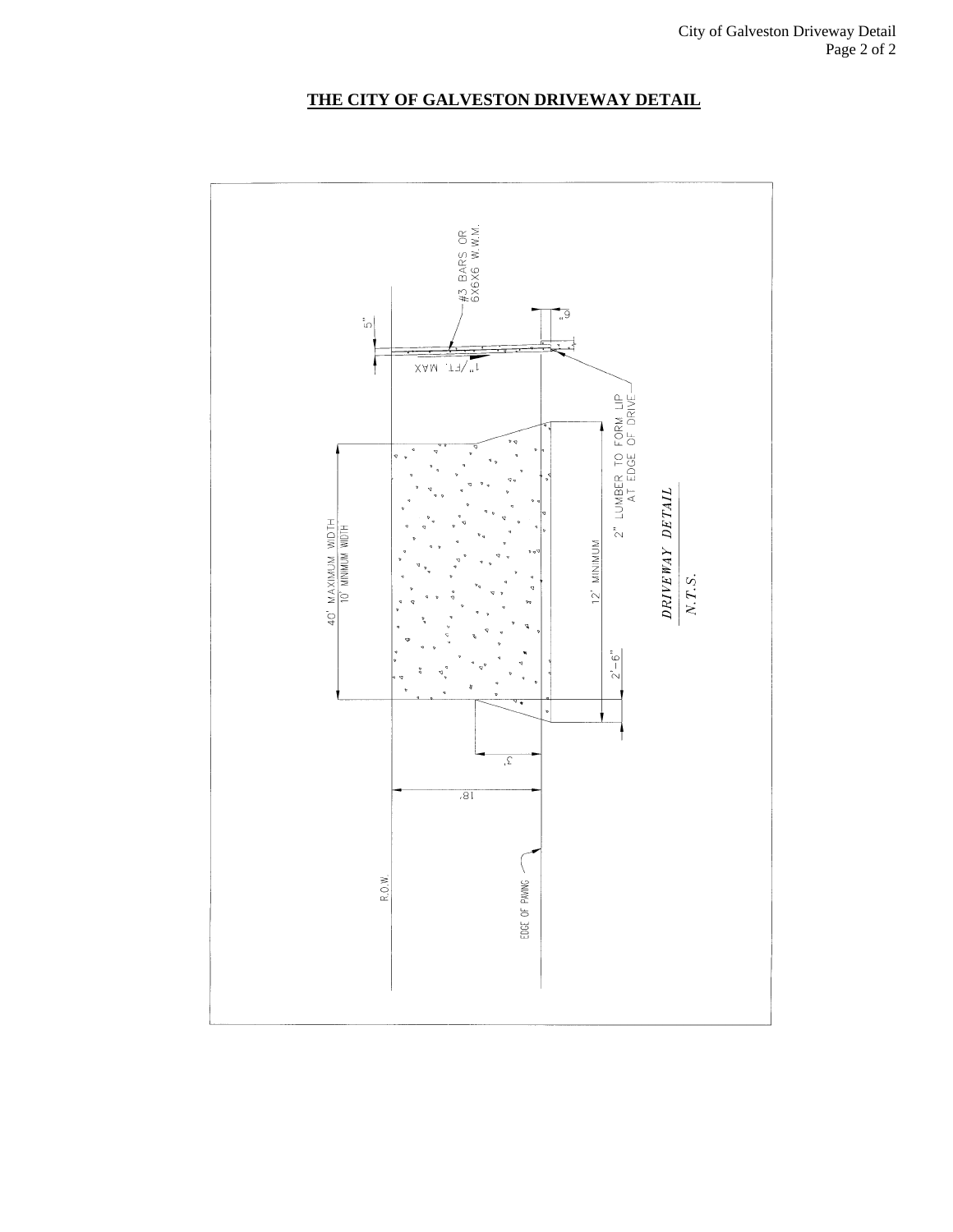| <b>BUILDER APPLICATION: 1 of 5</b>                                                                          |                                                                                                                              |                         |  |  |  |
|-------------------------------------------------------------------------------------------------------------|------------------------------------------------------------------------------------------------------------------------------|-------------------------|--|--|--|
|                                                                                                             | <b>BACKGROUND</b>                                                                                                            |                         |  |  |  |
| <b>Company Name</b>                                                                                         |                                                                                                                              |                         |  |  |  |
| Trade Name (if any)                                                                                         |                                                                                                                              |                         |  |  |  |
| Parent Company (if any)                                                                                     |                                                                                                                              |                         |  |  |  |
| <b>Street</b>                                                                                               |                                                                                                                              |                         |  |  |  |
| City / State / Zip                                                                                          |                                                                                                                              |                         |  |  |  |
| Telephone                                                                                                   |                                                                                                                              |                         |  |  |  |
| Fax                                                                                                         |                                                                                                                              |                         |  |  |  |
| E-Mail                                                                                                      |                                                                                                                              |                         |  |  |  |
| <b>Web Address</b>                                                                                          |                                                                                                                              |                         |  |  |  |
| <b>Type of Company</b>                                                                                      | O"C" Corp. QLLC Q"S" Corp. QPartnership QLLP Q Other ____                                                                    |                         |  |  |  |
| State of Incorporation / Registration                                                                       |                                                                                                                              |                         |  |  |  |
| <b>Year Founded</b>                                                                                         |                                                                                                                              |                         |  |  |  |
|                                                                                                             | <b>OFFICERS &amp; DIRECTORS</b>                                                                                              |                         |  |  |  |
|                                                                                                             | Please list all officers, directors and/or partners of the corporation or partnership. (Use additional pages, if necessary.) |                         |  |  |  |
| <b>Title</b>                                                                                                | Name and Address                                                                                                             | Percent of<br>Ownership |  |  |  |
|                                                                                                             |                                                                                                                              |                         |  |  |  |
|                                                                                                             |                                                                                                                              |                         |  |  |  |
|                                                                                                             |                                                                                                                              |                         |  |  |  |
|                                                                                                             |                                                                                                                              |                         |  |  |  |
| <b>LOCAL MANAGEMENT TEAM</b>                                                                                |                                                                                                                              |                         |  |  |  |
| Please list key members of the local management team not shown under Officers, Directors or Partners above. |                                                                                                                              |                         |  |  |  |
| <b>Title</b>                                                                                                | Name and Address                                                                                                             | Years with<br>Company   |  |  |  |
|                                                                                                             |                                                                                                                              |                         |  |  |  |
|                                                                                                             |                                                                                                                              |                         |  |  |  |
|                                                                                                             |                                                                                                                              |                         |  |  |  |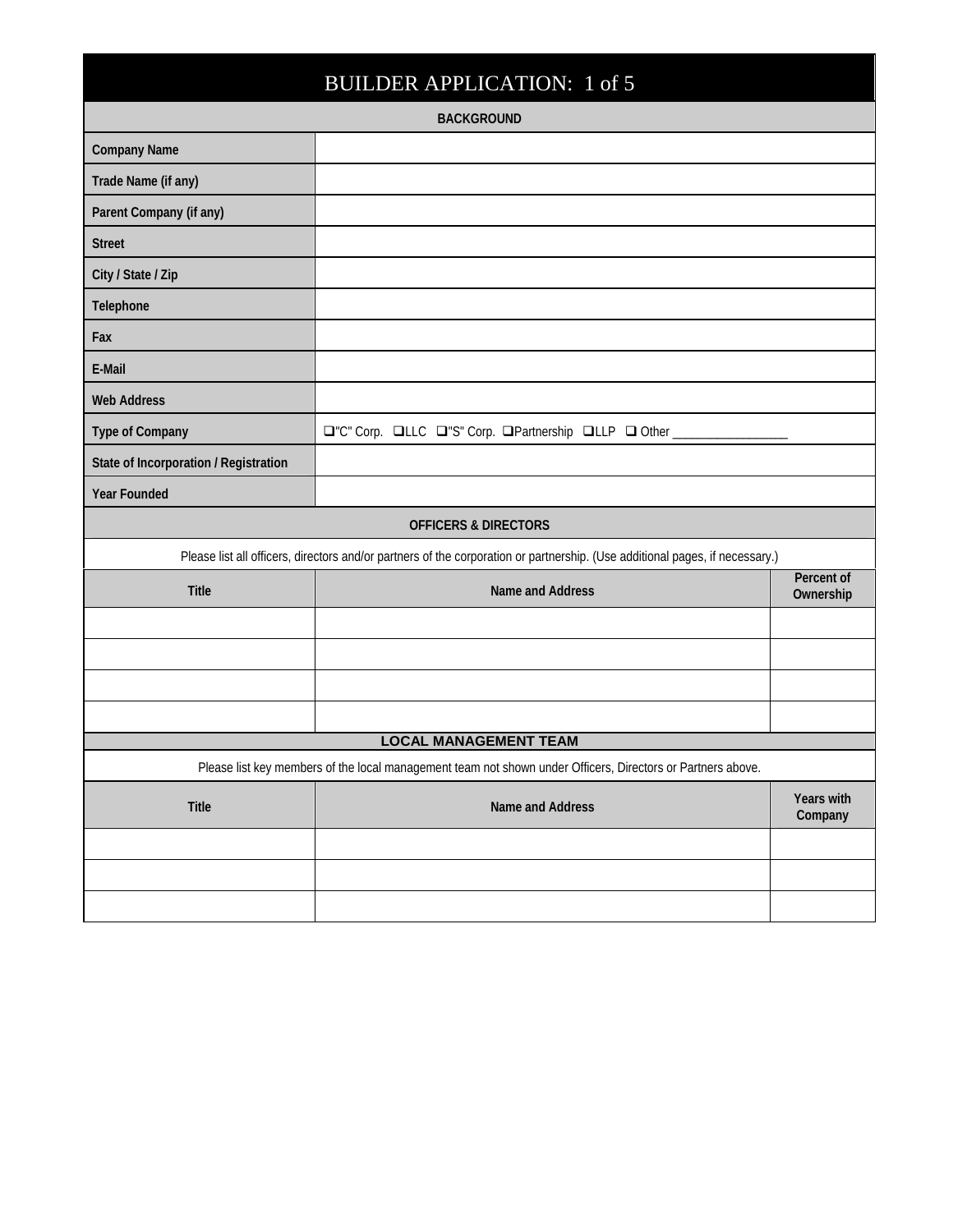|                                                         | <b>BUILDER APPLICATION: 2 of 5</b> |                                                                                                                                                           |                      |                      |  |  |
|---------------------------------------------------------|------------------------------------|-----------------------------------------------------------------------------------------------------------------------------------------------------------|----------------------|----------------------|--|--|
| <b>Company Name</b>                                     |                                    |                                                                                                                                                           |                      |                      |  |  |
|                                                         |                                    | TRADE CONTRACTOR & SUPPLIER REFERENCES                                                                                                                    |                      |                      |  |  |
|                                                         |                                    | Please list the trade contractors and suppliers with whom the company is primarily doing business.                                                        |                      |                      |  |  |
| Sub / Supplier                                          |                                    | <b>Company Name</b>                                                                                                                                       | Contact              | Telephone            |  |  |
| Electrical                                              |                                    |                                                                                                                                                           |                      |                      |  |  |
| Plumbing                                                |                                    |                                                                                                                                                           |                      |                      |  |  |
| Drywall                                                 |                                    |                                                                                                                                                           |                      |                      |  |  |
| Carpentry                                               |                                    |                                                                                                                                                           |                      |                      |  |  |
| <b>HVAC</b>                                             |                                    |                                                                                                                                                           |                      |                      |  |  |
| Lumber                                                  |                                    |                                                                                                                                                           |                      |                      |  |  |
| Concrete                                                |                                    |                                                                                                                                                           |                      |                      |  |  |
|                                                         |                                    | <b>FINANCIAL REFERENCES</b>                                                                                                                               |                      |                      |  |  |
| other financial institutions with which you do business |                                    | Please list the financial institutions utilized by the company. List the checking accounts and lending institutions in the appropriate places and include |                      |                      |  |  |
| <b>Financial Institution</b>                            |                                    | Lender                                                                                                                                                    | Contact              | Telephone            |  |  |
|                                                         |                                    | <b>Checking Accounts</b>                                                                                                                                  |                      |                      |  |  |
|                                                         |                                    | Lender                                                                                                                                                    |                      |                      |  |  |
|                                                         |                                    |                                                                                                                                                           |                      |                      |  |  |
|                                                         |                                    |                                                                                                                                                           |                      |                      |  |  |
|                                                         |                                    | <b>AWARDS</b>                                                                                                                                             |                      |                      |  |  |
|                                                         |                                    | Please lists any awards, citations and special recognition received by the company.                                                                       |                      |                      |  |  |
| Name of Award, Citation or Special Recognition          |                                    |                                                                                                                                                           | <b>Received From</b> | <b>Year Received</b> |  |  |
|                                                         |                                    |                                                                                                                                                           |                      |                      |  |  |
|                                                         |                                    |                                                                                                                                                           |                      |                      |  |  |
|                                                         |                                    |                                                                                                                                                           |                      |                      |  |  |
|                                                         |                                    |                                                                                                                                                           |                      |                      |  |  |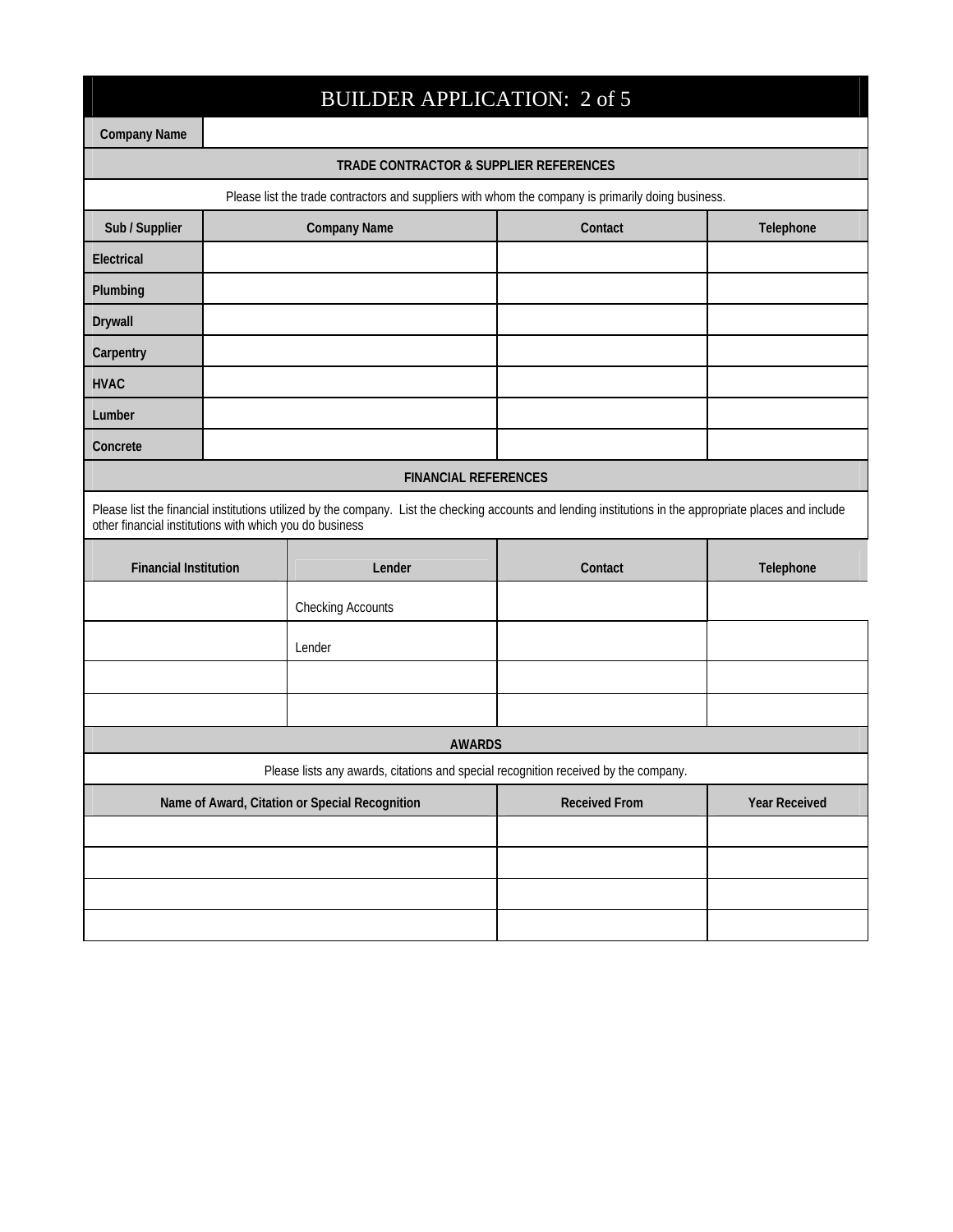# BUILDER APPLICATION: 3 of 5

П

|                | <b>Company Name</b> |          |                        |                       |                           |                                             |                                                                                                              |       |                                      |                  |                |                          |  |
|----------------|---------------------|----------|------------------------|-----------------------|---------------------------|---------------------------------------------|--------------------------------------------------------------------------------------------------------------|-------|--------------------------------------|------------------|----------------|--------------------------|--|
|                |                     |          |                        |                       |                           | <b>SALES &amp; CONSTRUCTION ACTIVITY</b>    |                                                                                                              |       |                                      |                  |                |                          |  |
|                |                     |          |                        |                       |                           |                                             | Please complete this sheet for all current construction activity in the Galveston area.                      |       |                                      |                  |                |                          |  |
|                |                     |          |                        |                       |                           | <b>Current Activity</b>                     |                                                                                                              |       |                                      | AC Sq. Ft. Range |                | Price Range <sup>O</sup> |  |
|                |                     |          |                        |                       | <b>Builder Lots</b>       |                                             | <b>Owner Lots</b>                                                                                            |       |                                      |                  |                |                          |  |
|                | Community           | Location | Product<br><b>Type</b> | Sold & Not<br>Started | Sold &<br>Under<br>Const. | <b>Specs Under</b><br>Const. or<br>Complete | <b>Active Const.</b><br>Contracts                                                                            | Total | Low                                  | High             | Low            | High                     |  |
|                |                     |          |                        |                       |                           |                                             |                                                                                                              |       |                                      |                  |                |                          |  |
|                |                     |          |                        |                       |                           |                                             |                                                                                                              |       |                                      |                  |                |                          |  |
|                |                     |          |                        |                       |                           |                                             |                                                                                                              |       |                                      |                  |                |                          |  |
|                |                     |          |                        |                       |                           |                                             |                                                                                                              |       |                                      |                  |                |                          |  |
|                |                     |          |                        |                       |                           |                                             |                                                                                                              |       |                                      |                  |                |                          |  |
|                |                     |          |                        |                       |                           |                                             | <b>O</b> For construction contracts on owner lots, please include the approximate value of the homesite.     |       |                                      |                  |                |                          |  |
|                |                     |          |                        |                       |                           | <b>CUSTOMER REFERENCES</b>                  |                                                                                                              |       |                                      |                  |                |                          |  |
|                |                     |          |                        |                       |                           |                                             | Please provide information requested on the past 5 consecutive closings or completed construction contracts. |       |                                      |                  |                |                          |  |
|                |                     | Customer |                        | Community             |                           | Location                                    | <b>Product Type</b>                                                                                          |       | <b>Closing or Completion</b><br>Date |                  | Home Telephone |                          |  |
| $\mathbf{1}$   |                     |          |                        |                       |                           |                                             |                                                                                                              |       |                                      |                  |                |                          |  |
| $\overline{2}$ |                     |          |                        |                       |                           |                                             |                                                                                                              |       |                                      |                  |                |                          |  |
| 3              |                     |          |                        |                       |                           |                                             |                                                                                                              |       |                                      |                  |                |                          |  |
| 4              |                     |          |                        |                       |                           |                                             |                                                                                                              |       |                                      |                  |                |                          |  |
| 5              |                     |          |                        |                       |                           |                                             |                                                                                                              |       |                                      |                  |                |                          |  |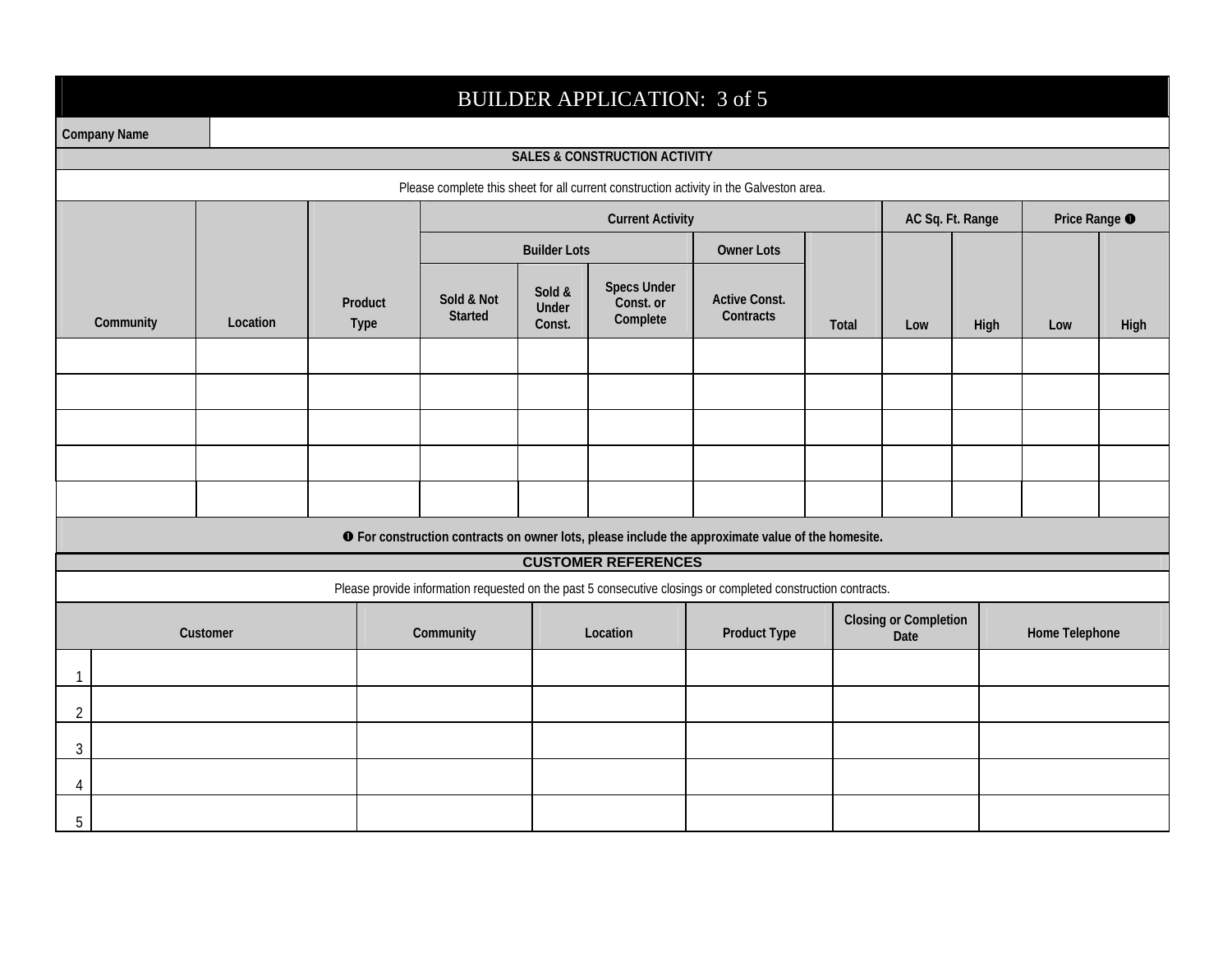# BUILDER APPLICATION: 4 of 5

| <b>Company Name</b>                                                                                                                                                                                                                         |                                                                                                                                                                                                 |              |              |      |      |      |  |  |
|---------------------------------------------------------------------------------------------------------------------------------------------------------------------------------------------------------------------------------------------|-------------------------------------------------------------------------------------------------------------------------------------------------------------------------------------------------|--------------|--------------|------|------|------|--|--|
|                                                                                                                                                                                                                                             | <b>GENERAL INFORMATION</b>                                                                                                                                                                      |              |              |      |      |      |  |  |
|                                                                                                                                                                                                                                             | Is the company organized under the laws of the State of Texas?                                                                                                                                  | $\Box$ Yes   | $\Box$ No    |      |      |      |  |  |
|                                                                                                                                                                                                                                             | If "no," is the company qualified to do business in the State of Texas?                                                                                                                         | $\Box$ Yes   | $\square$ No |      |      |      |  |  |
|                                                                                                                                                                                                                                             | How many full-time personnel are employed by the company?                                                                                                                                       |              |              |      |      |      |  |  |
|                                                                                                                                                                                                                                             |                                                                                                                                                                                                 | 2000         | 2001         | 2002 | 2003 | 2004 |  |  |
|                                                                                                                                                                                                                                             | How many residential units has the company closed in the following years?                                                                                                                       |              |              |      |      |      |  |  |
|                                                                                                                                                                                                                                             | Is the company a member of NAHB or any other industry-related organization?                                                                                                                     | $\Box$ Yes   | $\Box$ No    |      |      |      |  |  |
| Please attach a copy of the company's limited warranty.                                                                                                                                                                                     | In what homeowners warranty plan, if any, is the company currently registered?                                                                                                                  |              |              |      |      |      |  |  |
|                                                                                                                                                                                                                                             | How many years has the company's chief executive officer controlled a home building company?                                                                                                    |              |              |      |      |      |  |  |
|                                                                                                                                                                                                                                             | Does the company or any of its principals listed on page 1 of this application have 10% or more<br>interest in any other home building business? If "yes," please list entities.                | $\Box$ Yes   | $\square$ No |      |      |      |  |  |
| Name the parent company, if applicable.                                                                                                                                                                                                     |                                                                                                                                                                                                 |              |              |      |      |      |  |  |
| Name any subsidiary companies, if applicable.                                                                                                                                                                                               |                                                                                                                                                                                                 |              |              |      |      |      |  |  |
|                                                                                                                                                                                                                                             | For the remaining questions below, "company" shall be defined to include the applicant company<br>as well as all entities listed in the three (3) inquiries immediately above.                  |              |              |      |      |      |  |  |
| involved in any type of foreclosure proceedings?                                                                                                                                                                                            | Is the company or any of its officers, directors, partners or principals in default of any loans or                                                                                             | $\Box$ Yes   | $\Box$ No    |      |      |      |  |  |
|                                                                                                                                                                                                                                             | Has the company ever given any deeds in lieu of foreclosure?                                                                                                                                    | $\Box$ Yes   | $\Box$ No    |      |      |      |  |  |
| been adjudicated as bankrupt within the past seven years?                                                                                                                                                                                   | Has the company or any of its officers, directors, partners or principals ever filed bankruptcy or                                                                                              | $\Box$ Yes   | $\Box$ No    |      |      |      |  |  |
| Has the company or any of its officers, directors, partners or principals ever been expelled from,<br>suspended from, or refused registration by any warranty program? If "yes," list the name of<br>program:                               | $\Box$ Yes                                                                                                                                                                                      | $\square$ No |              |      |      |      |  |  |
| Reason for Action:                                                                                                                                                                                                                          |                                                                                                                                                                                                 |              |              |      |      |      |  |  |
| Are there currently tax liens, mechanics liens, materialmen's liens, or other liens filed of record<br>against Builder arising out of the operation of Builder's business? If "yes," please attach a<br>description of each lien in detail. | $\Box$ Yes                                                                                                                                                                                      | $\square$ No |              |      |      |      |  |  |
| Is Builder currently a defendant in any lawsuit or other legal action relating to Builder's construction<br>activities? If "yes," please attach a description of each such legal action in detail.                                          | $\Box$ Yes                                                                                                                                                                                      | $\square$ No |              |      |      |      |  |  |
| Have any complaints been filed against Builder with the Better Business Bureau, Bureau of<br>Consumer Protection or any other consumer agency? If "yes," please attach a description of each<br>such complaint in detail.                   | $\Box$ Yes                                                                                                                                                                                      | $\square$ No |              |      |      |      |  |  |
|                                                                                                                                                                                                                                             | Have any of the company's officers, directors, partners or principals ever had a real estate or<br>contractor's license suspended or revoked? If "yes," please attach an explanation in detail. | $\Box$ Yes   | $\square$ No |      |      |      |  |  |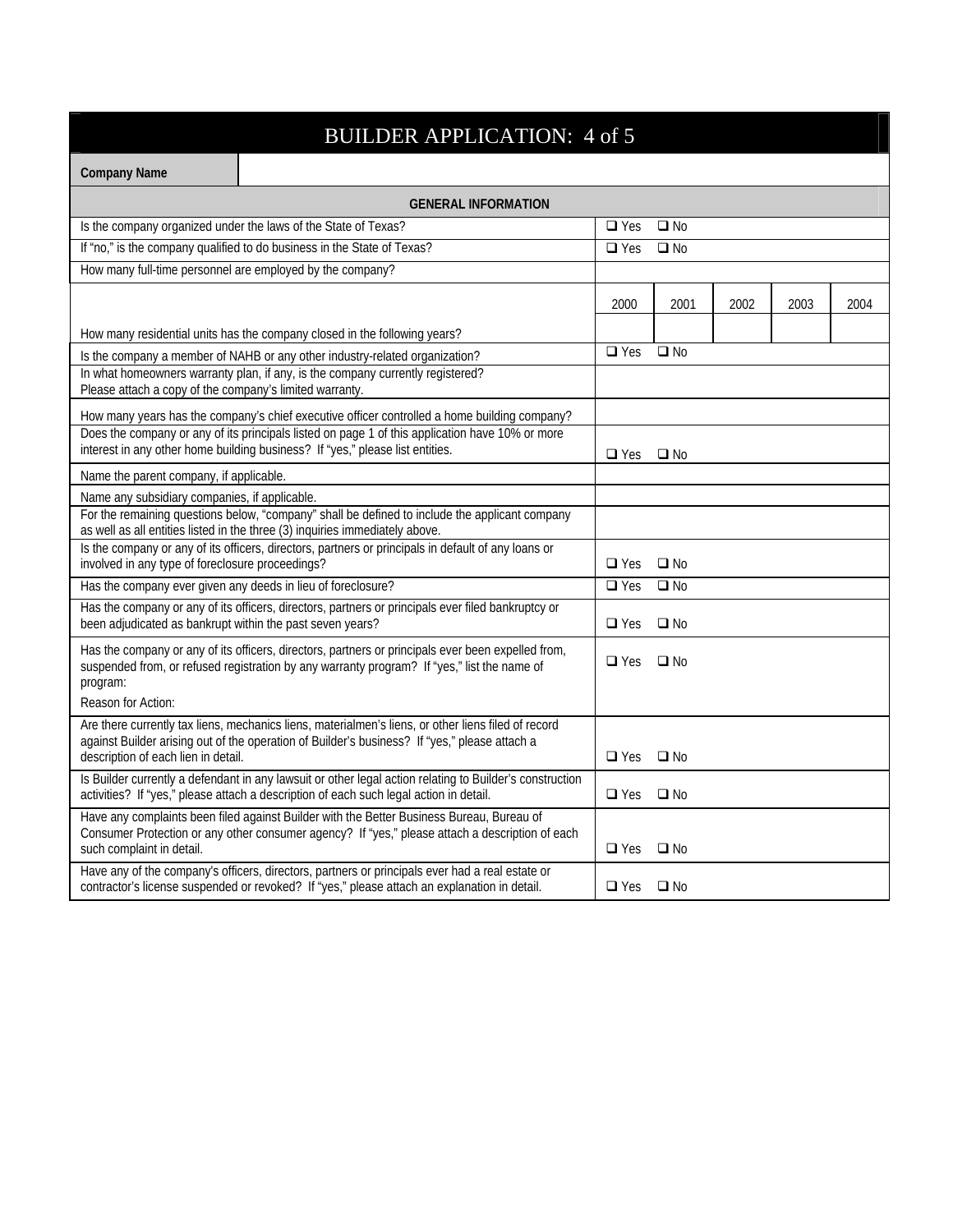# BUILDER APPLICATION: PAGE 5 OF 5

#### **SUBMITTED AND CERTIFIED BY**

As an authorized agent of the company, the undersigned submits the above information and attachments as being true and correct, and authorizes Centex Homes, and all affiliated entities (collectively "Developer") and their designated agents to utilize such information, obtain financial and credit information, and make investigations concerning the company and its officers, directors, partners and principals as may be deemed necessary in its sole discretion. The company and undersigned agent agree to indemnify, defend and hold harmless Developer and their designated agents for any costs, damages or liability arising from any such investigation. The undersigned, on behalf of the company agrees to inform Developer of any changes to the above information within five calendar days of such change and acknowledge that my failure to provide correct and complete information may result in the ARB denying my application and prohibiting the company from engaging in any construction activities within Pointe West.

PLEASE ATTACH: (1) Company brochure, history and background.

- (2) Copy of Builder's limited warranty to be used at Pointe West.
- (3) Copy of Builder's License.
- (4) Copies of Builder's commercial general liability insurance, worker's compensation and builder's risk insurance.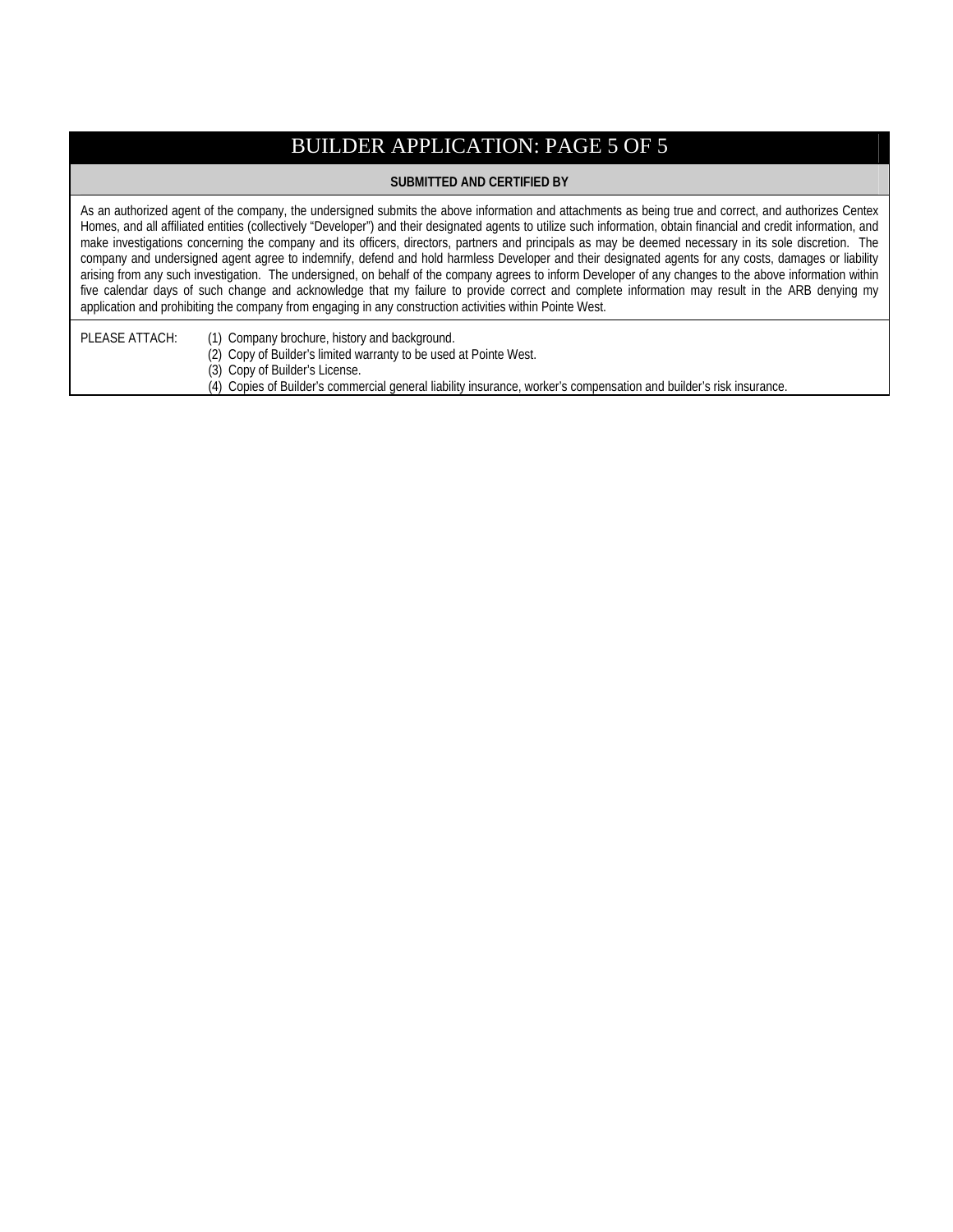# **APPLICATION FOR FINAL PLAN REVIEW**

| DATE:                                                  | HOME SITE (Block/Lot): |
|--------------------------------------------------------|------------------------|
| PROPERTY OWNER:                                        |                        |
| <b>ADDRESS:</b>                                        |                        |
| CITY, STATE, ZIP:                                      |                        |
| TELEPHONE:                                             | FAX:                   |
| <b>EMAIL ADDRESS:</b>                                  |                        |
|                                                        |                        |
| <b>CONTRACTOR:</b>                                     |                        |
| <b>ADDRESS:</b>                                        |                        |
| CITY, STATE, ZIP:                                      |                        |
| TELEPHONE:                                             | FAX:                   |
| <b>EMAIL ADDRESS:</b>                                  |                        |
| LICENSE #:                                             |                        |
|                                                        |                        |
| <b>ARCHITECT:</b>                                      |                        |
| <b>ADDRESS:</b>                                        |                        |
| CITY, STATE, ZIP:                                      |                        |
| TELEPHONE:                                             | FAX:                   |
| <b>EMAIL ADDRESS:</b><br><b>APPLICATION CHECKLIST:</b> |                        |

All items described on the Final Plan Review Checklist of Materials must be approved by the ARB, and the review fee and the Compliance Deposit must be received, prior to receiving final approval for construction.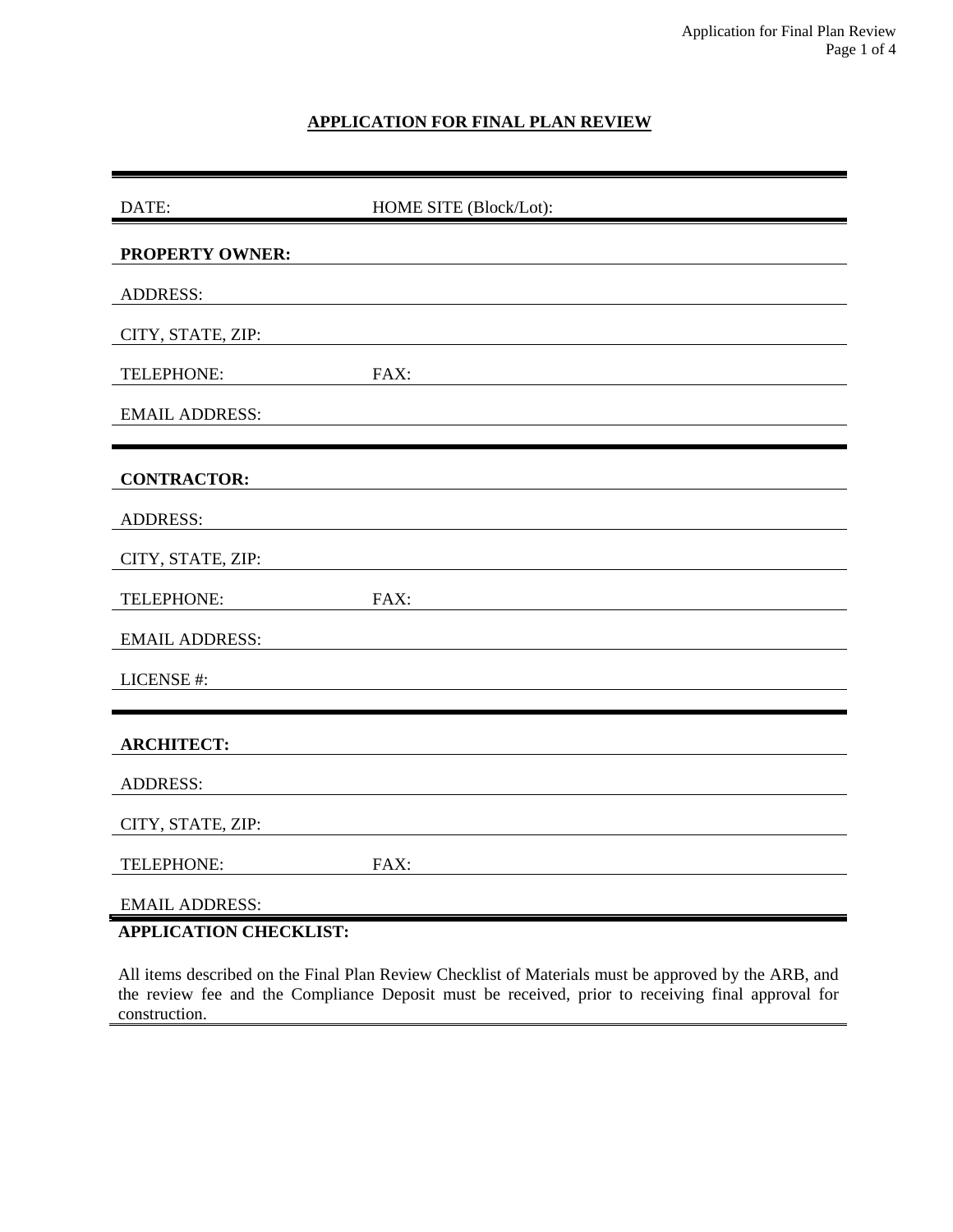# **CONSTRUCTION DOCUMENTS:**

| specific requirements for each document.                             |                       | Two sets of construction documents must be submitted. Refer to the Final Plan Review Checklist for |
|----------------------------------------------------------------------|-----------------------|----------------------------------------------------------------------------------------------------|
| $\Box$ Existing Conditions Survey                                    | $\Box$ Site Plan      | $\Box$ Construction Management Plan                                                                |
| $\Box$ Architectural Plan                                            | $\Box$ Landscape Plan | □ Proposed Construction Schedule                                                                   |
|                                                                      |                       |                                                                                                    |
| <b>MATERIAL SAMPLES:</b>                                             |                       |                                                                                                    |
| One set of material samples must be submitted to the ARB for review. |                       |                                                                                                    |
|                                                                      |                       |                                                                                                    |
| <b>Foundation:</b>                                                   |                       |                                                                                                    |
| Material:                                                            |                       |                                                                                                    |
| Color (include sample):                                              |                       |                                                                                                    |
| Mortar Color (if applicable):                                        |                       |                                                                                                    |
| Walls:                                                               |                       |                                                                                                    |
| Material:                                                            |                       |                                                                                                    |
| Color (include sample):                                              |                       |                                                                                                    |
|                                                                      |                       |                                                                                                    |
| Trim:                                                                |                       |                                                                                                    |
| Material:                                                            |                       |                                                                                                    |
| Color (include sample):                                              |                       |                                                                                                    |
|                                                                      |                       |                                                                                                    |
| Roof:                                                                |                       |                                                                                                    |
| Material:                                                            |                       |                                                                                                    |
| Color (include sample):                                              |                       |                                                                                                    |
|                                                                      |                       |                                                                                                    |
| Soffits / Fascia:                                                    |                       |                                                                                                    |
| Material:                                                            |                       |                                                                                                    |
| Color (include sample):                                              |                       |                                                                                                    |
|                                                                      |                       |                                                                                                    |
| <b>Windows:</b>                                                      |                       |                                                                                                    |
| Type:<br>Manufacturer's Number (include cut sheet):                  |                       |                                                                                                    |
| Color (include sample):                                              |                       |                                                                                                    |
|                                                                      |                       |                                                                                                    |
| <b>Front Door:</b>                                                   |                       |                                                                                                    |
| Type:                                                                |                       |                                                                                                    |
| Manufacturer's Number (include cut sheet):                           |                       |                                                                                                    |
| Color (include sample):                                              |                       |                                                                                                    |
|                                                                      |                       |                                                                                                    |
| <b>Garage Doors:</b>                                                 |                       |                                                                                                    |

Type:

Manufacturer's Number (include cut sheet):

Color (include sample):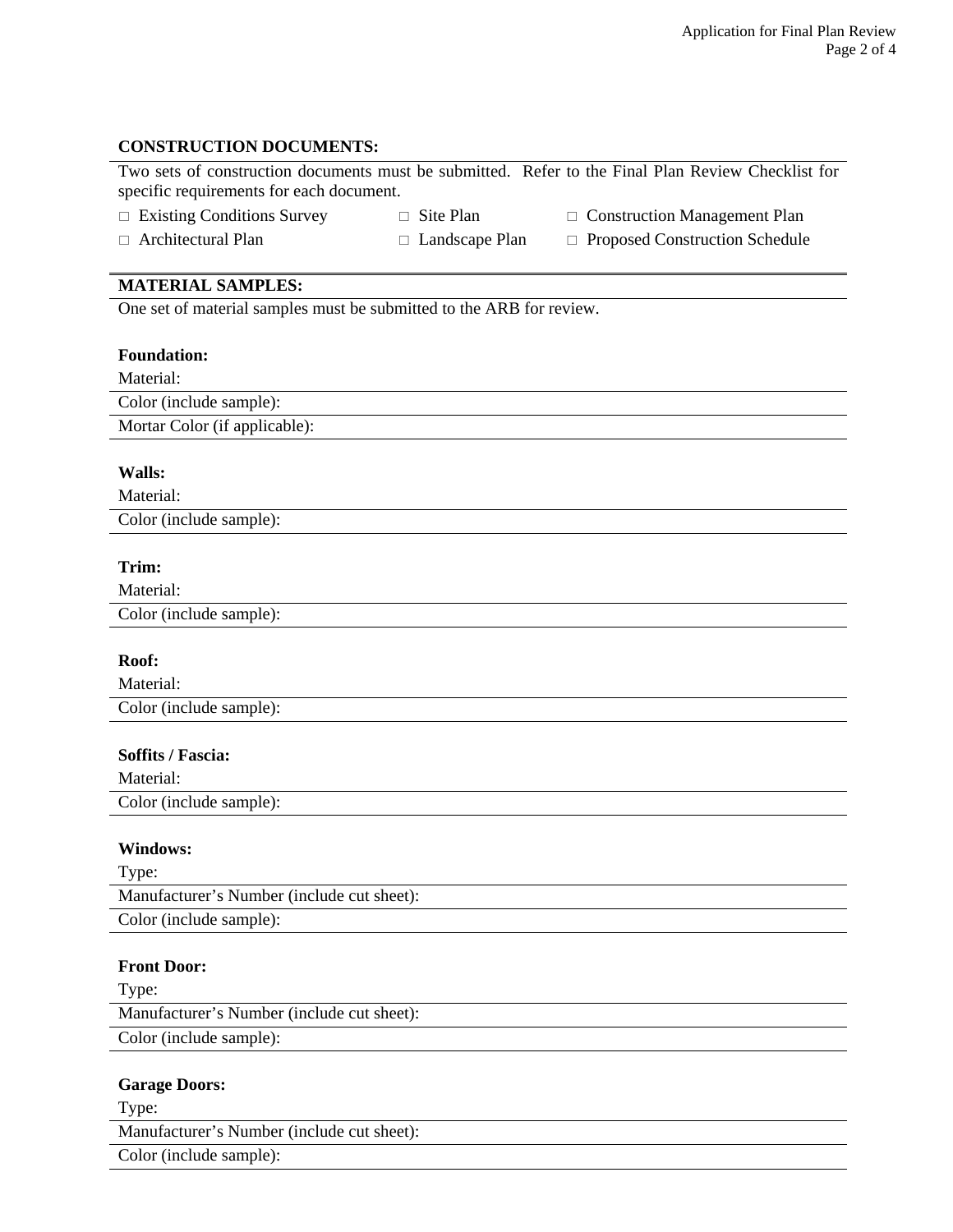| <b>Porches and Railings:</b>                                                |                                                                 |  |
|-----------------------------------------------------------------------------|-----------------------------------------------------------------|--|
| Materials (submit detail):                                                  |                                                                 |  |
| Color (include sample):                                                     |                                                                 |  |
|                                                                             |                                                                 |  |
| <b>Patios/Terraces:</b>                                                     |                                                                 |  |
| Materials (submit detail):                                                  |                                                                 |  |
| Color (include sample):                                                     |                                                                 |  |
|                                                                             |                                                                 |  |
| <b>Retaining walls:</b>                                                     |                                                                 |  |
| Materials (submit detail):                                                  |                                                                 |  |
| Color (include sample):                                                     |                                                                 |  |
|                                                                             |                                                                 |  |
| <b>Gables, &amp; Dormers:</b>                                               |                                                                 |  |
| Materials (submit detail):                                                  |                                                                 |  |
| Color (include sample):                                                     |                                                                 |  |
|                                                                             |                                                                 |  |
| <b>Service Area Screen Wall:</b>                                            |                                                                 |  |
| Materials (submit detail):                                                  |                                                                 |  |
| Color (include sample):                                                     |                                                                 |  |
|                                                                             |                                                                 |  |
| Driveway:<br>Materials (submit detail):                                     |                                                                 |  |
| Color (include sample):                                                     |                                                                 |  |
|                                                                             |                                                                 |  |
| <b>Exterior Lights:</b>                                                     |                                                                 |  |
| Submit cut sheet:                                                           |                                                                 |  |
|                                                                             |                                                                 |  |
|                                                                             |                                                                 |  |
|                                                                             | <b>ESTIMATED CONSTRUCTION COMMENCEMENT AND COMPLETION DATES</b> |  |
| Commencement:                                                               | Completion:                                                     |  |
| <b>TOTAL HEATED SQUARE FOOTAGE</b>                                          |                                                                 |  |
|                                                                             |                                                                 |  |
| <b>APPLICATION FEES (see Section 11.0 for amounts)</b>                      |                                                                 |  |
|                                                                             |                                                                 |  |
| Make all checks payable to Property Owners Association of Pointe West, Inc. |                                                                 |  |
| $\Box$ Review Fee                                                           |                                                                 |  |
| Amount \$                                                                   | Received by:                                                    |  |
|                                                                             | Check No.:                                                      |  |
|                                                                             |                                                                 |  |
| <b>Compliance Deposit</b><br>$\Box$                                         |                                                                 |  |
| Paid by:<br>$\Box$ Owner                                                    | Received By:                                                    |  |

| ι υγ. | $\cup$ $\vee$ when | Received Dy. |  |
|-------|--------------------|--------------|--|
|       | $\Box$ Contractor  | Check #:     |  |

Amount \$\_\_\_\_\_\_\_\_\_\_\_\_\_\_\_\_\_\_\_\_\_\_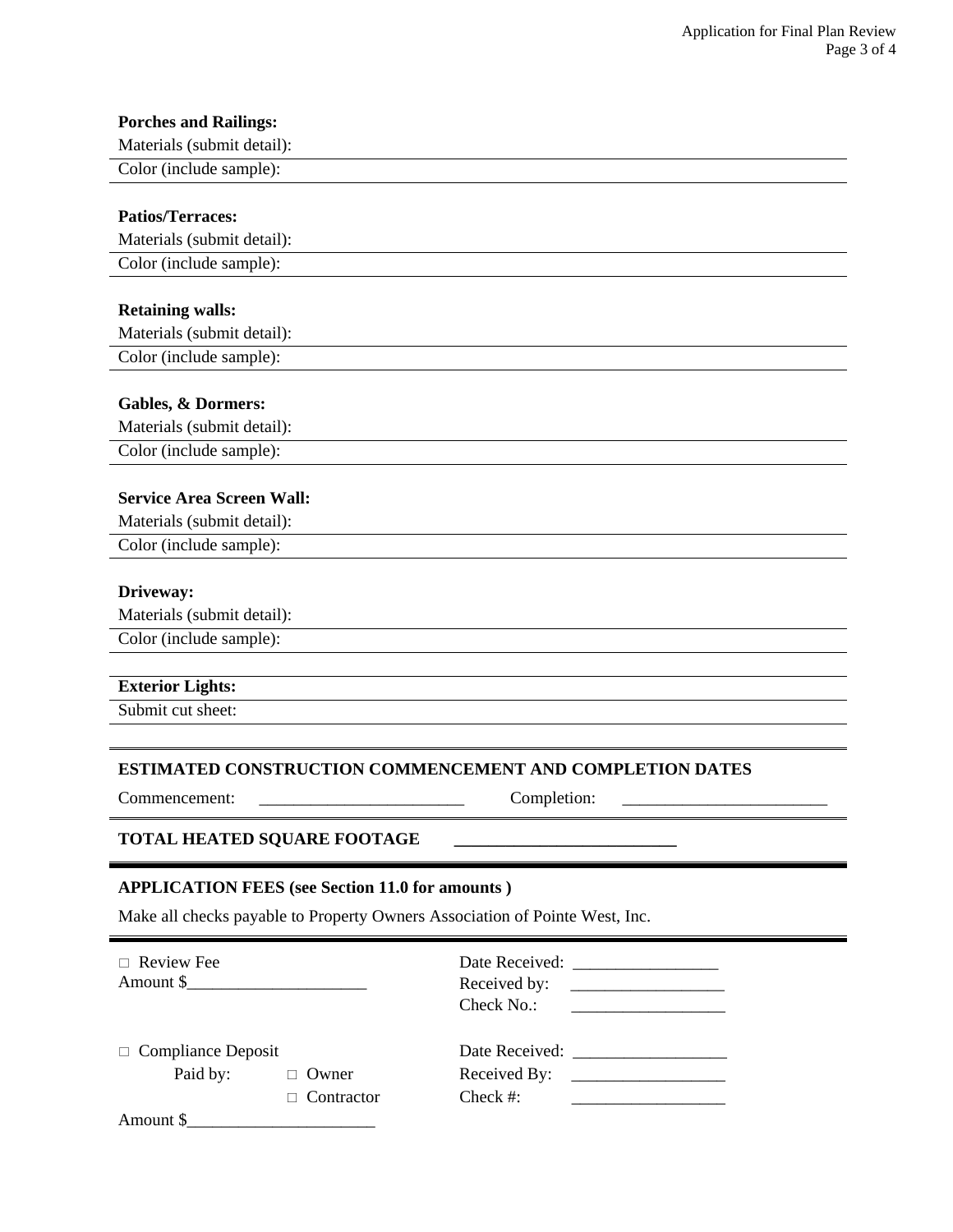# **\*\*\*POINTE WEST ARCHITECTURAL REVIEW BOARD ONLY\*\*\***

| Contractor:<br><u> 1989 - Johann Harry Harry Harry Harry Harry Harry Harry Harry Harry Harry Harry Harry Harry Harry Harry Harry</u> |                                                                                             |
|--------------------------------------------------------------------------------------------------------------------------------------|---------------------------------------------------------------------------------------------|
|                                                                                                                                      |                                                                                             |
|                                                                                                                                      | The ARB reviewed the Application for Final Plan Review and rendered the following decision: |
|                                                                                                                                      | Approved<br>Approved with limiting conditions (attached)<br>Denied                          |
|                                                                                                                                      |                                                                                             |
|                                                                                                                                      |                                                                                             |
|                                                                                                                                      |                                                                                             |
|                                                                                                                                      |                                                                                             |
|                                                                                                                                      |                                                                                             |
| <b>ARB</b> Representative                                                                                                            |                                                                                             |
|                                                                                                                                      |                                                                                             |

# **NOTE: THE ARB DOES NOT ASSUME RESPONSIBILITY FOR THE FOLLOWING:**

- A. The structural adequacy, capacity or safety features of the proposed improvement or structure.
- B. Soil erosion, uncompactible or unstable soil conditions.
- C. Compliance with any or all building codes, safety requirements, governmental laws, regulations, or ordinances.
- D. Performance or quality of construction performed by any contractor or such contractor's subcontractor(s).
- E. Marketability of the product.
- F. Violations of copyright by the designers and authors of all material submitted to the ARB for review pursuant to the Covenants and these Architectural Guidelines.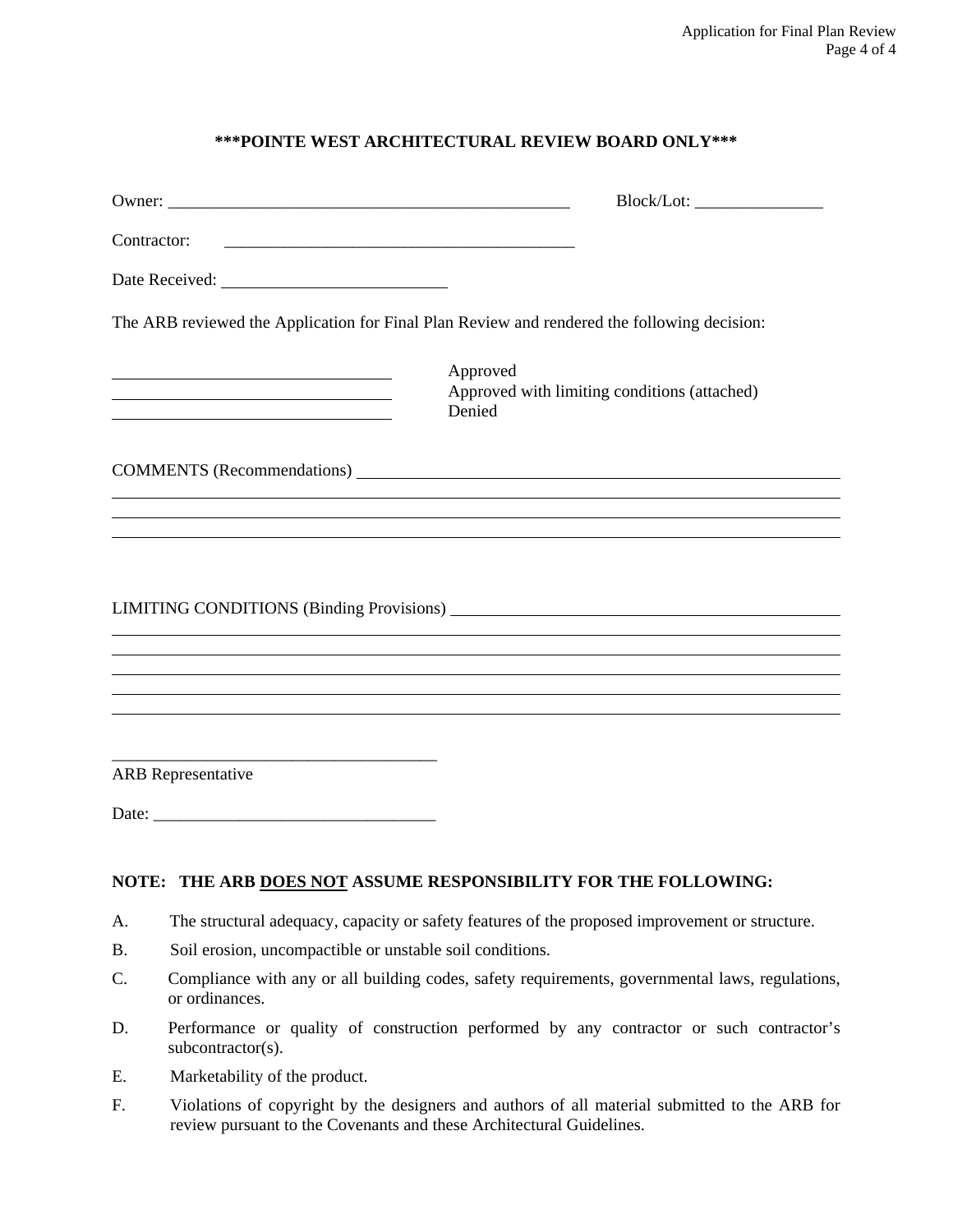# **FINAL PLAN REVIEW CHECKLIST OF MATERIALS**

Owners are encouraged to bring their architect to the final plan review meeting. The following materials shall be submitted to the ARB no less than 7 calendar days prior to the final plan review meeting. All plans shall be prepared by a licensed architect, with the exception of the landscape plan, which shall be prepared by a licensed landscape architect.

- **Existing Conditions Survey:** Minimum scale:  $1" = 20'$ . Must include the following information:
	- Owner's name, address, telephone and fax numbers
	- Architect's name, address, telephone and fax numbers
	- North arrow and scale
	- Lot lines with dimensions and bearings
	- Setback lines
	- Easement lines
	- Adjacent streets
	- Existing utility structures
	- Outline of building footprints and driveways on directly adjacent lots (if applicable)

# **Site Plan**: Minimum scale:  $1'' = 20'$ . Must include the following information:

- Proposed house/building locations
- Proposed driveway, parking area, and walkway locations
- Dimensions from corner of foundation to adjacent property lines
- Proposed fences and retaining walls (may be incorporated with landscaping plans as below)
- Proposed pool or spa location
- Location, materials, and finishes of all outdoor living spaces (patios, decks, terraces, etc.)
- Proposed accessory structures (play structures, out buildings, etc.)
- Any/all other major site improvement locations
- Both existing contours and proposed new final grading contours. Indicate both existing and final grading elevations
- Finished floor elevation (FFE) of first level and garage
- Proposed spot elevations on corners of driveways and walkways (with flow arrows showing drainage)
- Property boundary locations
- Required setback locations
- Site drainage locations: Intended drainage outfall locations from the lot showing how the drainage plans tie into the drainage plan for the Development (drain locations, sizes, flow direction, invert elevations, and inverts of day lighted drainpipe)
- Utility easements, right-of-way lines, and all other adjacent easement locations
- Utility line locations
- Significant natural features such as adjacent beach dune complex and dune vegetation, adjacent lagoon amenities, adjacent common area amenities, etc.

# **Floor Plans**:

Showing the general layout of all rooms, exterior decks and porches, window and door openings, the total square footage of enclosed space for each level, the total proposed square footage of enclosed space for the overall structure, and the heated square footage of structure. Minimum scale:  $\frac{1}{4}$ " = 1'- $0$ ".

# **Exterior Building Elevations**:

Front, rear, and two side elevations in sufficient detail to indicate the architectural character of the residence, fenestration, massing, exterior decks, porches, and terraces, and existing and proposed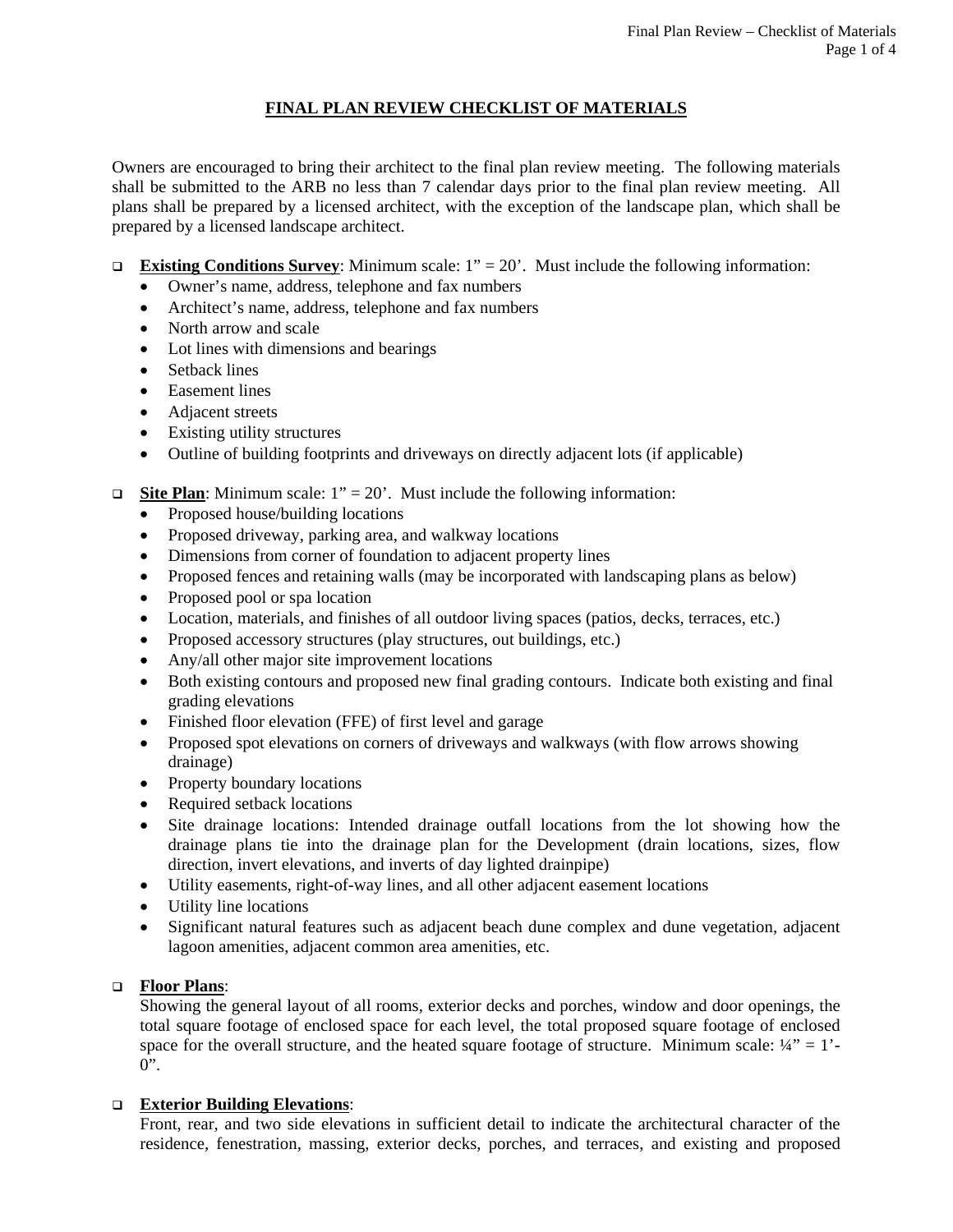finished grades. Elevations are also to show and include a description of all exterior materials and colors. Minimum scale:  $\frac{1}{4}$ " = 1'-0".

#### **Significant Exterior Architectural Details**:

Provide descriptions and drawings in sufficient detail to demonstrate the architectural character of the building, exposed structural connections, material interfaces, etc. Minimum scale:  $1" = 1'$ -0".

#### **Roof Plan**:

Indicating the proposed roof pitches, overhang lines and lengths, flue and roof vent locations, gutter and downspout locations, skylight locations, locations of major ridge, valley, and eave line, proposed roof materials, and all projections and penetrations located above the roof (such as mechanical exhaust vents and chimneys). Minimum scale:  $\frac{1}{4}$ " = 1'-0".

#### **Site/ Building Sections**:

Site and building section cuts showing building walls, floors, and roof lines relative to the site grading, including retaining walls, and proposed major site improvements such as patios, decks, major landscaping features, etc. The purpose is to demonstrate the relationship between the exterior and interior of the residence. Minimum scale:  $\frac{1}{4}$ " = 1'-0".

- **Landscape Plan**: Minimum scale:  $1'' = 20'$ . Must include the following information:
	- Owner's name, address, telephone and fax numbers
	- Architect's name, address, telephone and fax numbers
	- North arrow and scale
	- Lot lines with dimensions and bearings
	- Setback lines
	- Easement lines
	- Indicate all existing landscaping to remain and all existing landscaping to be removed (if any)
	- Lot lines with dimensions and bearings
	- The location and sizes of all proposed landscape materials
	- Locations of all lawn areas and planting bed lines
	- Locations of all proposed plant materials
	- Plant list with quantities, botanical names, common names, sizes, and specifications
	- Specifications for seeded areas including seed mix, mulch, and fertilizer type
	- Locations of all site improvements such as patios and decks, walkways, retaining walls, landscape walls, fences, etc.
	- Locations of additional drainage requirements and permanent erosion control measures not indicated on the submitted site plan
	- Location and specifications of all exterior lighting fixtures
	- Total area of irrigated lawn areas in square feet
	- Total area of irrigated lawn area as a percentage of the overall site/lot

#### **Building Height Calculation Relative to Existing and Finish Grades**:

Building height shall be calculated by taking the average height of all 4 elevations from finished grade to the ridge line of the roof. Building height shall be no greater than 45 feet above the base minimum flood elevation.

- **Material Samples**: Must include the following items:
	- Exterior wall and siding materials and types
	- Trim type
	- Roofing type
	- Garage door type and color, photo/cut sheet
	- Exterior door type and color, photo/cut sheet
	- Window type and color, photo/cut sheet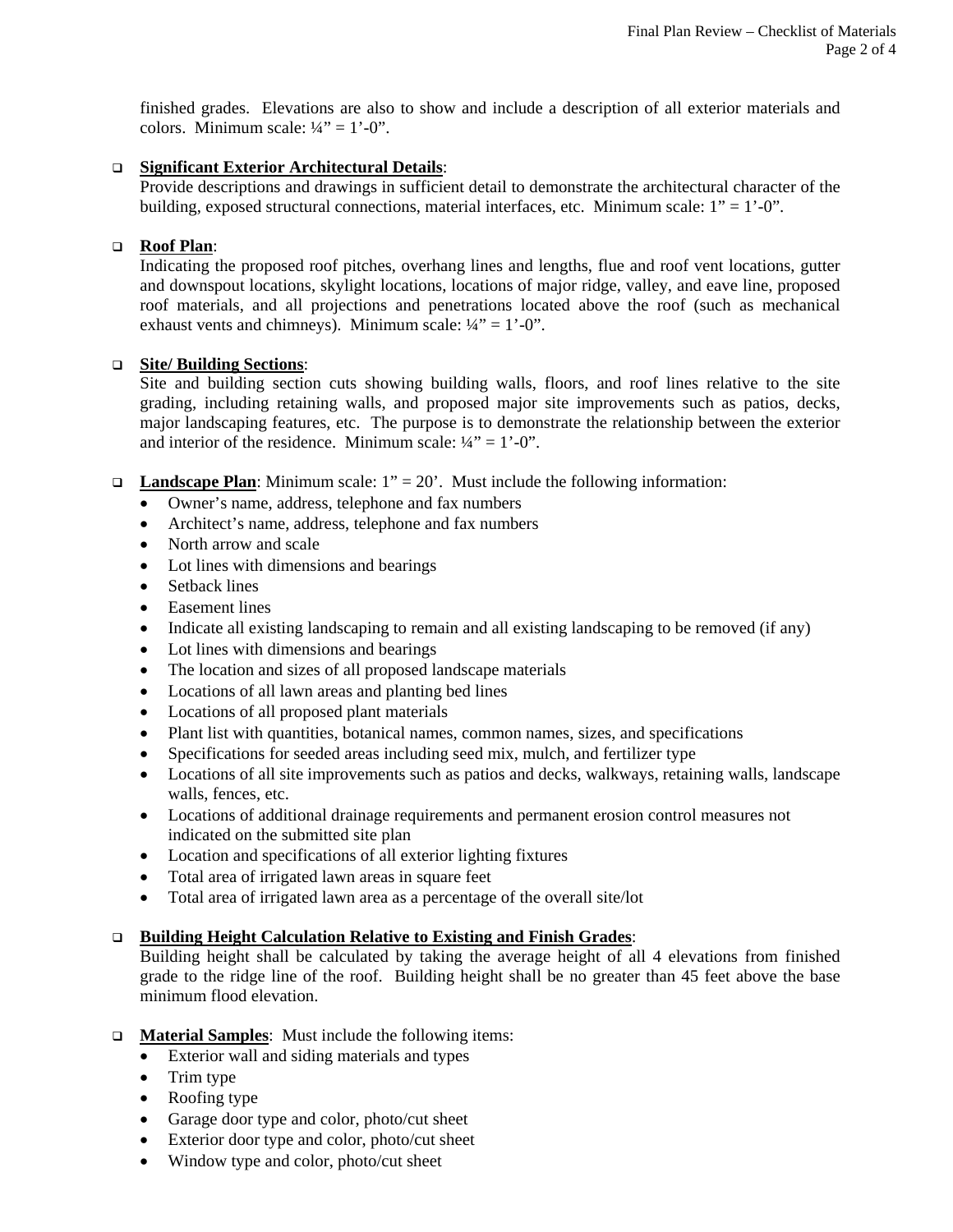- Site and residence exterior lighting, photo/cut sheets, for all proposed exterior lighting
- Home numbers
- **Exterior Color & Finish Samples/ Specifications**: Must include the following items and on a 2' x 2' panel:
	- Proposed complete color palette, including main body color, trim color, soffit color, fascia color, porches, patio, and balcony colors, railing color, dormer colors, gable colors, window color, door color, roof color, and secondary roof colors.
	- Proposed textures and finishes, including siding, trim, porches, balconies, and roofs.
	- Roofing samples including cut sheets
	- Exterior lighting fixtures including cut sheets
	- Foundation materials
	- Retaining wall materials, colors, and lay-up
	- Screen wall materials and colors
	- Stucco color, texture, and finish
	- Masonry type, colors, texture, and lay-up
	- Driveway color if other than standard asphalt or standard grey concrete
	- Colored or stamped concrete colors, texture, and finish

#### **Erosion Control and Revegetation Plan:**

Indicating the means and time schedule by which the prevention of soil erosion will be addressed during and after construction, revegetation of cut and fill slopes, methods of controlling surface water, siltation control devices, and location of soil storage areas and stabilization measures.

The builder/owner is to submit a Stormwater Pollution Prevention Plan (SWPPP) specific for the proposed construction on the lot to the ARB for review during the Final Plan Review. In addition, a Stormwater Permit or Notice of Intent (NOI) is to be obtained by the builder/owner from the Texas Commission on Environmental Quality (TCEQ) with a copy provided to the ARB during the Final Plan Review. In no case is the builder/owner to initiate any construction activities on the lot prior to obtaining their NOI Permit and SWPPP for the lot.

- **Proposed Construction Management Plan:** Minimum scale: 1" = 20'. Must include the following information and be separate from the final site plan or final landscape plan:
	- Location of the limits of disruption zone, the area within which all construction activities will be limited
	- Location of all silt fencing and all erosion control structures
	- Dumpster location
	- Portable toilet location
	- Contractor sign location
	- Material lay-down, equipment storage, and staging locations
	- Construction vehicular access point, construction entrance and driveway, and parking
	- Any required mitigating measures for protection of natural features, either on the lot or adjacent to the lot, during construction activities.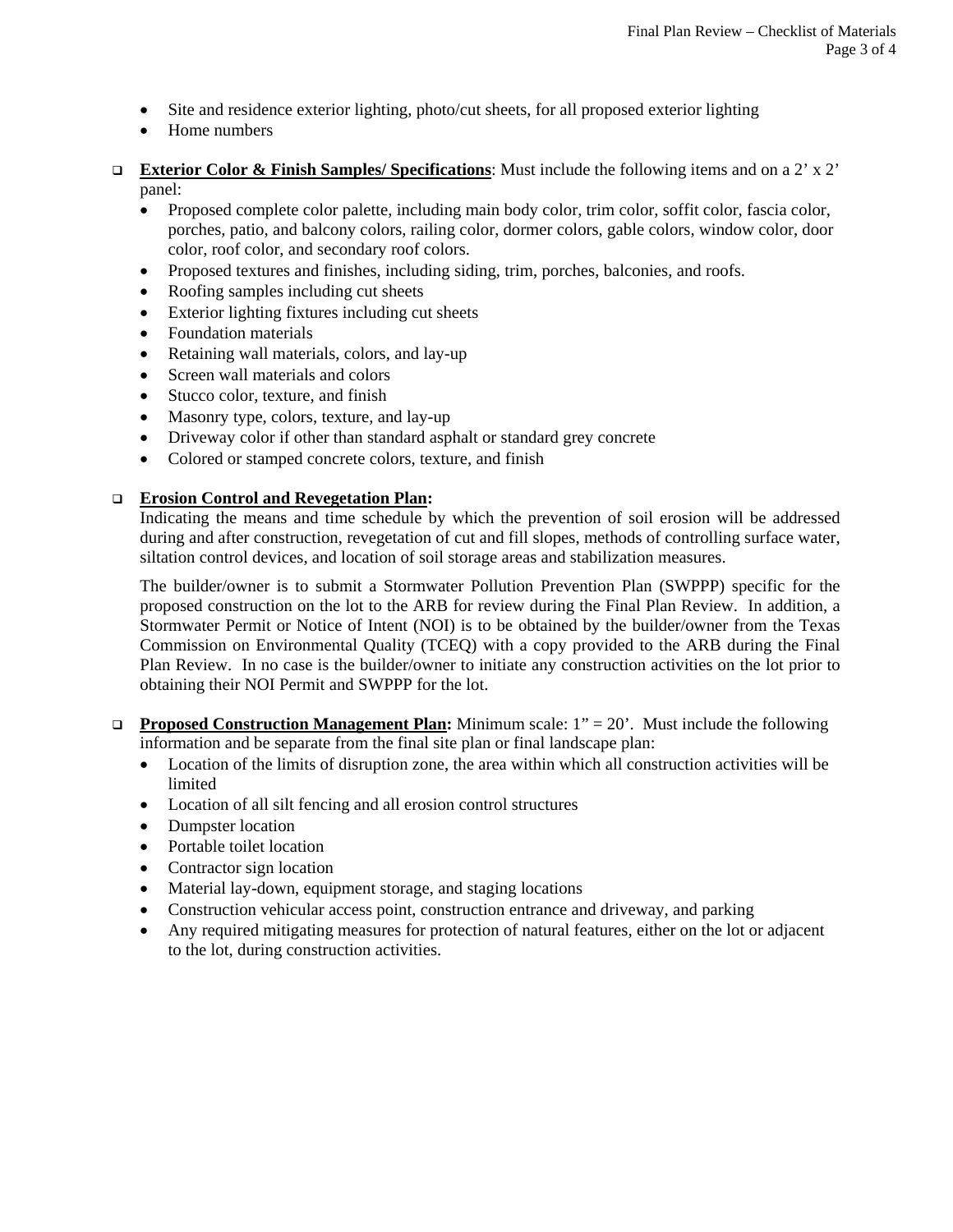#### **Proposed Construction Schedule:**

Provide the approximate time schedule of commencement and completion dates for construction, utility hook-up, completion of landscaping, and anticipated certificate of occupancy date and the occupancy date.

# **Final Plan Review Fee**

#### **Compliance Deposit**

 **Other materials as requested by the ARB at the Sketch Plan Review Meeting** (such as perspective sketches, on-site scale wall mock-up, or other)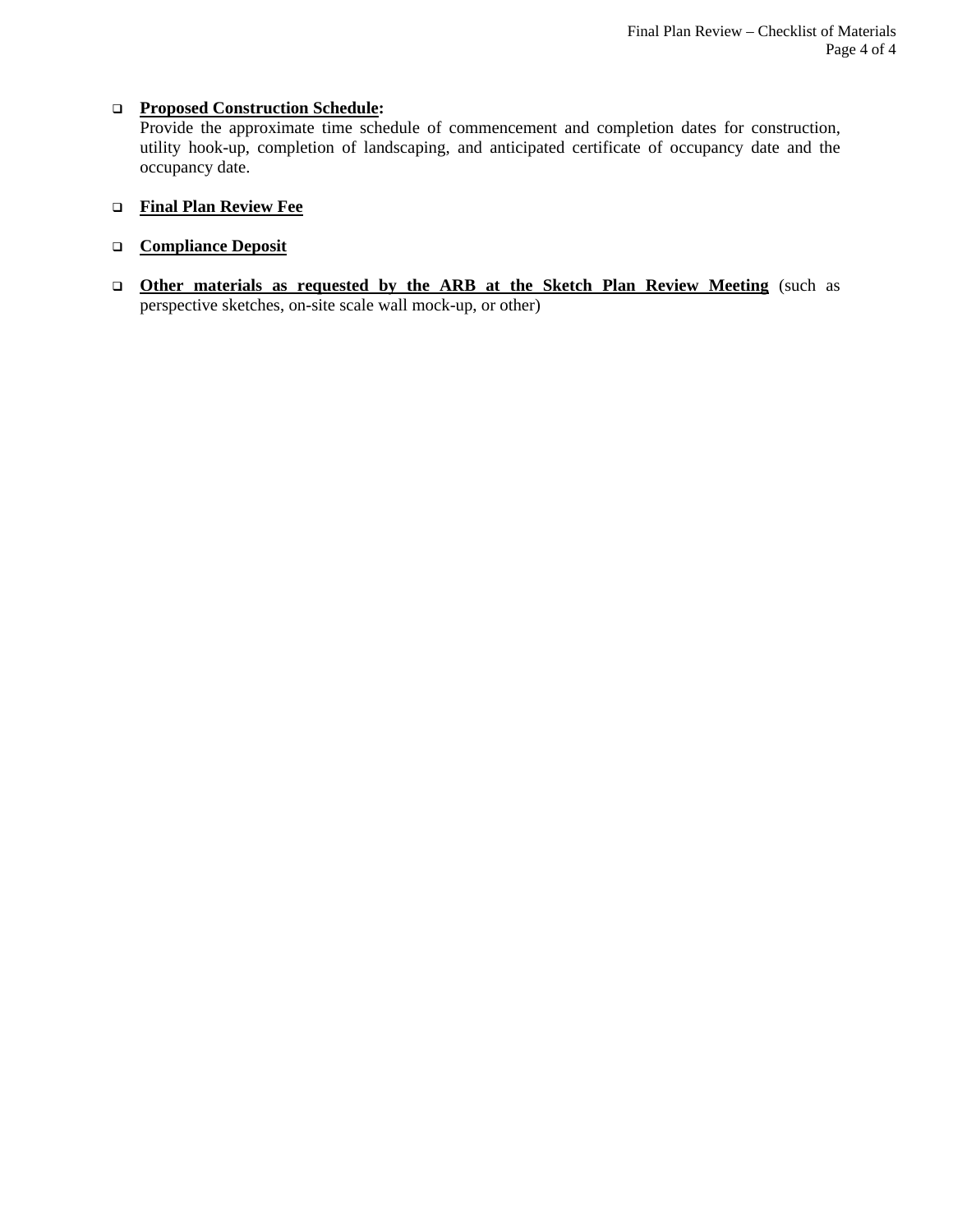# **CONSTRUCTION COMPLIANCE AGREEMENT**

| -<br>7 I I F<br>. | ີ<br>________________ |
|-------------------|-----------------------|
|                   |                       |

Contractor:

Owner and contractor acknowledge and agree as follows:

1. We have read and understand the Covenants, Architectural Guidelines and the Rules and Regulations and will follow and comply with these documents.

2. We declare that use of the plans submitted does not violate any copyright associated with the plans. Neither the submission of the plans to the ARB, nor the distribution and review of the plans by the ARB shall be construed as publication in violation of the designer's copyright, if any.

3. We agree to hold the members of the ARB, the Association and the Declarant harmless and shall indemnify said parties against any and all damages, liabilities, and expenses incurred in connection with the review process.

4. We are responsible for completing construction of all dwellings and structures, including landscaping, as described by the drawings and specifications approved by the ARB within 18 months from commencement of construction unless a variance is granted by the ARB. Construction shall conform to the latest requirements of all local and state building codes and all permits and approvals shall be obtained.

5. We are responsible for paying all review fees, the Compliance Deposit and any fines that may be imposed due to violations of these Architectural Guidelines and the Rules and Regulations.

6. We will maintain a clean construction site at all times and install a commercial dumpster or trash enclosure and portable toilet in conformance with the Architectural Guidelines. A contractor sign shall be installed at the start of clearing and grading. All other signs are prohibited.

7. We are responsible for the conduct of all workers and subcontractors performing services on this project at all times while they are engaged by us.

8. We are responsible for applying for all utilities (including, but not limited to, electricity, water, and natural gas, if available) immediately upon receiving approval for construction. Declarant will not be held responsible for construction delays due to the Owner's or contractor's failure to apply for utilities in a timely manner. Furthermore, Declarant will not be held liable for the failure of any utility to provide their services to the Owner or contractor in a timely manner.

9. We are responsible for ensuring that we comply with the erosion control and stormwater pollution prevention requirements and install dune and vegetation protection measures required by Declarant and all state and local authorities.

10. We agree to store all construction materials in the location shown on the construction management plan approved by the ARB.

11. We agree that construction work shall only take place Monday – Friday from 6 a.m. to 7 p.m. and Saturday from 8 a.m. to 5 p.m. No work is allowed on Sundays, Christmas Day, Thanksgiving Day, or the  $4<sup>th</sup>$  of July.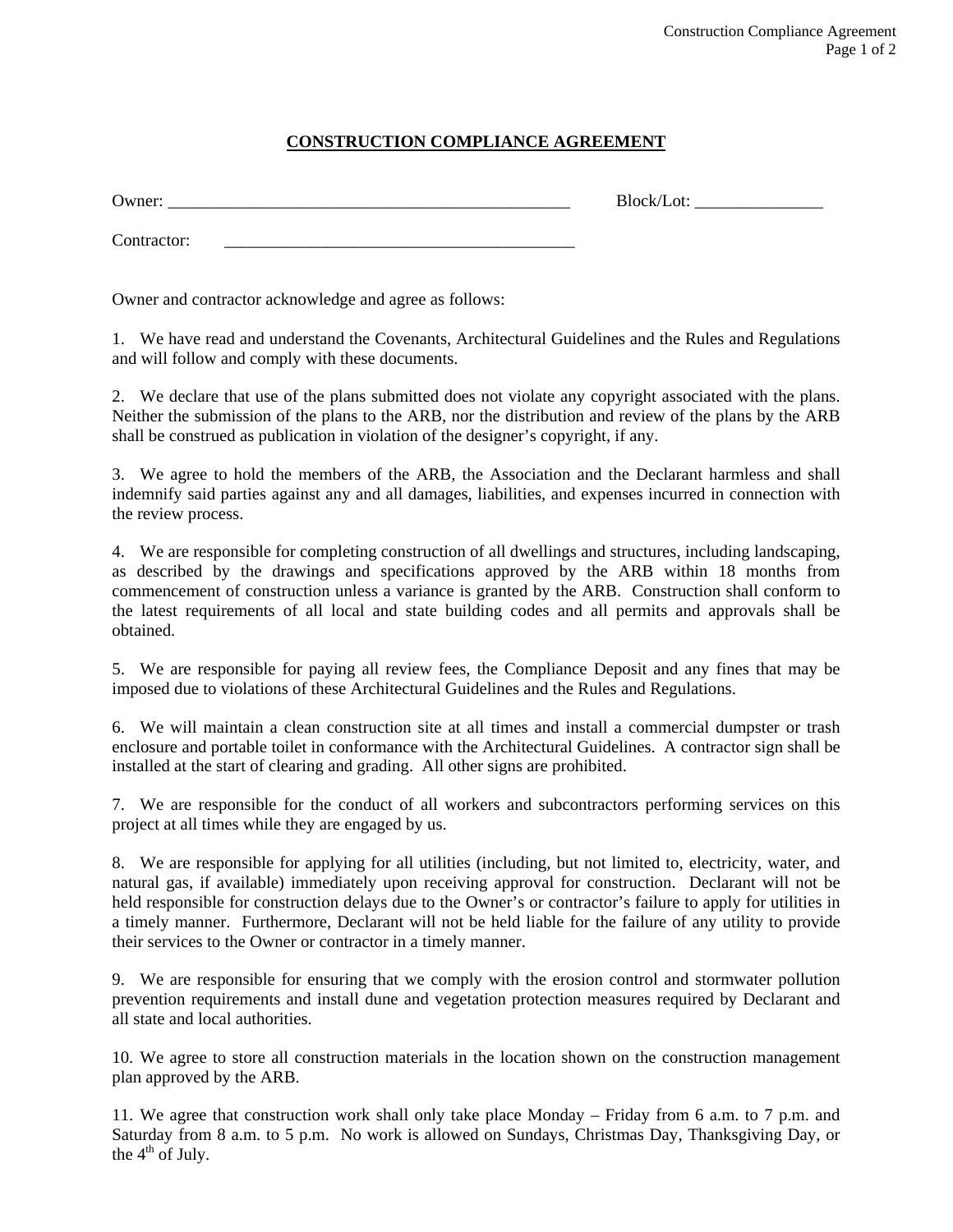12. Neither the ARB, Declarant nor the Association undertakes any responsibility to inspect or monitor the performance of the construction of improvements on the Lot. Any such inspections and monitoring are performed for the sole benefit of the inspecting entity. Neither the ARB, Declarant nor the Association makes any warranties of good workmanship, design, habitability, quality, structural integrity, fitness for purpose, merchantability or compliance with building codes and other governmental requirements as to the construction of improvements. Owner and contractor retain responsibility for all such matters.

13. Owner shall reimburse the Association, as set forth in the Rules and Regulations, for any restorative, corrective, enforcement or maintenance efforts expended on behalf of Owner or contractor. Any such amounts will be deducted from the Compliance Deposit, but such amounts are not limited to the Compliance Deposit amount.

14. We agree that the contractor's insurance required by the ARB, as set forth in Section 3.04 of these Architectural Guidelines, shall be endorsed to name Centex Homes d/b/a Centex Destination Properties and the Property Owners Association of Pointe West, Inc. as additional insureds and shall be endorsed to provide that they are primary coverages, not in excess of any other insurance available to the Declarant and its affiliates. Furthermore, all policies shall be endorsed to provide that each underwriter waives its right of subrogation against the Declarant, the Association and their affiliates. Certificates evidencing the insurance and specific endorsements required hereunder shall be furnished to the ARB prior to commencing any work on the Lot. The certificates shall provide for 30 days' prior written notice to Declarant of any cancellation or material change. If requested by the ARB, the contractor shall also provide the originals or certified copies of the insurance policies for inspection. All such insurance shall be maintained in effect so long as contractor is engaging in any construction on a Lot.

Owner's Signature

Date:

Contractor's Signature

Date: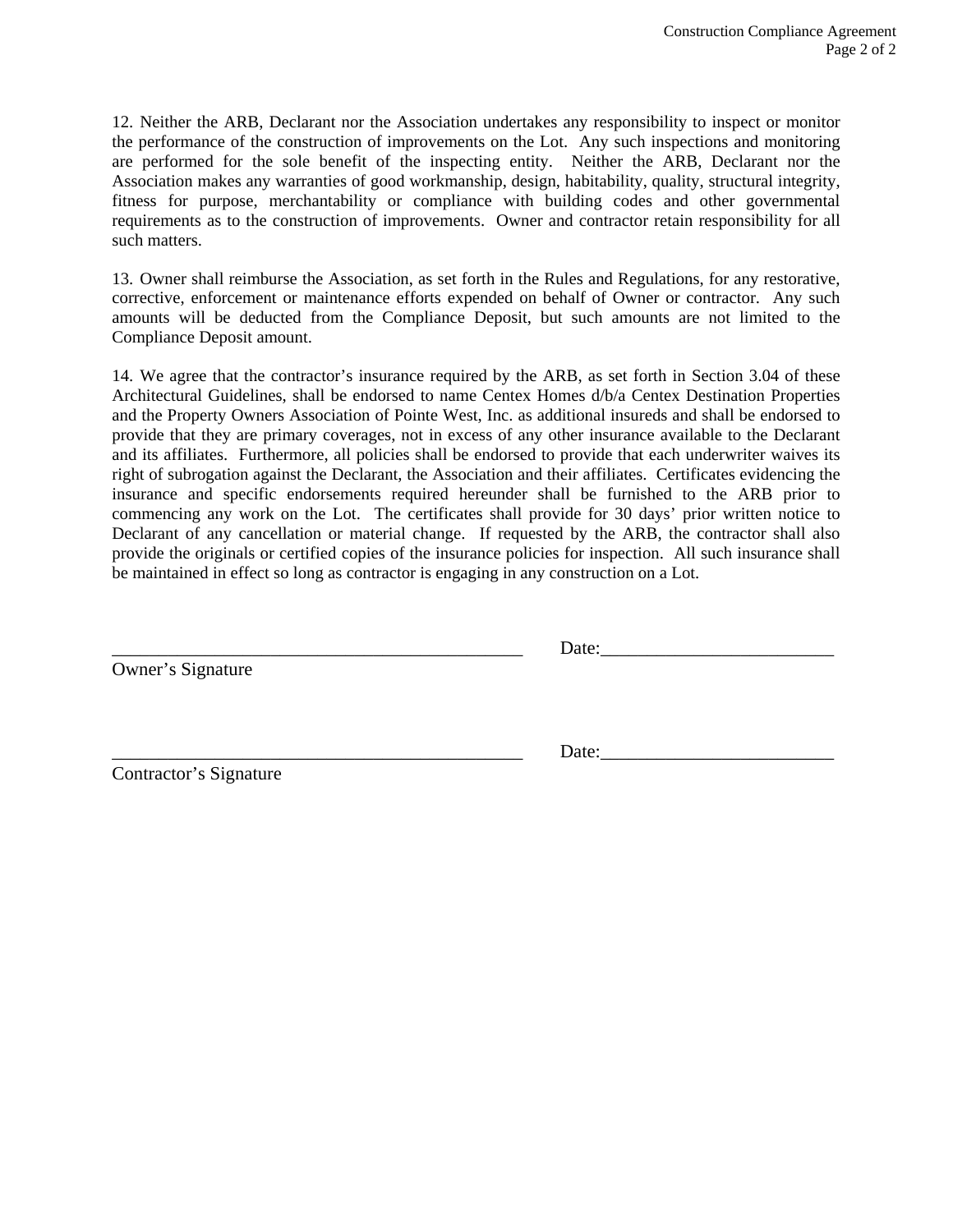# **CONSTRUCTION AUTHORIZATION**

Owner: \_\_\_\_\_\_\_\_\_\_\_\_\_\_\_\_\_\_\_\_\_\_\_\_\_\_\_\_\_\_\_\_\_\_\_\_\_\_\_\_\_\_\_\_\_\_\_ Block/Lot: \_\_\_\_\_\_\_\_\_\_\_\_\_\_\_

Contractor:

The above described property has been inspected by the ARB and is found to be in compliance at this time with the requirements of the Architectural Guidelines and the Rules and Regulations. Issuance of this Construction Authorization only indicates compliance with the Architectural Guidelines and the Rules and Regulations as they apply to commencement of construction and is not intended to indicate compliance with any other legal requirements. The Owner and contractor must ensure compliance with all applicable local and state regulations.

Construction is approved to commence as of  $\Box$ 

 $\overline{\phantom{a}}$  , and the contract of the contract of the contract of the contract of the contract of the contract of the contract of the contract of the contract of the contract of the contract of the contract of the contrac

ARB Representative

Date: \_\_\_\_\_\_\_\_\_\_\_\_\_\_\_\_\_\_\_\_\_\_\_\_\_\_\_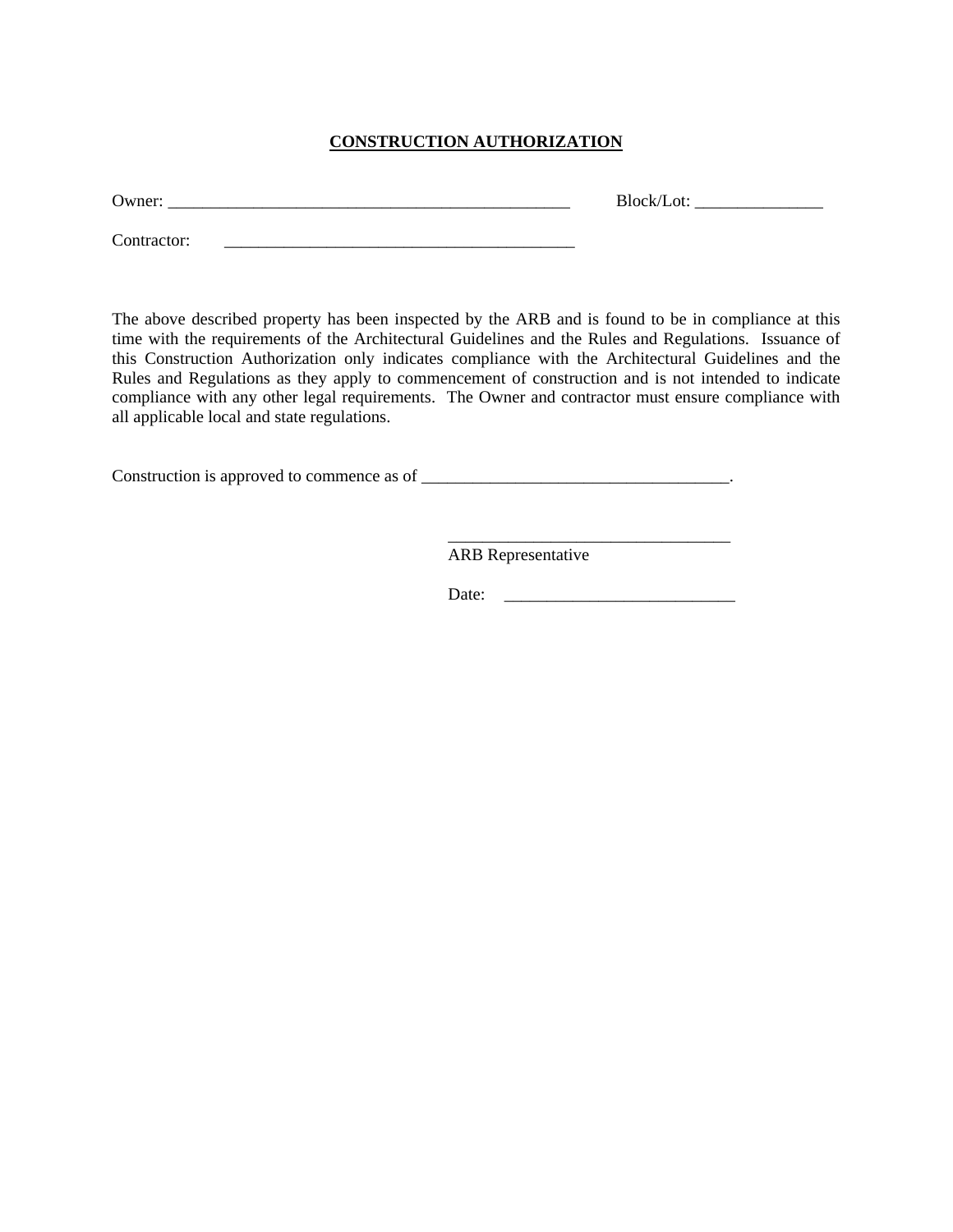# **VARIANCE APPLICATION**

| Owner hereby makes application to the Architectural Review Board for the following variance:                                                                                                          |                                  |
|-------------------------------------------------------------------------------------------------------------------------------------------------------------------------------------------------------|----------------------------------|
|                                                                                                                                                                                                       |                                  |
|                                                                                                                                                                                                       |                                  |
|                                                                                                                                                                                                       |                                  |
|                                                                                                                                                                                                       |                                  |
| (Note: For any variance, include a description of encroaching structures and the amount of intrusion<br>expressed both in feet and inches or feet to tenths and as a percentage of existing setback.) |                                  |
| The reasons for the request are:                                                                                                                                                                      |                                  |
|                                                                                                                                                                                                       |                                  |
|                                                                                                                                                                                                       |                                  |
| The impacts of the request on the neighbors and/or Development are:                                                                                                                                   |                                  |
|                                                                                                                                                                                                       |                                  |
|                                                                                                                                                                                                       |                                  |
| <b>Estimated Date of Construction</b>                                                                                                                                                                 | <b>Estimated Completion Date</b> |
| Signature of Owner or Authorized Agent                                                                                                                                                                | Date                             |

Note: The ARB decides whether a variance is to be granted or denied based on the requirements set out in the Architectural Guidelines and careful consideration of the merits of the individual request.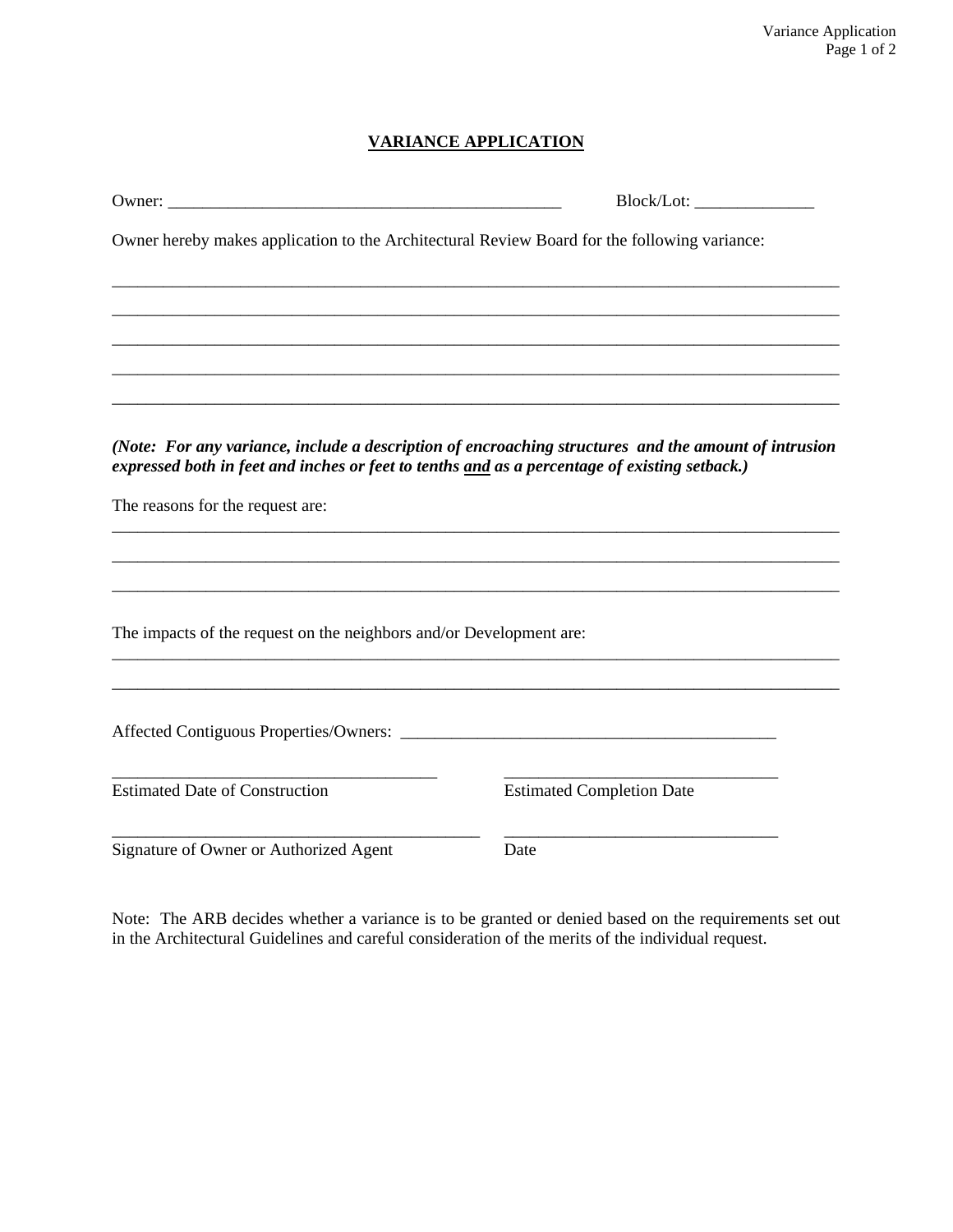# **\*\*\*POINTE WEST ARCHITECTURAL REVIEW BOARD ONLY\*\*\***

| The ARB reviewed the Variance Application and rendered the following decision: |                                                                                  |  |
|--------------------------------------------------------------------------------|----------------------------------------------------------------------------------|--|
| <u> 1989 - Johann Barbara, martxa alemaniar amerikan a</u>                     | Approved<br>Approved with limiting conditions (attached)<br>Denied               |  |
|                                                                                | COMMENTS (Recommendations)                                                       |  |
|                                                                                | ,我们也不会有什么。""我们的人,我们也不会有什么?""我们的人,我们也不会有什么?""我们的人,我们也不会有什么?""我们的人,我们也不会有什么?""我们的人 |  |
|                                                                                |                                                                                  |  |
|                                                                                |                                                                                  |  |
|                                                                                |                                                                                  |  |
|                                                                                | ,我们也不会有什么。""我们的人,我们也不会有什么?""我们的人,我们也不会有什么?""我们的人,我们也不会有什么?""我们的人,我们也不会有什么?""我们的人 |  |
| <b>ARB</b> Representative                                                      |                                                                                  |  |

Date: \_\_\_\_\_\_\_\_\_\_\_\_\_\_\_\_\_\_\_\_\_\_\_\_\_\_\_\_\_\_\_\_\_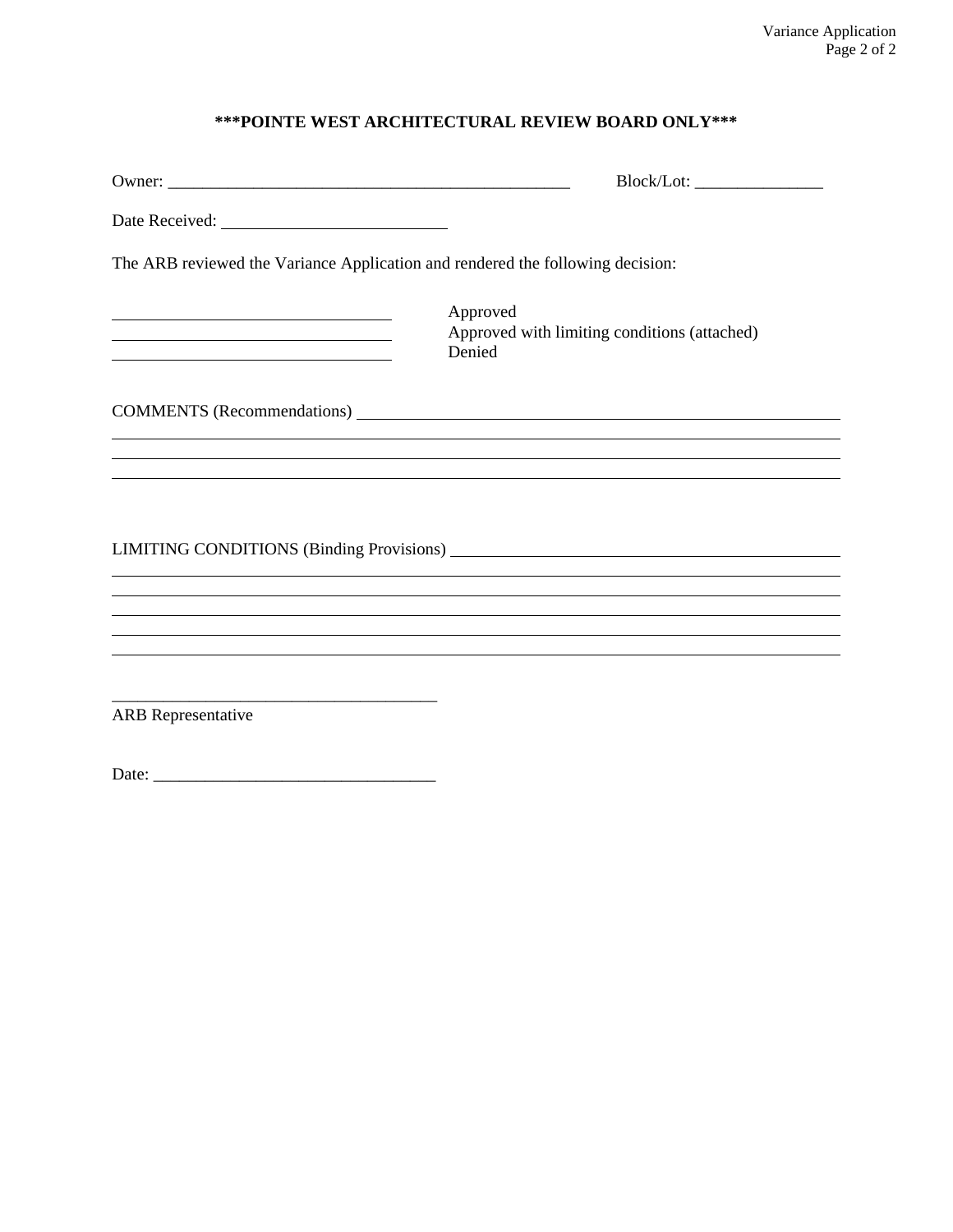# **APPLICATION FOR MODIFICATIONS APPROVAL**

| DATE:                  | <b>BLOCK/LOT:</b>                                                                                                                           |
|------------------------|---------------------------------------------------------------------------------------------------------------------------------------------|
|                        |                                                                                                                                             |
|                        | TYPE OF MODIFICATION:                                                                                                                       |
| $\Box$                 | EXTERIOR COLOR / MATERIAL CHANGE                                                                                                            |
| $\Box$<br>$\Box$       | ARCHITECTURAL RENOVATION / ADDITION<br>LANDSCAPE RENOVATION / ADDITION                                                                      |
| <b>PROPERTY OWNER:</b> |                                                                                                                                             |
| <b>ADDRESS:</b>        |                                                                                                                                             |
| CITY, STATE, ZIP:      |                                                                                                                                             |
| TELEPHONE:             | FAX:                                                                                                                                        |
| <b>EMAIL ADDRESS:</b>  |                                                                                                                                             |
| <b>CONTRACTOR:</b>     |                                                                                                                                             |
| <b>ADDRESS:</b>        |                                                                                                                                             |
| CITY, STATE, ZIP:      |                                                                                                                                             |
| TELEPHONE:             | FAX:                                                                                                                                        |
| <b>EMAIL ADDRESS:</b>  |                                                                                                                                             |
| LICENSE#:              |                                                                                                                                             |
| <b>ARCHITECT:</b>      |                                                                                                                                             |
| <b>ADDRESS:</b>        |                                                                                                                                             |
| CITY, STATE, ZIP:      |                                                                                                                                             |
| TELEPHONE:             | FAX:                                                                                                                                        |
| <b>EMAIL ADDRESS:</b>  |                                                                                                                                             |
|                        | <b>APPLICATION CHECKLIST:</b><br>Applicable items described on the Einel Plan Deview Chaekliet of Meterials must be enproved by the ADD and |

Applicable items described on the Final Plan Review Checklist of Materials must be approved by the ARB, and the review fee and the Compliance Deposit, if any, must be received, prior to receiving approval for modifications.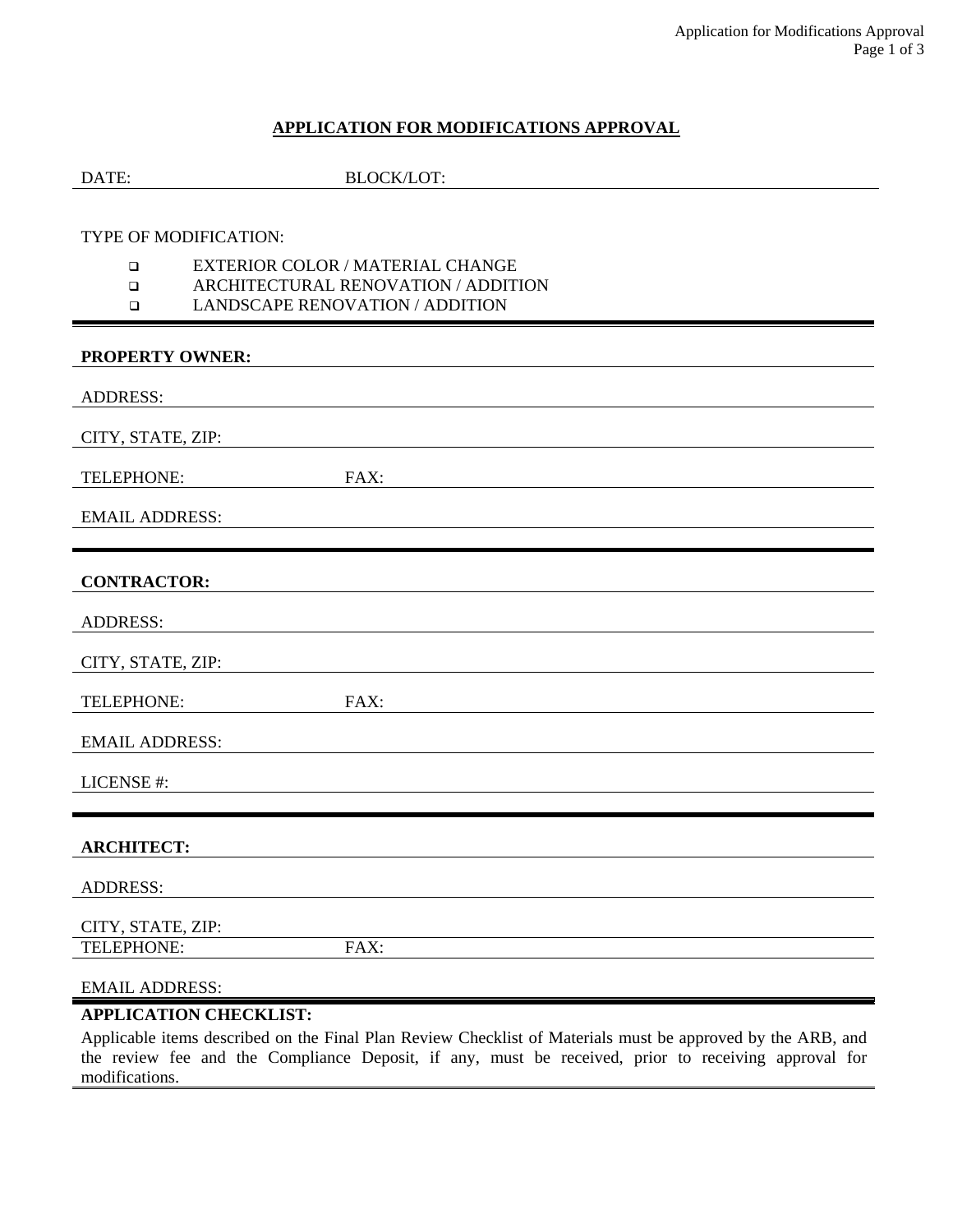#### CONSTRUCTION DOCUMENTS:

A complete set of construction documents must be submitted to the ARB for review. All exterior modifications to elevations, landscape, and floor plans, etc. must be documented and added to the homesite record on file with the ARB.

- 
- 
- □ Floor Plan

#### MATERIAL SAMPLES:

One set of material samples must be submitted to the ARB for review.

#### **Color Change:**

Existing: Color Name, Designation #, Manufacturer Proposed: Color Name, Designation #, Manufacturer

#### **Material Change:**

Existing: Type, Color, Manufacturer Proposed: Type, Color, Manufacturer

Detailed description of change/addition: (Include size, height, location, etc.)

| $\Box$ Review Fee                        |                                        |                                                                                                                                      |
|------------------------------------------|----------------------------------------|--------------------------------------------------------------------------------------------------------------------------------------|
|                                          |                                        |                                                                                                                                      |
|                                          |                                        |                                                                                                                                      |
| $\Box$ Compliance Deposit, if applicable |                                        |                                                                                                                                      |
|                                          | Paid by: $\Box$ Owner                  | Received By: $\qquad \qquad$                                                                                                         |
|                                          | $\Box$ Contractor                      | $Check \#:$<br><u> 1989 - Jan Stein Stein Stein Stein Stein Stein Stein Stein Stein Stein Stein Stein Stein Stein Stein Stein St</u> |
|                                          |                                        |                                                                                                                                      |
| Date of Commencement:                    |                                        |                                                                                                                                      |
|                                          |                                        |                                                                                                                                      |
|                                          | Signature of Owner or Authorized Agent |                                                                                                                                      |

- $\Box$  Site Plan  $\Box$  Overlay of Existing and proposed conditions
- Building Elevations Landscaping Plans (if applicable)